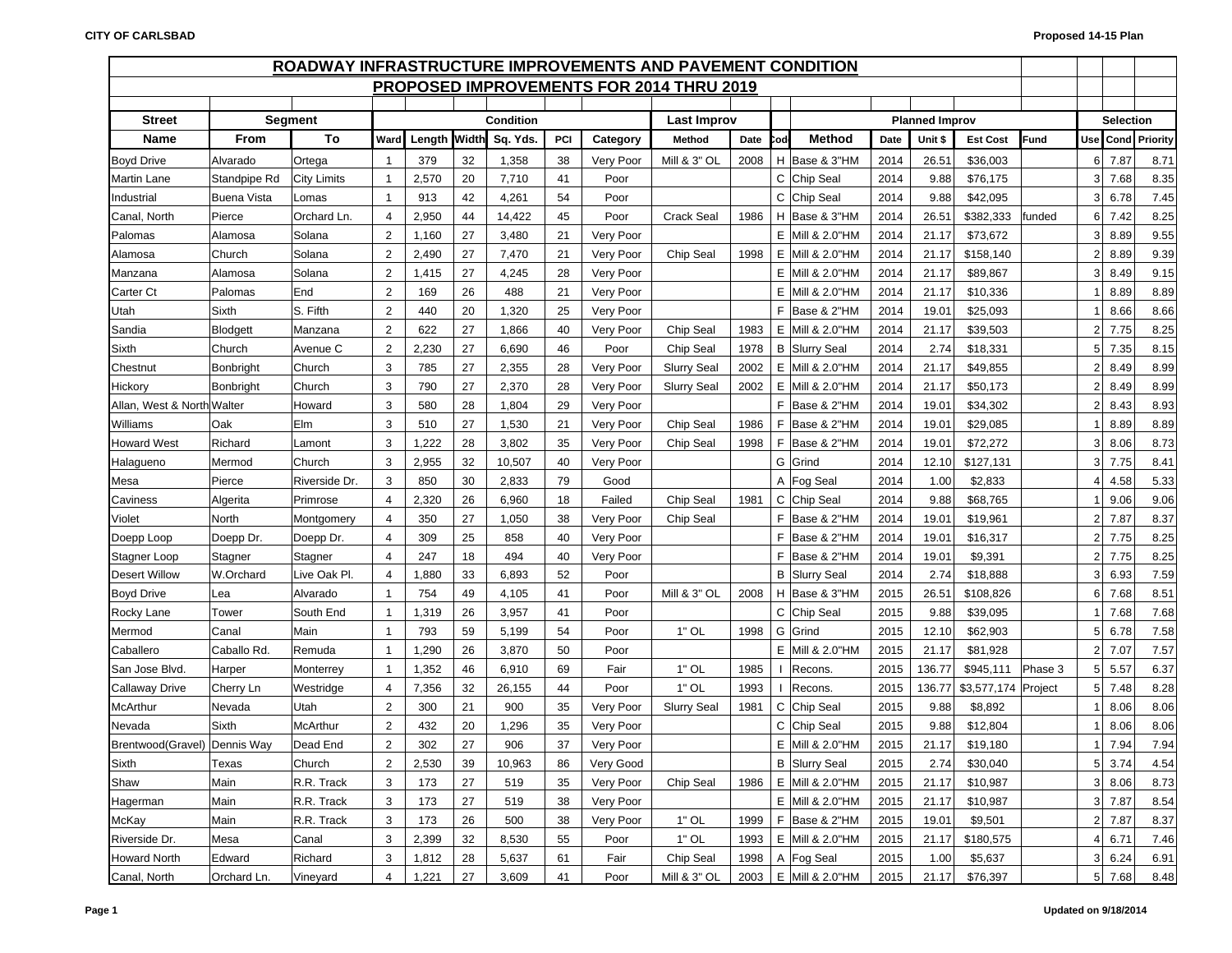| <b>Street</b>                 |               | <b>Segment</b>     |                |              |    | Condition |     |           | <b>Last Improv</b>     |      |     |                      |      | <b>Planned Improv</b> |                            |             |                | <b>Selection</b>    |                   |
|-------------------------------|---------------|--------------------|----------------|--------------|----|-----------|-----|-----------|------------------------|------|-----|----------------------|------|-----------------------|----------------------------|-------------|----------------|---------------------|-------------------|
| <b>Name</b>                   | From          | To                 | Ward           | Length Width |    | Sq. Yds.  | PCI | Category  | Method                 | Date | `od | <b>Method</b>        | Date | Unit \$               | <b>Est Cost</b>            | <b>Fund</b> |                |                     | Use Cond Priority |
| Glasier                       | Orchard Ln.   | Stagner            | 4              | 875          | 27 | 2,625     | 40  | Very Poor |                        |      | E.  | Mill & 2.0"HM        | 2015 | 21.17                 | \$55,571                   |             | $\overline{2}$ | 7.75                | 8.25              |
| <b>Stagner Drive</b>          | Doepp Dr.     | Orchard Ln.        | 4              | 765          | 27 | 2,295     | 40  | Very Poor | <b>Crack Seal</b>      | 1986 | Е   | Mill & 2.0"HM        | 2015 | 21.17                 | \$48,585                   |             | $\overline{2}$ | 7.75                | 8.25              |
| Cactus                        | Yucca         | Dead End           | 4              | 1,370        | 22 | 4,110     | 43  | Poor      | Chip Seal              | 1997 | С   | Chip Seal            | 2015 | 9.88                  | \$40,607                   |             | $\overline{2}$ | 7.55                | 8.05              |
| Connie Road(GraveUS Hy 62/180 |               | <b>City Limits</b> | 4              | 600          | 27 | 1,800     | 37  | Very Poor |                        |      | C   | Chip Seal            | 2015 | 9.88                  | \$17,784                   |             |                | 7.94                | 7.94              |
| Park                          | Bryan Cir. S. | Bryan Cir. N.      | 4              | 280          | 27 | 840       | 38  | Very Poor | Chip Seal              | 1978 | F.  | Base & 2"HM          | 2015 | 19.01                 | \$15,968                   |             |                | 7.87                | 7.87              |
| South                         | Primrose      | Violet             | 4              | 322          | 23 | 966       | 49  | Poor      | Chip Seal              | 1994 | Е   | Mill & 2.0"HM        | 2015 | 21.17                 | \$20,450                   |             | 3              | 7.14                | 7.81              |
| Algerita                      | Wood Ave      | North              | 4              | 1,316        | 23 | 3,948     | 55  | Poor      | Chip Seal              | 1994 |     | <b>B</b> Slurry Seal | 2015 | 2.74                  | \$10,818                   |             | $\overline{2}$ | 6.71                | 7.21              |
| Sage                          | Wood Ave      | North              | 4              | 1,316        | 19 | 3,948     | 55  | Poor      | Chip Seal              | 1994 | В   | <b>Slurry Seal</b>   | 2015 | 2.74                  | \$10,818                   |             | $\overline{2}$ | 6.71                | 7.21              |
| Vineyard Lane                 | Guadalupe     | Canal              | 4              | 1,280        | 19 | 3,840     | 60  | Poor      |                        |      | Е   | Mill & 2.0"HM        | 2015 | 21.17                 | \$81,293                   |             | $\overline{2}$ | 6.32                | 6.82              |
| Primrose                      | North         | Montgomery         | 4              | 545          | 20 | 1,635     | 55  | Poor      | Chip Seal              | 1994 |     | <b>B</b> Slurry Seal | 2015 | 2.74                  | \$4,480                    |             |                | 6.71                | 6.71              |
| Mesquite                      | Lea           | Mermod             | $\overline{1}$ | 2,090        | 33 | 7,663     | 55  | Poor      | $1"$ OL                | 1985 |     | E Mill & 2.0"HM      | 2016 | 21.17                 | \$162,233                  |             | 3 <sup>1</sup> | 6.71                | 7.37              |
| Ortega                        | Boyd Dr.      | Alameda            | $\overline{1}$ | 1,725        | 28 | 5,367     | 55  | Poor      | Chip Seal              | 1984 | Е   | Mill & 2.0"HM        | 2016 | 21.17                 | \$113,612                  |             | 3 <sup>1</sup> | 6.71                | 7.37              |
| Alameda                       | Ortega        | Lea                | $\mathbf{1}$   | 944          | 33 | 3,461     | 53  | Poor      |                        |      | F.  | Base & 2"HM          | 2016 | 19.01                 | \$65,800                   |             | $\overline{2}$ | 6.86                | 7.36              |
| Angelo Circle                 | Lea           | Leavell            | $\mathbf{1}$   | 510          | 27 | 1,530     | 55  | Poor      | Chip Seal              | 1985 |     | E   Mill & 2.0"HM    | 2016 | 21.17                 | \$32,390                   |             | $\overline{2}$ | 6.71                | 7.21              |
| Los Alamos                    | Standpipe Rd  | <b>City Limits</b> | $\mathbf{1}$   | 430          | 19 | 1,290     | 50  | Poor      |                        |      | E.  | Mill & 2.0"HM        | 2016 | 21.17                 | \$27,309                   |             |                | 7.07                | 7.07              |
| Lomas                         | Airway        | Industrial         | $\mathbf{1}$   | 1,670        | 42 | 7,793     | 64  | Fair      |                        |      |     | C Chip Seal          | 2016 | 9.88                  | \$76,998                   |             | 3              | 6.00                | 6.67              |
| Loving                        | Natl Parks H  | Dead End           | $\mathbf{1}$   | 566          | 25 | 1,698     | 57  | Poor      | Chip Seal              | 1984 |     | C Chip Seal          | 2016 | 9.88                  | \$16,776                   |             |                | 6.56                | 6.56              |
| San Jose Blvd.                | Monterrey     | Rose               | $\mathbf{1}$   | 3,231        | 33 | 11,847    | 59  | Poor      |                        |      |     | Recons.              | 2016 | 136.77                | \$1,620,314 Phase 4        |             | 5              | 6.40                | 7.20              |
| Hill                          | Dead End      | E. Fiesta Dr.      | $\overline{4}$ | 1,310        | 28 | 4,076     | 55  | Poor      | Mill & OL              | 1982 |     | Recons.              | 2016 | 136.77                | \$557,414                  | Project     |                | 6.71                | 6.71              |
| Vermont                       | Sixth         | Eighth             | $\overline{2}$ | 980          | 24 | 2,940     | 61  | Fair      | Chip Seal              | 1982 |     | <b>B</b> Slurry Seal | 2016 | 2.74                  | \$8,056                    |             | $\overline{2}$ | 6.24                | 6.74              |
| Edward, North                 | Pierce        | Blodgett           | 3              | 1,292        | 28 | 4,020     | 42  | Poor      | Chip Seal              | 1986 | Е.  | Mill & 2.0"HM        | 2016 | 21.17                 | \$85,094                   |             | $\overline{2}$ | 7.62                | 8.12              |
| Lamont PI                     | Lamont        | Dead End           | 3              | 370          | 27 | 1,110     | 43  | Poor      |                        |      |     | E Mill & 2.0"HM      | 2016 | 21.17                 | \$23,499                   |             |                | 7.55                | 7.55              |
| <b>Lamont Drive</b>           | Church        | Pierce             | 3              | 2,953        | 39 | 12,895    | 57  | Poor      | <b>Mill &amp; 2"HM</b> | 2008 | Е.  | Mill & 2.0"HM        | 2016 | 21.17                 | \$272,982                  |             | 5              | 6.56                | 7.36              |
| Shaw                          | Cypress       | Olive              | 3              | 780          | 28 | 2,427     | 63  | Fair      | <b>Crack Seal</b>      | 1983 |     | <b>B</b> Slurry Seal | 2016 | 2.74                  | \$6,649                    |             | 3              | 6.08                | 6.75              |
| <b>Fiesta Drive East</b>      | Canal         | <b>City Limits</b> | $\overline{4}$ | 1,100        | 23 | 3,300     | 50  | Poor      | Chip Seal              | 2002 |     | E Mill & 2.0"HM      | 2016 | 21.17                 | \$69,861                   |             | 5              | 7.07                | 7.87              |
| Muscatel Ave.                 | Greene        | <b>City Limits</b> | 4              | 4,755        | 27 | 14,265    | 55  | Poor      | $1"$ OL                | 1991 | Е   | Mill & 2.0"HM        | 2016 | 21.17                 | \$301,990                  |             | 4              | 6.71                | 7.46              |
| Railroad                      | Fiesta        | S End              | $\overline{4}$ | 547          | 24 | 1,641     | 53  | Poor      |                        |      | C   | Chip Seal            | 2016 | 9.88                  | \$16,213                   |             | $\overline{2}$ | 6.86                | 7.36              |
| Fleetwood                     | Carlgo        | E.San Jose B.      | $\overline{4}$ | 610          | 27 | 1,830     | 53  | Poor      |                        |      |     | F Base & 2"HM        | 2016 | 19.01                 | \$34,788                   |             | $\overline{2}$ | 6.86                | 7.36              |
| Monroe                        | S. Bryan Cir. | N. Bryan Cir.      | $\overline{4}$ | 385          | 27 | 1,155     | 55  | Poor      | Chip Seal              | 1978 | F.  | Base & 2"HM          | 2016 | 19.01                 | \$21,957                   |             | $\overline{2}$ | 6.71                | 7.21              |
| Locust Ln                     | Muscatel      | Mission            | $\overline{4}$ | 1,189        | 28 | 3,699     | 63  | Fair      |                        |      |     | <b>B</b> Slurry Seal | 2016 | 2.74                  | \$10,136                   |             | 3              | 6.08                | 6.75              |
| Juarez                        | Boyd Dr.      | Chavez             | $\mathbf{1}$   | 1,152        | 26 | 3,328     | 55  | Poor      | Mill & OL              | 2003 | F.  | Base & 2"HM          | 2017 | 19.01                 | \$63,265                   |             | $\overline{4}$ | 6.71                | 7.46              |
| Harper (gravel)               | San Jose Blvd | Bindel             | $\mathbf{1}$   | 720          | 18 | 2,160     | 53  | Poor      |                        |      |     | C Chip Seal          | 2017 | 9.88                  | \$21,341                   |             |                | 6.86                | 6.86              |
| Meadow                        | Boyd Dr.      | Sycamore           | $\overline{1}$ | 2,000        | 24 | 6,000     | 60  | Poor      | Chip Seal              | 2002 | Е   | Mill & 2.0"HM        | 2017 | 21.17                 | \$127,020                  |             | $\overline{2}$ | 6.32                | 6.82              |
| Alameda                       | Lea           | Greene             | $\mathbf{1}$   | 1,286        | 32 | 4,572     | 67  | Fair      | <b>Mill &amp; 2"HM</b> | 2010 | В   | <b>Slurry Seal</b>   | 2017 | 2.74                  | \$12,528                   |             | 4              | 5.74                | 6.49              |
| Ranchero Pl.                  | Dead End      | Ranchero Rd.       | $\mathbf{1}$   | 360          | 25 | 1,080     | 59  | Poor      |                        |      |     | E Mill & 2.0"HM      | 2017 | 21.17                 | \$22,864                   |             |                | 6.40                | 6.40              |
| Riata                         | Concho        | Caballero Rd.      | 1              | 895          | 27 | 2,685     | 66  | Fair      |                        |      |     | <b>B</b> Slurry Seal | 2017 | 2.74                  | \$7,357                    |             |                | $2 \, 5.83$         | 6.33              |
| San Jose Blvd.                | Rose          | Nat'l Parks H      | $\overline{1}$ | 3,424        | 46 | 17,500    | 54  | Poor      |                        |      |     | I Recons.            | 2017 |                       | 136.77 \$2,393,536 Phase 5 |             |                | 5 6.78              | 7.58              |
| Rose                          | San Jose Blvd | Nat'l Parks H      | $\overline{1}$ | 1,960        | 28 | 6,098     | 69  | Fair      | Chip Seal              | 1983 |     | <b>B</b> Slurry Seal | 2017 | 2.74                  | \$16,708                   |             |                | $4 \overline{5.57}$ | 6.32              |
| San Miguel                    | Standpipe Rd  | <b>City Limits</b> | $\mathbf{1}$   | 650          | 12 | 1,950     | 67  | Fair      | Mill & 2" HM           | 2010 |     | <b>B</b> Slurry Seal | 2017 | 2.74                  | \$5,343                    |             |                | 2 5.74              | 6.24              |
| Mescalero                     | Hidalgo       | Dead End           | 1              | 2,700        | 20 | 6,000     | 67  | Fair      |                        |      |     | <b>B</b> Slurry Seal | 2017 | 2.74                  | \$16,440                   |             |                | 2 5.74              | 6.24              |
| Standpipe Road                | Hidalgo       | Martin             | 1              | 13,205       | 27 | 39,615    | 73  | Good      |                        |      |     | A Fog Seal           | 2017 | 1.00                  | \$39,615                   |             |                | 5 5.20              | 6.00              |
| <b>Buena Vista</b>            | Airway        | Commerce           |                | 3,364        | 42 | 15,699    | 73  | Good      |                        |      |     | A Fog Seal           | 2017 | 1.00                  | \$15,699                   |             |                | $3 \mid 5.20$       | 5.86              |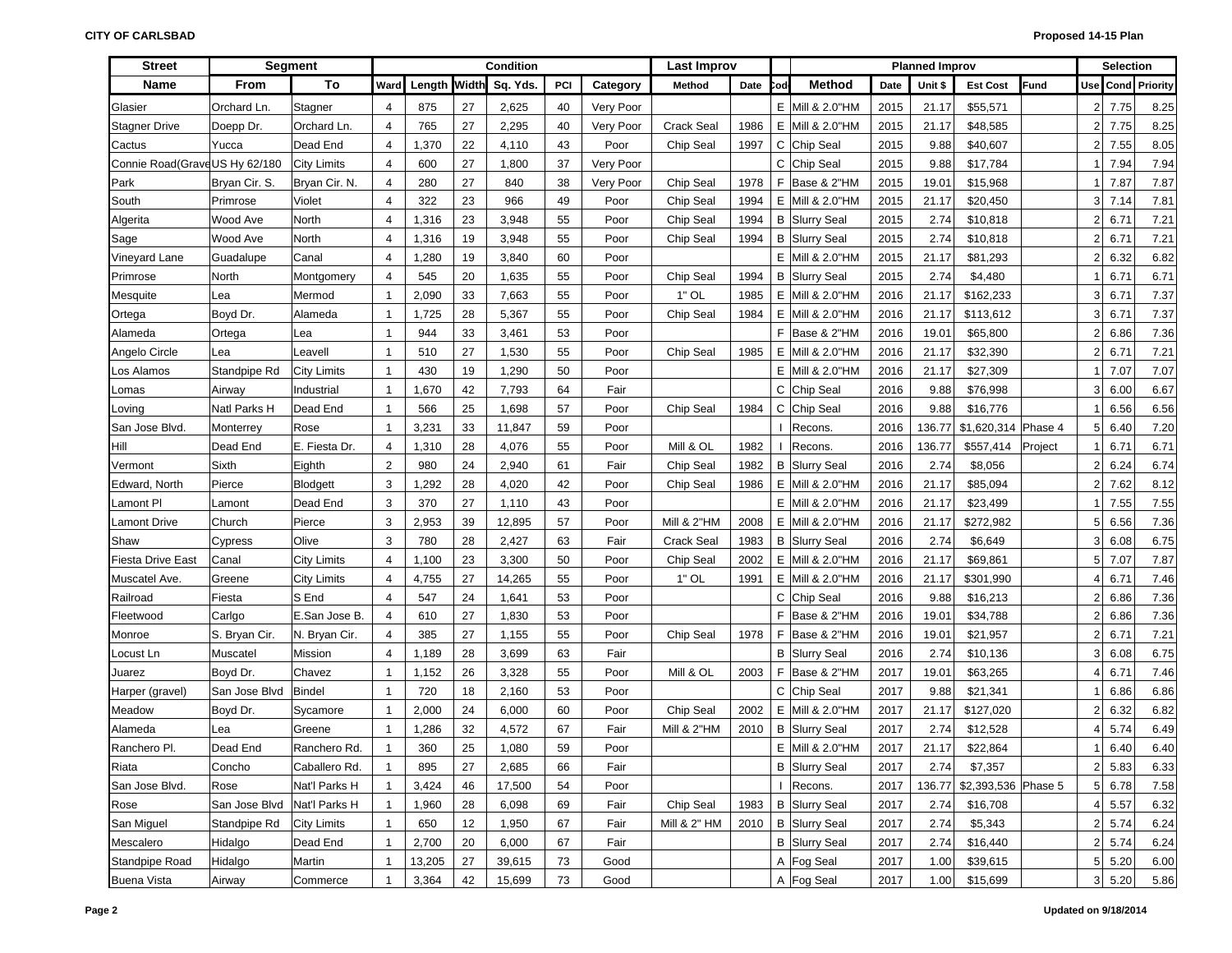| <b>Street</b>              |                   | <b>Segment</b>        |                |                     |        | Condition |     |          | Last Improv            |      |     |                      |      | <b>Planned Improv</b> |                 |             |                | <b>Selection</b>    |          |
|----------------------------|-------------------|-----------------------|----------------|---------------------|--------|-----------|-----|----------|------------------------|------|-----|----------------------|------|-----------------------|-----------------|-------------|----------------|---------------------|----------|
| <b>Name</b>                | <b>From</b>       | To                    | Ward           | <b>Length Width</b> |        | Sq. Yds.  | PCI | Category | Method                 | Date | `od | <b>Method</b>        | Date | Unit \$               | <b>Est Cost</b> | <b>Fund</b> |                | Use Cond            | Priority |
| Pate                       | Church            | Mt. View              | $\overline{2}$ | 2,612               | 39     | 11,319    | 58  | Poor     | $1"$ OL                | 1991 |     | H   Base & 3"HM      | 2017 | 26.51                 | \$300,058       |             | 4              | 6.48                | 7.23     |
| Ninth                      | Texas             | Church                | $\overline{2}$ | 2,530               | 23     | 7,590     | 50  | Poor     | Chip Seal              | 1994 | Е   | Mill & 2.0"HM        | 2017 | 21.17                 | \$160,680       |             |                | 7.07                | 7.07     |
| Wyoming                    | Sixth             | Eighth                | $\overline{2}$ | 975                 | 27     | 2,925     | 65  | Fair     | Chip Seal              | 1994 | C   | Chip Seal            | 2017 | 9.88                  | \$28,899        |             | $\overline{2}$ | 5.92                | 6.42     |
| Fifth                      | Lea               | Dead End              | $\overline{2}$ | 620                 | 27     | 1,860     | 65  | Fair     | Chip Seal              | 1986 |     | <b>B</b> Slurry Seal | 2017 | 2.74                  | \$5,096         |             | $\overline{2}$ | 5.92                | 6.42     |
| Blodgett                   | Pate              | Lamont                | $\overline{2}$ | 2,321               | 28     | 7,221     | 70  | Fair     | Chip Seal              | 1978 |     | <b>B</b> Slurry Seal | 2017 | 2.74                  | \$19,785        |             | 5              | 5.48                | 6.28     |
| Fourteenth                 | Lea               | Washington            | $\overline{c}$ | 440                 | 25     | 1,320     | 61  | Fair     | $1"$ OL                | 2003 | В   | <b>Slurry Seal</b>   | 2017 | 2.74                  | \$3,617         |             |                | 6.24                | 6.24     |
| Eighth                     | Church            | Pierce                | $\overline{2}$ | 2,540               | 40     | 11,289    | 71  | Fair     |                        |      |     | <b>B</b> Slurry Seal | 2017 | 2.74                  | \$30,932        |             | 5              | 5.39                | 6.19     |
| Church                     | Eighth            | <b>Fountain Drive</b> | $\overline{2}$ | 4,549               | 52     | 26,283    | 73  | Good     | <b>Mill &amp; 2"HM</b> | 2008 |     | A Fog Seal           | 2017 | 1.00                  | \$26,283        |             | 6 <sup>1</sup> | 5.20                | 6.03     |
| Westridge Road             | Pecos Acres       | Ural Dr.              | 3              | 578                 | 27     | 1,734     | 56  | Poor     | <b>Slurry Seal</b>     | 2012 | F.  | Base & 2"HM          | 2017 | 19.01                 | \$32,963        |             |                | 6.63                | 7.38     |
| Shaw                       | Canal             | Main                  | 3              | 745                 | 67     | 5,546     | 57  | Poor     | Chip Seal              | 1986 | Е   | Mill & 2.0"HM        | 2017 | 21.17                 | \$117,411       |             | 3              | 6.56                | 7.22     |
| Edward, West and NBlodgett |                   | Walter                | 3              | 2,851               | 28     | 8,870     | 55  | Poor     | Chip Seal              | 1986 |     | E   Mill & 2.0"HM    | 2017 | 21.17                 | \$187,773       |             | $\overline{2}$ | 6.71                | 7.21     |
| Mesa                       | Church            | Pierce                | 3              | 2,475               | 30     | 8,250     | 73  | Good     | Mill & OL              | 2006 |     | A Fog Seal           | 2017 | 1.00                  | \$8,250         |             | 5              | 5.20                | 6.00     |
| Halagueno                  | Church            | Pierce                | 3              | 2,490               | 33     | 9,130     | 75  | Good     | Chip Seal              | 1985 |     | A Fog Seal           | 2017 | 1.00                  | \$9,130         |             | 4              | 5.00                | 5.75     |
| Doepp Drive                | Orchard Ln.       | Stagner               | $\overline{4}$ | 1,865               | 27     | 5,595     | 55  | Poor     |                        |      |     | E Mill & 2.0"HM      | 2017 | 21.17                 | \$118,446       |             | $\overline{2}$ | 6.71                | 7.21     |
| Orchard Lane               | Doepp Dr.         | <b>Desert Willow</b>  | $\overline{4}$ | 3,815               | 27     | 11,445    | 67  | Fair     | <b>Crack Seal</b>      | 1986 |     | <b>B</b> Slurry Seal | 2017 | 2.74                  | \$31,359        |             | 5              | 5.74                | 6.54     |
| Caesar Road                | Fiesta Dr.        | E. Wood Ave           | $\overline{4}$ | 515                 | 23     | 1,545     | 64  | Fair     |                        |      |     | <b>B</b> Slurry Seal | 2017 | 2.74                  | \$4,233         |             | $\overline{2}$ | 6.00                | 6.50     |
| Wanda                      | Farris            | Hamilton              | $\overline{4}$ | 610                 | 27     | 1,830     | 65  | Fair     |                        |      |     | <b>B</b> Slurry Seal | 2017 | 2.74                  | \$5,014         |             | $\overline{2}$ | 5.92                | 6.42     |
| Russell                    | Old Cavern H      | Meadowlark            | $\overline{4}$ | 2,100               | 27     | 6,300     | 66  | Fair     |                        |      |     | <b>B</b> Slurry Seal | 2017 | 2.74                  | \$17,262        |             | $\overline{2}$ | 5.83                | 6.33     |
| Cherry Lane                | Mesa              | Callaway Dr.          | $\overline{4}$ | 1,923               | 27     | 5,769     | 73  | Good     | $1"$ OL                | 1993 |     | A Fog Seal           | 2017 | 1.00                  | \$5,769         |             | 5              | 5.20                | 6.00     |
| <b>Masters Drive</b>       | Muscatel          | Dead End              | 4              | 1,565               | 32     | 5,564     | 73  | Good     |                        |      |     | A Fog Seal           | 2017 | 1.00                  | \$5,564         |             | 4              | 5.20                | 5.95     |
| James                      | Greene            | Juanita               | $\overline{4}$ | 1,595               | 27     | 4,767     | 73  | Good     | Chip Seal              | 1984 |     | A Fog Seal           | 2017 | 1.00                  | \$4,767         |             | 3 <sup>1</sup> | 5.20                | 5.86     |
| Orchard Lane               | Canal             | Doepp Dr.             | $\overline{4}$ | 2,656               | 34     | 10,146    | 75  | Good     | <b>Mill &amp; 2"HM</b> | 2008 |     | A Fog Seal           | 2017 | 1.00                  | \$10,146        |             | 5 <sup>1</sup> | 5.00                | 5.80     |
| Ortega                     | Boyd Dr.          | Cypress               | $\mathbf{1}$   | 2,120               | 27     | 6,360     | 41  | Poor     | Chip Seal              | 1986 | Е.  | Mill & 2.0"HM        | 2018 | 21.17                 | \$134,641       |             | $\overline{2}$ | 7.68                | 8.18     |
| Alameda                    | Pompa             | Ortega                | $\mathbf{1}$   | 400                 | 33     | 1,467     | 42  | Poor     | Mill & OL              | 2003 | F.  | Base & 2"HM          | 2018 | 19.01                 | \$27,881        |             | $\overline{2}$ | 7.62                | 8.12     |
| Maple                      | Lea               | Dead End              | $\mathbf{1}$   | 1,365               | 26     | 3,943     | 55  | Poor     | Base & 2"HM            | 2003 |     | <b>B</b> Slurry Seal | 2018 | 2.74                  | \$10,805        |             | $\overline{2}$ | 6.71                | 7.21     |
| Irvin                      | Alameda           | Boyd Dr.              | $\overline{1}$ | 1,700               | 29     | 5,478     | 55  | Poor     | Chip Seal              | 1983 | Е.  | Mill & 2.0"HM        | 2018 | 21.17                 | \$115,965       |             | $\overline{2}$ | 6.71                | 7.21     |
| Diaz                       | Chavez            | San Jose Blvd         | $\overline{1}$ | 1,270               | 27     | 3,810     | 56  | Poor     |                        |      |     | E Mill & 2.0"HM      | 2018 | 21.17                 | \$80,658        |             | $\overline{2}$ | 6.63                | 7.13     |
| Roosevelt                  | Alameda           | Main                  | $\mathbf{1}$   | 1,435               | 31     | 4,943     | 58  | Poor     | <b>Mill &amp; 2"HM</b> | 2011 |     | E Mill & 2.0"HM      | 2018 | 21.17                 | \$104,639       |             | $\overline{2}$ | 6.48                | 6.98     |
| Etter                      | Carver            | Davis                 | $\mathbf{1}$   | 341                 | 26     | 985       | 58  | Poor     | Chip Seal              | 1994 | Е   | Mill & 2.0"HM        | 2018 | 21.17                 | \$20,855        |             | $\overline{2}$ | 6.48                | 6.98     |
| Sierra Vista               | Airway            | Commerce              | $\mathbf 1$    | 3,086               | 42     | 14,401    | 61  | Fair     |                        |      | Е   | Mill & 2.0"HM        | 2018 | 21.17                 | \$304,876       |             | 3 <sup>1</sup> | 6.24                | 6.91     |
| Airport Road               | Concho            | Dead End              | $\mathbf 1$    | 2,500               | 27     | 7,500     | 61  | Fair     |                        |      | Е   | Mill & 2.0"HM        | 2018 | 21.17                 | \$158,775       |             | 3              | 6.24                | 6.91     |
| <b>Commerce Drive</b>      | <b>Natl Parks</b> | Dead End              | $\overline{1}$ | 1,097               | 44     | 5,400     | 70  | Fair     |                        |      |     | <b>B</b> Slurry Seal | 2018 | 2.74                  | \$14,795        |             | 3              | 5.48                | 6.14     |
| <b>Bronson</b>             | Mesa              | Ponder                | $\overline{1}$ | 3,530               | 29     | 11,374    | 69  | Fair     | Chip Seal              | 1986 |     | <b>B</b> Slurry Seal | 2018 | 2.74                  | \$31,166        |             | $\overline{2}$ | 5.57                | 6.07     |
| Davis                      | Plum St           | Etter                 | $\overline{1}$ | 350                 | 22     | 1,050     | 69  | Fair     | Chip Seal              | 1984 | В   | <b>Slurry Seal</b>   | 2018 | 2.74                  | \$2,877         |             | $\overline{2}$ | 5.57                | 6.07     |
| Quay                       | Radio Blvd        | <b>City Limits</b>    | $\mathbf{1}$   | 1,260               | 23     | 3,780     | 73  | Good     |                        |      |     | C Chip Seal          | 2018 | 9.88                  | \$37,346        |             | $\overline{2}$ | 5.20                | 5.70     |
| <b>Falling Star</b>        | Southern Sky      | Dead End              | 1              | 650                 | 28     | 2,022     | 73  | Good     |                        |      |     | A Fog Seal           | 2018 | 1.00                  | \$2,022         |             |                | $2 \overline{5.20}$ | 5.70     |
| Arkansas                   | Eighth            | Eleventh              | $\overline{2}$ | 1,150               | 24     | 3,450     | 55  | Poor     | Chip Seal              | 1983 |     | E Mill & 2.0"HM      | 2018 | 21.17                 | \$73,037        |             |                | 2 6.71              | 7.21     |
| Fifth                      | Texas             | Dead End              | $\overline{c}$ | 848                 | $27\,$ | 2,544     | 58  | Poor     | Chip Seal              | 1983 |     | $E$ Mill & 2.0"HM    | 2018 | 21.17                 | \$53,856        |             |                | 3   6.48            | 7.15     |
| lowa                       | Sixth             | Eighth                | $\overline{c}$ | 970                 | 28     | 3,018     | 59  | Poor     | Chip Seal              | 1994 |     | E Mill & 2.0"HM      | 2018 | 21.17                 | \$63,886        |             |                | 3   6.40            | 7.07     |
| Florida                    | Sixth             | Eighth                | $\overline{c}$ | 985                 | 25     | 2,736     | 58  | Poor     | Chip Seal              | 1994 |     | E Mill & 2.0"HM      | 2018 | 21.17                 | \$57,923        |             |                | 2   6.48            | 6.98     |
| Sandy Ridge                | Sixth             | CID                   | $\overline{c}$ | 950                 | 23     | 2,428     | 59  | Poor     |                        |      |     | $F$ Base & 2"HM      | 2018 | 19.01                 | \$46,152        |             |                | 2 6.40              | 6.90     |
| Sixth                      | Lea               | Texas                 | $\overline{2}$ | 2,540               | 39     | 11,007    | 75  | Good     | $1"$ OL                | 1999 |     | A Fog Seal           | 2018 | 1.00                  | \$11,007        |             |                | 4 5.00              | 5.75     |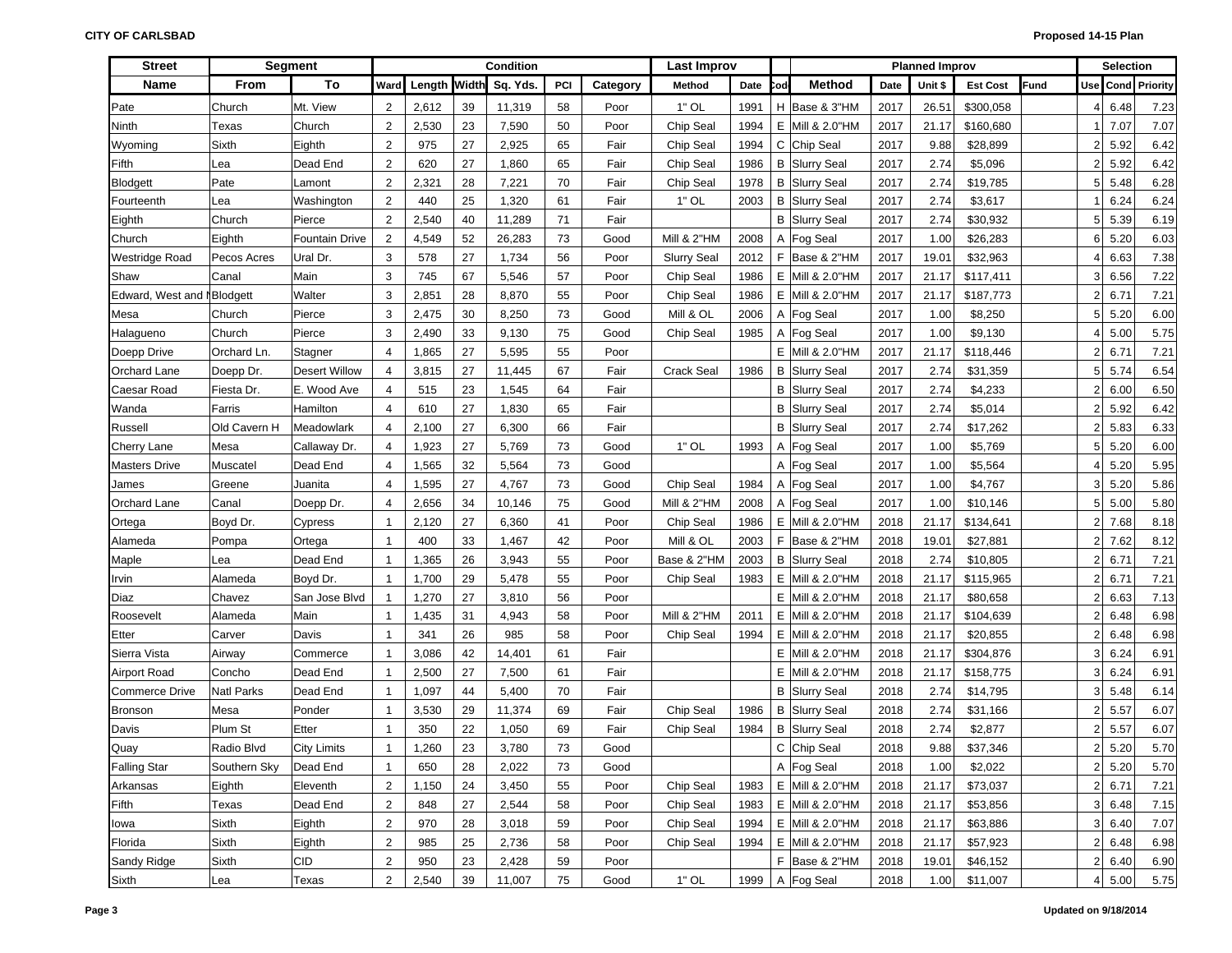| <b>Street</b>       |                   | <b>Segment</b>        |                |        |       | <b>Condition</b> |      |          | <b>Last Improv</b> |      |     |                      |      | <b>Planned Improv</b> |                 |      |                | <b>Selection</b> |                          |
|---------------------|-------------------|-----------------------|----------------|--------|-------|------------------|------|----------|--------------------|------|-----|----------------------|------|-----------------------|-----------------|------|----------------|------------------|--------------------------|
| Name                | From              | To                    | Ward           | Length | Width | Sq. Yds.         | PCI  | Category | Method             | Date | `od | <b>Method</b>        | Date | Unit \$               | <b>Est Cost</b> | Fund |                |                  | <b>Use Cond Priority</b> |
| Texas               | Twelfth           | <b>Truck Route</b>    | $\overline{2}$ | 4,215  | 30    | 14,167           | 76   | Good     | Mill & 2"HM        | 2008 |     | A Fog Seal           | 2018 | 1.00                  | \$14,167        |      | 5 <sub>5</sub> | 4.90             | 5.70                     |
| Camp                | Eighth            | Pierce                | $\overline{2}$ | 490    | 25    | 1,470            | 73   | Good     | $1"$ OL            | 1996 |     | A Fog Seal           | 2018 | 1.00                  | \$1,470         |      | 2              | 5.20             | 5.70                     |
| Northeast First     | Texas             | Georgia               | $\overline{2}$ | 1,321  | 27    | 3,963            | 73   | Good     | Mill & OL          | 2003 |     | A Fog Seal           | 2018 | 1.00                  | \$3,963         |      | 2              | 5.20             | 5.70                     |
| Oak                 | <b>Stevens</b>    | Ash                   | 3              | 1,820  | 27    | 5,460            | 55   | Poor     | <b>Slurry Seal</b> | 2002 |     | F Base & 2"HM        | 2018 | 19.01                 | \$103,795       |      | 2              | 6.71             | 7.21                     |
| Cypress             | Shaw              | Mermod                | 3              | 844    | 27    | 2,532            | 70   | Fair     | Mill & 2" HM       | 2009 |     | <b>B</b> Slurry Seal | 2018 | 2.74                  | \$6,938         |      | 3              | 5.48             | 6.14                     |
| Ash, West           | Bend              | Williams              | 3              | 262    | 27    | 786              | 73   | Good     | Mill & 2"HM        | 2010 |     | A Fog Seal           | 2018 | 1.00                  | \$786           |      | 2              | 5.20             | 5.70                     |
| North               | Violet            | E. Dead End           | $\overline{4}$ | 508    | 28    | 1,552            | 55   | Poor     |                    |      |     | F Base & 2"HM        | 2018 | 19.01                 | \$29,508        |      | 2              | 6.71             | 7.21                     |
| Jefferson           | Orchard Ln.       | N.C.C.C.              | $\overline{4}$ | 960    | 24    | 2,880            | 59   | Poor     | Chip Seal          | 1978 | E.  | Mill & 2.0"HM        | 2018 | 21.17                 | \$60,970        |      | 3              | 6.40             | 7.07                     |
| Joshua Ct           | <b>Pike Drive</b> | Dead End              | $\overline{4}$ | 270    | 27    | 810              | 57   | Poor     |                    |      |     | E Mill & 2.0"HM      | 2018 | 21.17                 | \$17,148        |      | $\overline{2}$ | 6.56             | 7.06                     |
| Joshua Street       | Hamilton          | Russell               | $\overline{4}$ | 585    | 27    | 1,755            | 57   | Poor     |                    |      |     | E Mill & 2.0"HM      | 2018 | 21.17                 | \$37,153        |      | $\overline{2}$ | 6.56             | 7.06                     |
| Kuykendall          | Sunnyview         | Russell               | $\overline{4}$ | 914    | 27    | 2,742            | 58   | Poor     | <b>Slurry Seal</b> | 1980 |     | E Mill & 2.0"HM      | 2018 | 21.17                 | \$58,048        |      | $\overline{2}$ | 6.48             | 6.98                     |
| Pecan               | Natl Parks H      | Old Cavern H          | $\overline{4}$ | 895    | 28    | 2,784            | 59   | Poor     | $1"$ OL            | 1985 |     | <b>B</b> Slurry Seal | 2018 | 2.74                  | \$7,629         |      | $\overline{2}$ | 6.40             | 6.90                     |
| Hamilton            | Old Cavern H      | <b>Hamilton Place</b> | $\overline{4}$ | 2,720  | 27    | 8,160            | 68   | Fair     | Mill & OL          | 2003 |     | <b>B</b> Slurry Seal | 2018 | 2.74                  | \$22,358        |      | $\overline{2}$ | 5.66             | 6.16                     |
| Lone Tree           | Callaway Dr.      | Mt.Shadow             | $\overline{4}$ | 210    | 37    | 863              | 69   | Fair     |                    |      |     | <b>B</b> Slurry Seal | 2018 | 2.74                  | \$2,366         |      | 2              | 5.57             | 6.07                     |
| <b>Merion Drive</b> | Winged Foot       | Spyglass              | $\overline{4}$ | 350    | 26    | 1,011            | 69   | Fair     |                    |      |     | <b>B</b> Slurry Seal | 2018 | 2.74                  | \$2,770         |      | 2              | 5.57             | 6.07                     |
| Pike Drive          | Old Cavern H      | Joshua Cir.           | $\overline{4}$ | 1,215  | 27    | 3,645            | 69   | Fair     |                    |      |     | <b>B</b> Slurry Seal | 2018 | 2.74                  | \$9,987         |      | 2              | 5.57             | 6.07                     |
| Delta Avenue        | Orchard Ln.       | North Shore           | $\overline{4}$ | 395    | 35    | 1,536            | 73   | Good     | Mill & OL          | 2003 |     | A Fog Seal           | 2018 | 1.00                  | \$1,536         |      | $\overline{2}$ | 5.20             | 5.70                     |
| Tulip               | Center Ave        | Jason                 | $\overline{4}$ | 1,310  | 27    | 3,930            | 73   | Good     |                    |      |     | A Fog Seal           | 2018 | 1.00                  | \$3,930         |      | $\overline{2}$ | 5.20             | 5.70                     |
| Forrest Dr.         | Chapman           | Caballo               | $\mathbf{1}$   | 1,910  | 30    | 6,367            | 68   | Fair     |                    |      |     | E Mill & 2.0"HM      | 2019 | 21.17                 | \$134,782       |      | 3              | 5.66             | 6.32                     |
| Church              | CID               | Eighth                | $\overline{2}$ | 3,240  | 52    | 18,720           | 65   | Fair     | <b>Slurry Seal</b> | 2004 |     | H Base & 3"HM        | 2019 | 26.51                 | \$496,267       |      | 6              | 5.92             | 6.75                     |
| Eighth              | Lea               | Texas                 | $\overline{2}$ | 2,530  | 28    | 7,871            | 65   | Fair     | Chip Seal          | 1981 |     | E Mill & 2.0"HM      | 2019 | 21.17                 | \$166,631       |      | 5 <sub>5</sub> | 5.92             | 6.72                     |
| Maple               | Shaw              | Church                | 3              | 2,115  | 32    | 7,520            | 65   | Fair     | $1"$ OL            | 1994 |     | E Mill & 2.0"HM      | 2019 | 21.17                 | \$159,198       |      | 4              | 5.92             | 6.67                     |
| Church              | Canal             | Park Drive            | $\overline{4}$ | 1,185  | 36    | 4,740            | 73   | Good     | <b>Crack Seal</b>  | 1986 |     | E   Mill & 2.0"HM    | 2019 | 21.17                 | \$100,346       |      | 6              | 5.20             | 6.03                     |
| Algerita            | North             | Center Ave.           | $\overline{4}$ | 652    | 23    | 1,630            | 85   | Good     | Mill & OL          | 2005 |     | Recons.              | 2019 | 136.77                | \$222,935       |      | 2              | 3.87             | 4.37                     |
| Crabb               | Sycamore          | Mescalero             | $\mathbf 1$    | 980    | 20    | 2,940            | 62   | Fair     | Chip Seal          | 2002 | E   | Mill & 2.0"HM        |      | 21.17                 | \$62,240        |      | $\overline{2}$ | 6.16             | 6.66                     |
| Ranchero Road       | Airport           | Caballo Rd.           | $\mathbf{1}$   | 628    | 26    | 1,884            | 64   | Fair     |                    |      | Е   | Mill & 2.0"HM        |      | 21.17                 | \$39,884        |      | $\overline{2}$ | 6.00             | 6.50                     |
| Pompa               | DeBaca            | Mesquite              | $\mathbf{1}$   | 1,228  | 31    | 4,230            | 65   | Fair     |                    |      | F.  | Base & 2"HM          |      | 19.01                 | \$80,408        |      | $\overline{2}$ | 5.92             | 6.42                     |
| Ortega              | Maple             | Dead End              | $\mathbf{1}$   | 539    | 27    | 1,617            | 65   | Fair     |                    |      |     | E Mill & 2.0"HM      |      | 21.17                 | \$34,232        |      | $\overline{2}$ | 5.92             | 6.42                     |
| Fiesta Drive        | San Jose Blvd     | Canal                 | $\overline{1}$ | 1,465  | 30    | 4,883            | 70   | Fair     | Chip Seal          | 1983 |     | H   Base & 3"HM      |      | 26.51                 | \$129,457       |      | 5 <sup>1</sup> | 5.48             | 6.28                     |
| Wood Avenue         | San Jose Blvd     | Canal                 | $\overline{1}$ | 1,850  | 27    | 5,550            | 70   | Fair     | Chip Seal          | 1983 | H   | Base & 3"HM          |      | 26.51                 | \$147,131       |      | 5 <sub>5</sub> | 5.48             | 6.28                     |
| <b>McKinley</b>     | Standpipe Rd.     | Dead End              | $\overline{1}$ | 1,830  | 24    | 5,490            | 63   | Fair     |                    |      | F.  | Base & 2"HM          |      | 19.01                 | \$104,365       |      |                | 6.08             | 6.08                     |
| Rose                | Boyd Dr.          | San Jose Blvd         | $\mathbf{1}$   | 2,649  | 25    | 7,947            | 63   | Fair     |                    |      | E.  | Mill & 2.0"HM        |      | 21.17                 | \$168,238       |      | -1             | 6.08             | 6.08                     |
| Bronson             | Canal             | R.R. Track            | -1             | 1,014  | 30    | 3,380            | 69   | Fair     |                    |      | Е   | Mill & 2.0"HM        |      | 21.17                 | \$71,555        |      | $\overline{2}$ | 5.57             | 6.07                     |
| Alta Vista          | Lea               | Fox                   | $\mathbf{1}$   | 1,740  | 28    | 5,413            | 71   | Fair     |                    |      | Е   | Mill & 2.0"HM        |      | 21.17                 | \$114,600       |      | 3              | 5.39             | 6.05                     |
| Socorro             | Standpipe Rd      | Dead End              | $\mathbf{1}$   | 1,205  | 20    | 3,615            | 70   | Fair     |                    |      |     | <b>B</b> Slurry Seal |      | 2.74                  | \$9,905         |      | $\overline{2}$ | 5.48             | 5.98                     |
| Carreta Road        | Ranchero Rd       | Airport               | $\mathbf{1}$   | 1,038  | 27    | 3,114            | 70   | Fair     |                    |      |     | E Mill & 2.0"HM      |      | 21.17                 | \$65,923        |      |                | $2 \mid 5.48$    | 5.98                     |
| Tansill             | Mesa              | Halagueno             | $\mathbf{1}$   | 1,996  | 27    | 5,988            | 72   | Fair     | $1"$ OL            | 1999 |     | E Mill & 2.0"HM      |      | 21.17                 | \$126,766       |      |                | 3 5.29           | 5.96                     |
| Airway              | Terminal Dr.      | Lomas                 | $\mathbf{1}$   | 3,766  | 42    | 17,575           | 72   | Fair     | Recons.            | 2002 |     | <b>B</b> Slurry Seal |      | 2.74                  | \$48,155        |      |                | 3 5.29           | 5.96                     |
| Caballo             | Concho            | Dead End              | $\mathbf{1}$   | 2,440  | 27    | 7,320            | 65   | Fair     |                    |      |     | E Mill & 2.0"HM      |      | 21.17                 | \$154,964       |      |                | $1 \ 5.92$       | 5.92                     |
| Davis               | Kircher           | South End             | $\mathbf{1}$   | 450    | 23    | 1,350            | 71   | Fair     | Chip Seal          | 2002 |     | E Mill & 2.0"HM      |      | 21.17                 | \$28,580        |      |                | 2 5.39           | 5.89                     |
| Lobo                | Concho            | Forrest Dr.           | $\mathbf{1}$   | 415    | 27    | 1,245            | $71$ | Fair     |                    |      |     | <b>B</b> Slurry Seal |      | 2.74                  | \$3,411         |      |                | 2 5.39           | 5.89                     |
| Olive               | Lea               | Mermod                | $\mathbf{1}$   | 2,085  | 27    | 6,255            | 72   | Fair     | Crack Seal         |      |     | 1986   B Slurry Seal |      | 2.74                  | \$17,139        |      |                | 2 5.29           | 5.79                     |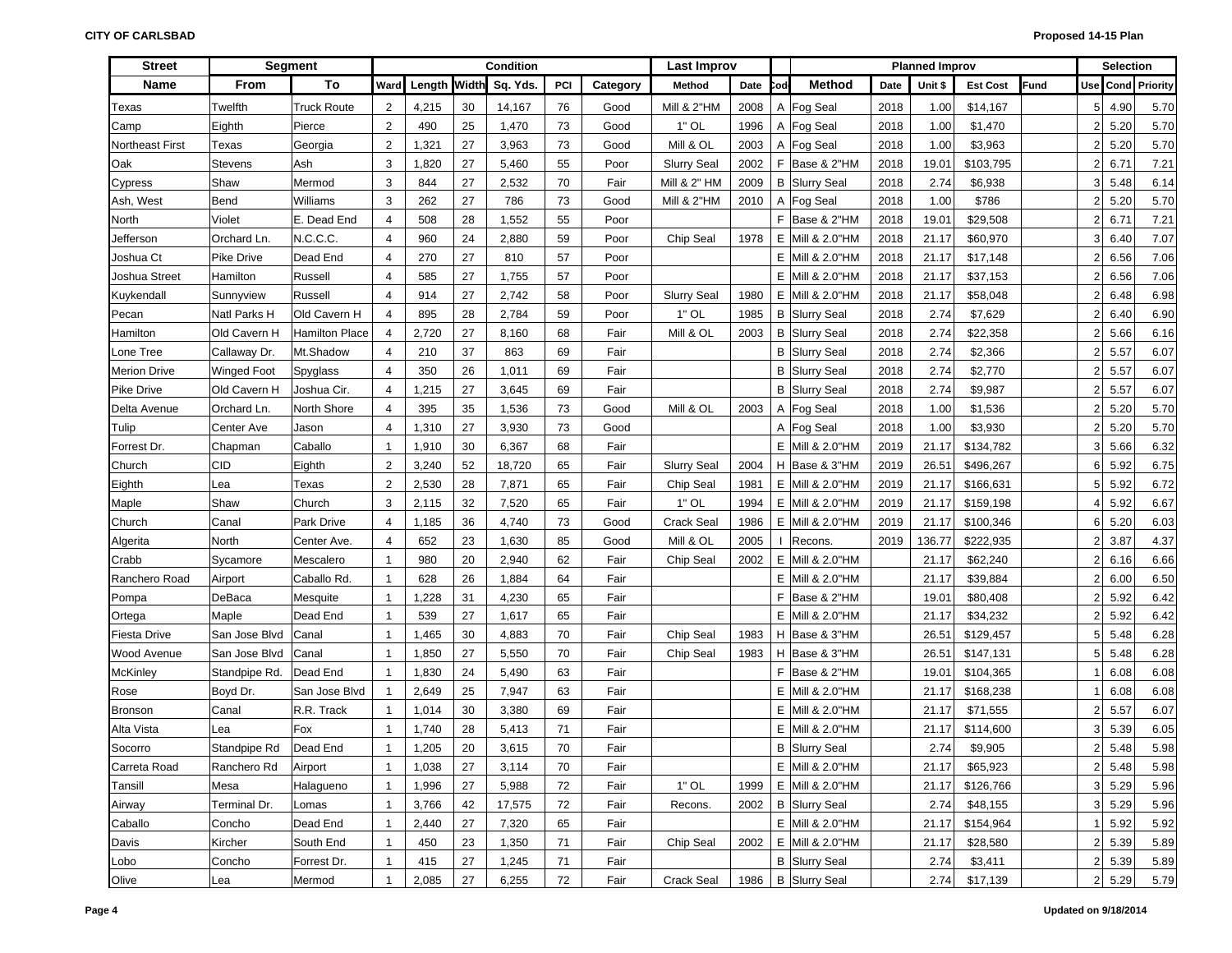| <b>Street</b>     |               | <b>Segment</b>     |                |        |    | Condition             |     |          | <b>Last Improv</b>     |      |     |                      |      | <b>Planned Improv</b> |                 |      |                | Selection |                      |
|-------------------|---------------|--------------------|----------------|--------|----|-----------------------|-----|----------|------------------------|------|-----|----------------------|------|-----------------------|-----------------|------|----------------|-----------|----------------------|
| Name              | From          | To                 | Ward           |        |    | Length Width Sq. Yds. | PCI | Category | Method                 | Date | Cod | <b>Method</b>        | Date | Unit \$               | <b>Est Cost</b> | Fund | Use            |           | <b>Cond Priority</b> |
| Elm               | Lea           | Ortega             | $\overline{1}$ | 1,215  | 27 | 3,645                 | 72  | Fair     | Recons.                | 2002 | F.  | Base & 2"HM          |      | 19.01                 | \$69,291        |      |                | 5.29      | 5.79                 |
| Mesquite          | Dead End      | Lea                | $\overline{1}$ | 1,615  | 29 | 5,204                 | 72  | Fair     | $1"$ OL                | 1997 |     | <b>B</b> Slurry Seal |      | 2.74                  | \$14,259        |      | 2              | 5.29      | 5.79                 |
| Cypress           | Lea           | Dead End           | $\overline{1}$ | 1,360  | 26 | 3,929                 | 72  | Fair     | Chip Seal              | 1986 |     | <b>B</b> Slurry Seal |      | 2.74                  | \$10,765        |      | 2              | 5.29      | 5.79                 |
| Chavez            | Pompa         | Juarez             | $\mathbf 1$    | 985    | 27 | 2,955                 | 73  | Good     |                        |      |     | E   Mill & 2.0"HM    |      | 21.17                 | \$62,557        |      | 2              | 5.20      | 5.70                 |
| Tower             | Standpipe Rd  | Dead End           | $\overline{1}$ | 2,675  | 22 | 8,025                 | 68  | Fair     |                        |      |     | C Chip Seal          |      | 9.88                  | \$79,287        |      |                | 5.66      | 5.66                 |
| Fox               | Halagueno     | R.R. Track         | $\overline{1}$ | 1,492  | 26 | 4,310                 | 76  | Good     | $1"$ OL                | 1999 |     | G Grind              |      | 12.10                 | \$52,154        |      |                | 4.90      | 5.65                 |
| Main              | Lea           | Greene             | $\overline{1}$ | 1,273  | 37 | 5,191                 | 77  | Good     | Mill & 3" OL           | 2008 |     | A Fog Seal           |      | 1.00                  | \$5,191         |      |                | 4.80      | 5.63                 |
| Monterrey         | San Jose Blvd | Boyd Dr.           | $\overline{1}$ | 2,840  | 26 | 8,204                 | 74  | Good     | Recons.                |      |     | A Fog Seal           |      | 1.00                  | \$8,204         |      |                | 5.10      | 5.60                 |
| Redbud            | Meadow        | Dead End           | $\overline{1}$ | 995    | 24 | 2,985                 | 69  | Fair     | Chip Seal              | 2002 |     | E Mill & 2.0"HM      |      | 21.17                 | \$63,192        |      |                | 5.57      | 5.57                 |
| Maple             | Lea           | Mermod             | $\overline{1}$ | 2,085  | 27 | 6,255                 | 77  | Good     | Chip Seal              | 1986 |     | A Fog Seal           |      | 1.00                  | \$6,255         |      |                | 4.80      | 5.55                 |
| Canyon            | Greene        | Lea                | $\overline{1}$ | 1,300  | 51 | 7,367                 | 78  | Good     | Recons.                | 2002 |     | G Grind              |      | 12.10                 | \$89,137        |      |                | 4.69      | 5.52                 |
| <b>Boyd Drive</b> | Ortega        | Del Rio            | $\overline{1}$ | 6,725  | 28 | 20,549                | 78  | Good     | Mill & 3" OL           | 2008 |     | A Fog Seal           |      | 1.00                  | \$20,549        |      |                | 4.69      | 5.52                 |
| Pecan             | San Jose Blvd | Nat'l Parks H      | $\mathbf{1}$   | 1,670  | 27 | 5,010                 | 75  | Good     | <b>Slurry Seal</b>     | 1979 |     | A Fog Seal           |      | 1.00                  | \$5,010         |      |                | 5.00      | 5.50                 |
| Vaquero           | Caballo Rd.   | Dead End           | $\mathbf{1}$   | 300    | 27 | 900                   | 75  | Good     |                        |      |     | A Fog Seal           |      | 1.00                  | \$900           |      | 2              | 5.00      | 5.50                 |
| Canyon            | Mermod        | Greene             | $\mathbf{1}$   | 849    | 51 | 4,811                 | 78  | Good     | $1"$ OL                | 1997 |     | G Grind              |      | 12.10                 | \$58,213        |      |                | 4.69      | 5.49                 |
| Dona Ana          | Standpipe Rd  | Dead End           | $\overline{1}$ | 2,500  | 23 | 6,389                 | 70  | Fair     |                        |      |     | C Chip Seal          |      | 9.88                  | \$63,122        |      |                | 5.48      | 5.48                 |
| Lloyd             | San Jose Blvd | Carver             | $\mathbf{1}$   | 595    | 27 | 1,785                 | 70  | Fair     |                        |      |     | <b>B</b> Slurry Seal |      | 2.74                  | \$4,891         |      |                | 5.48      | 5.48                 |
| Fox               | <b>CID</b>    | Alta Vista         | $\mathbf{1}$   | 1,322  | 49 | 7,198                 | 77  | Good     | Mill & 2" HM           | 2010 |     | A Fog Seal           |      | 1.00                  | \$7,198         |      | 3              | 4.80      | 5.46                 |
| Hidalgo           | Standpipe Rd  | W. City Limits     | $\overline{1}$ | 2,569  | 20 | 7,707                 | 77  | Good     | Mill & OL              | 2004 |     | C Chip Seal          |      | 9.88                  | \$76,145        |      | 3              | 4.80      | 5.46                 |
| Halagueno         | Lea           | Mermod             | $\overline{1}$ | 2,090  | 32 | 7,431                 | 78  | Good     | $1"$ OL                | 1996 |     | A Fog Seal           |      | 1.00                  | \$7,431         |      |                | 4.69      | 5.44                 |
| <b>Boyd Drive</b> | Del Rio       | Nat'l Parks H      | $\mathbf{1}$   | 10,117 | 24 | 30,351                | 79  | Good     | Mill & 3" OL           | 2008 |     | A Fog Seal           |      | 1.00                  | \$30,351        |      |                | 4.58      | 5.42                 |
| Remuda Road       | Forrest Dr.   | Caballero Dr.      | $\mathbf{1}$   | 638    | 27 | 1,914                 | 71  | Fair     |                        |      |     | <b>B</b> Slurry Seal |      | 2.74                  | \$5,244         |      |                | 5.39      | 5.39                 |
| Pompa             | Canyon        | DeBaca             | $\mathbf{1}$   | 823    | 31 | 2,835                 | 77  | Good     | $1"$ OL                | 1995 |     | A Fog Seal           |      | 1.00                  | \$2,835         |      |                | 4.80      | 5.30                 |
| Esperanza         | Canal         | Dead End           | $\mathbf{1}$   | 430    | 31 | 1,481                 | 77  | Good     | Recons.                | 2003 |     | A Fog Seal           |      | 1.00                  | \$1,481         |      |                | 4.80      | 5.30                 |
| Concho            | Airport       | Riata              | $\overline{1}$ | 1,285  | 27 | 3,855                 | 77  | Good     |                        |      |     | A Fog Seal           |      | 1.00                  | \$3,855         |      |                | 4.80      | 5.30                 |
| Janway            | Spencer       | Mescalero          | $\overline{1}$ | 310    | 21 | 930                   | 77  | Good     |                        |      |     | C Chip Seal          |      | 9.88                  | \$9,188         |      |                | 4.80      | 5.30                 |
| Montclair         | San Jose Blvd | Carver             | $\overline{1}$ | 600    | 27 | 1,800                 | 72  | Fair     | Chip Seal              | 1984 |     | <b>B</b> Slurry Seal |      | 2.74                  | \$4,932         |      |                | 5.29      | 5.29                 |
| Lea               | Canyon        | R.R. Track         | $\overline{1}$ | 674    | 45 | 3,370                 | 80  | Good     | Mill & OL              | 2006 |     | A   Fog Seal         |      | 1.00                  | \$3,370         |      | 5              | 4.47      | 5.27                 |
| Alameda           | Greene        | Mermod             | $\overline{1}$ | 866    | 32 | 3,079                 | 80  | Good     | Chip Seal              | 1985 |     | A Fog Seal           |      | 1.00                  | \$3,079         |      |                | 4.47      | 5.22                 |
| Kircher           | San Jose Blvd | Nat'l Parks H      | $\overline{1}$ | 2,543  | 27 | 7,629                 | 80  | Good     | <b>Mill &amp; 2"HM</b> | 2008 |     | A Fog Seal           |      | 1.00                  | \$7,629         |      |                | 4.47      | 5.22                 |
| Sycamore          | Crabb         | Dead End           | $\overline{1}$ | 1,580  | 27 | 4,740                 | 73  | Good     | Chip Seal              | 2002 |     | A Fog Seal           |      | 1.00                  | \$4,740         |      |                | 5.20      | 5.20                 |
| Malaga            | Natl Parks H  | Dead End           | $\overline{1}$ | 1,037  | 20 | 3,111                 | 73  | Good     | Chip Seal              | 1984 |     | E Mill & 2.0"HM      |      | 21.17                 | \$65,860        |      |                | 5.20      | 5.20                 |
| Olive             | Lea           | Dead End           | $\overline{1}$ | 1,390  | 27 | 4,170                 | 78  | Good     | Mill & OL              | 2003 |     | A Fog Seal           |      | 1.00                  | \$4,170         |      | $\overline{2}$ | 4.69      | 5.19                 |
| Davis             | Etter         | Carver             | $\overline{1}$ | 930    | 28 | 2,893                 | 78  | Good     | Chip Seal              | 1984 |     | A Fog Seal           |      | 1.00                  | \$2,893         |      |                | 4.69      | 5.19                 |
| Mesa              | Lea           | Mermod             | $\mathbf{1}$   | 2,090  | 44 | 10,218                | 81  | Good     | Mill & 2" HM           | 2000 |     | A Fog Seal           |      | 1.00                  | \$10,218        |      | 5              | 4.36      | 5.16                 |
| Radio Blvd.       | Foot Hill     | Dead End           | $\mathbf{1}$   | 1,100  | 27 | 3,300                 | 81  | Good     | Chip Seal              | 2001 |     | A Fog Seal           |      | 1.00                  | \$3,300         |      |                | 5 4.36    | 5.16                 |
| Hidalgo           | Standpipe Rd  | E. City Limits     | $\overline{1}$ | 2,808  | 20 | 8,424                 | 80  | Good     | Mill & OL              | 2004 |     | A Fog Seal           |      | 1.00                  | \$8,424         |      |                | 3 4.47    | 5.14                 |
| Kircher           | Boyd Dr.      | San Jose Blvd      | $\overline{1}$ | 2,513  | 28 | 7,818                 | 81  | Good     | Mill & 2"HM            | 2008 |     | A Fog Seal           |      | 1.00                  | \$7,818         |      |                | 4 4.36    | 5.11                 |
| Adobe Drive       | Caballo Rd.   | Remuda             | $\mathbf{1}$   | 1,262  | 27 | 3,786                 | 79  | Good     |                        |      |     | A Fog Seal           |      | 1.00                  | \$3,786         |      |                | 2 4.58    | 5.08                 |
| Vela              | Chavez        | DeBaca             | $\mathbf{1}$   | 603    | 24 | 1,809                 | 75  | Good     | Mill & 2" HM           | 2010 |     | A Fog Seal           |      | 1.00                  | \$1,809         |      |                | 5.00      | 5.00                 |
| Pebble Hill       | Martin Lane   | Dead End           | $\overline{1}$ | 2,130  | 27 | 6,390                 | 75  | Good     | Chip Seal              | 2001 |     | C Chip Seal          |      | 9.88                  | \$63,133        |      |                | 5.00      | 5.00                 |
| Herzog            | Standpipe Rd  | <b>City Limits</b> | $\mathbf 1$    | 128    | 18 | 384                   | 75  | Good     |                        |      |     | C Chip Seal          |      | 9.88                  | \$3,794         |      |                | 5.00      | 5.00                 |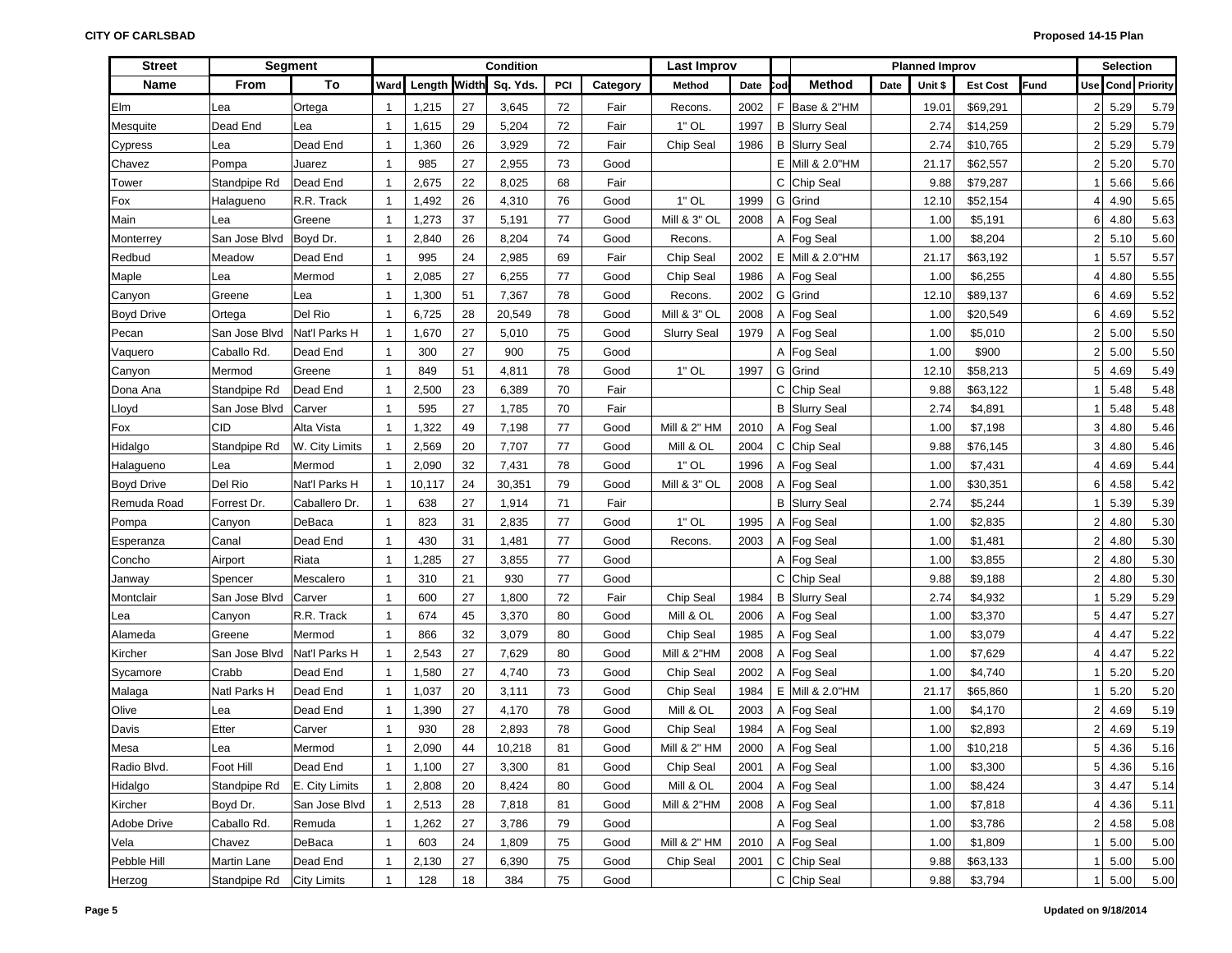| <b>Street</b>      |                    | <b>Segment</b>     |                |              |    | Condition |     |           | <b>Last Improv</b>     |      |     |                 |      | <b>Planned Improv</b> |                 |             |                | <b>Selection</b>     |          |
|--------------------|--------------------|--------------------|----------------|--------------|----|-----------|-----|-----------|------------------------|------|-----|-----------------|------|-----------------------|-----------------|-------------|----------------|----------------------|----------|
| Name               | From               | To                 | Ward           | Length Width |    | Sq. Yds.  | PCI | Category  | Method                 | Date | `od | Method          | Date | Unit \$               | <b>Est Cost</b> | <b>Fund</b> |                | Use Cond             | Priority |
| Modesta            | Caballo            | Airport            | $\mathbf{1}$   | 684          | 27 | 2,052     | 80  | Good      |                        |      |     | A Fog Seal      |      | 1.00                  | \$2,052         |             | 2 <sub>1</sub> | 4.47                 | 4.97     |
| Lea                | Cypress            | <b>CID</b>         | $\mathbf 1$    | 2,250        | 44 | 11,020    | 83  | Good      | 2" HM Inlay            | 2009 |     | A Fog Seal      |      | 1.00                  | \$11,020        |             | 6              | 4.12                 | 4.96     |
| Hidalgo            | Nat'l Parks H      | Boyd Dr.           | 1              | 1,567        | 30 | 5,244     | 83  | Good      | <b>Mill &amp; 2"HM</b> | 2008 |     | C Chip Seal     |      | 9.88                  | \$51,813        |             | 5              | 4.12                 | 4.92     |
| Mermod             | Main               | R.R. Track         | $\mathbf 1$    | 295          | 39 | 1,291     | 82  | Good      | Mill & 2" HM           | 2010 |     | A Fog Seal      |      | 1.00                  | \$1,291         |             | 3 <sup>1</sup> | 4.24                 | 4.91     |
| Hidalgo            | Boyd Dr.           | <b>City Limits</b> | $\overline{1}$ | 2,751        | 20 | 8,253     | 82  | Good      | Mill & OL              | 2004 |     | A Fog Seal      |      | 1.00                  | \$8,253         |             | 3              | 4.24                 | 4.91     |
| Curry              | Standpipe Rd       | Quay               | $\overline{1}$ | 2,639        | 22 | 7,917     | 76  | Good      |                        |      |     | A Fog Seal      |      | 1.00                  | \$7,917         |             |                | 4.90                 | 4.90     |
| Terminal Dr        | Airport            | Nat'l Parks H      | $\mathbf{1}$   | 1,624        | 14 | 4,872     | 84  | Good      |                        |      |     | A Fog Seal      |      | 1.00                  | \$4,872         |             | 5              | 4.00                 | 4.80     |
| Lopez              | Vela               | Lujan              | 1              | 371          | 24 | 1,113     | 77  | Good      | <b>Mill &amp; 2"HM</b> | 2010 |     | A Fog Seal      |      | 1.00                  | \$1,113         |             |                | 4.80                 | 4.80     |
| Holland            | Standpipe Rd       | <b>City Limits</b> | $\mathbf{1}$   | 2,251        | 18 | 6,753     | 77  | Good      |                        |      |     | C Chip Seal     |      | 9.88                  | \$66,720        |             |                | 4.80                 | 4.80     |
| Plaza              | San Jose Blvd      | R.R. Track         | $\mathbf{1}$   | 1,973        | 26 | 5,700     | 83  | Good      | Mill & 2" HM           | 2010 |     | A Fog Seal      |      | 1.00                  | \$5,700         |             | 3              | 4.12                 | 4.79     |
| Enterprise         | <b>Natl Parks</b>  | <b>Buena Vista</b> | 1              | 203          | 30 | 677       | 83  | Good      | <b>New</b>             |      |     | A Fog Seal      |      | 1.00                  | \$677           |             | 3 <sup>1</sup> | 4.12                 | 4.79     |
| Juarez             | Chavez             | San Jose Blvd      | $\overline{1}$ | 1,443        | 27 | 4,329     | 84  | Good      | Mill & OL              | 2006 |     | A Fog Seal      |      | 1.00                  | \$4,329         |             | 4              | 4.00                 | 4.75     |
| San Jose Blvd.     | Fiesta             | Harper             | $\mathbf{1}$   | 1,970        | 46 | 10,069    | 69  | Fair      | Recons.                | 2012 |     |                 |      |                       |                 | Phase 1     | 5              | 5.57                 | 6.37     |
| California         | Del Rio            | Tampico            | 1              | 810          | 20 | 1,800     | 82  | Good      | Recons.                | 2002 |     | A Fog Seal      |      | 1.00                  | \$1,800         |             | $\overline{2}$ | 4.24                 | 4.74     |
| Etter              | San Jose Blvd      | Carver             | $\mathbf 1$    | 663          | 26 | 1,915     | 82  | Good      | Chip Seal              | 1994 |     | A Fog Seal      |      | 1.00                  | \$1,915         |             | $\overline{2}$ | 4.24                 | 4.74     |
| Radio Blvd.        | Standpipe Rd       | Boyd Dr.           | $\overline{1}$ | 2,733        | 31 | 9,338     | 85  | Good      | Mill & 3" OL           | 2008 |     | A Fog Seal      |      | 1.00                  | \$9,338         |             | 5 <sup>1</sup> | 3.87                 | 4.67     |
| Fox                | Alta Vista         | Walnut             | $\overline{1}$ | 1,603        | 27 | 4,868     | 84  | Good      | Mill & 2" HM           | 2010 |     | A Fog Seal      |      | 1.00                  | \$4,868         |             | 3 <sup>1</sup> | 4.00                 | 4.67     |
| Corrales Rd        | <b>Natl Parks</b>  | West End           | $\mathbf{1}$   | 1,122        | 27 | 3,366     | 84  | Good      | <b>New</b>             | 2011 |     | A Fog Seal      |      | 1.00                  | \$3,366         |             | 3 <sup>1</sup> | 4.00                 | 4.67     |
| Carver             | Kircher            | Rose               | $\overline{1}$ | 1,343        | 26 | 3,880     | 83  | Good      | <b>Mill &amp; 2"HM</b> | 2010 |     | A Fog Seal      |      | 1.00                  | \$3,880         |             | $\overline{2}$ | 4.12                 | 4.62     |
| <b>Plum Street</b> | San Jose Blvd      | Dead End           | $\mathbf{1}$   | 1,285        | 19 | 2,713     | 83  | Good      | Recons.                | 2008 |     | A Fog Seal      |      | 1.00                  | \$2,713         |             | $\overline{2}$ | 4.12                 | 4.62     |
| Lea                | Canal              | Canyon             | $\mathbf{1}$   | 500          | 45 | 2,500     | 86  | Very Good | Mill & OL              | 2004 |     | H Base & 3"HM   |      | 26.51                 | \$66,275        |             | 6              | 3.74                 | 4.57     |
| Blodgett           | Canal              | R.R. Track         | $\mathbf{1}$   | 1,165        | 28 | 3,624     | 86  | Very Good | Mill & 2" HM           | 2009 |     | A Fog Seal      |      | 1.00                  | \$3,624         |             | 5              | 3.74                 | 4.54     |
| Fox                | Walnut             | Mesa               | $\mathbf{1}$   | 1,305        | 27 | 3,963     | 85  | Good      | Mill & 2" HM           | 2009 |     | A Fog Seal      |      | 1.00                  | \$3,963         |             | 3              | 3.87                 | 4.54     |
| DeBaca             | Juarez             | Lujan              | $\mathbf{1}$   | 744          | 27 | 2,232     | 84  | Good      | Mill & OL              | 2010 |     | A Fog Seal      |      | 1.00                  | \$2,232         |             | $\overline{2}$ | 4.00                 | 4.50     |
| Presidio           | San Jose Blvd      | Boyd Dr.           | $\mathbf{1}$   | 2,560        | 23 | 6,542     | 84  | Good      | Recons.                |      |     | A Fog Seal      |      | 1.00                  | \$6,542         |             | $\overline{2}$ | 4.00                 | 4.50     |
| Mesilla            | Caballo            | Airport            | $\mathbf{1}$   | 672          | 27 | 2,016     | 84  | Good      |                        |      |     | A Fog Seal      |      | 1.00                  | \$2,016         |             | $\overline{2}$ | 4.00                 | 4.50     |
| Halagueno          | Pompa              | Roosevelt          | $\mathbf{1}$   | 437          | 31 | 1,505     | 86  | Very Good | Mill & OL              | 2006 |     | A Fog Seal      |      | 1.00                  | \$1,505         |             | 4              | 3.74                 | 4.49     |
| Walnut             | Lea                | Mermod             | $\mathbf{1}$   | 2,085        | 29 | 6,718     | 85  | Good      | Mill & 2" HM           | 2010 |     | A Fog Seal      |      | 1.00                  | \$6,718         |             | $\overline{2}$ | 3.87                 | 4.37     |
| Ash                | Lea                | Mermod             | $\mathbf{1}$   | 2,090        | 29 | 6,734     | 85  | Good      | Mill & OL              | 2006 |     | A Fog Seal      |      | 1.00                  | \$6,734         |             | $\overline{2}$ | 3.87                 | 4.37     |
| Ponder             | <b>Bronson</b>     | Tansill            | $\mathbf{1}$   | 330          | 27 | 990       | 85  | Good      | Chip Seal              | 1984 |     | A Fog Seal      |      | 1.00                  | \$990           |             | $\overline{2}$ | 3.87                 | 4.37     |
| Carver             | Plum St            | Etter              | $\overline{1}$ | 1,344        | 26 | 3,883     | 85  | Good      | Chip Seal              | 1984 |     | A Fog Seal      |      | 1.00                  | \$3,883         |             | $\overline{2}$ | 3.87                 | 4.37     |
| Colorado           | Del Rio            | Tampico            | $\mathbf{1}$   | 1,017        | 20 | 2,260     | 85  | Good      | Recons.                | 2002 |     | A Fog Seal      |      | 1.00                  | \$2,260         |             | $\overline{2}$ | 3.87                 | 4.37     |
| Carver             | Etter              | Kircher            | $\mathbf{1}$   | 1,364        | 27 | 4,092     | 85  | Good      | Chip Seal              | 1984 |     | E Mill & 2.0"HM |      | 21.17                 | \$86,628        |             | $\overline{2}$ | 3.87                 | 4.37     |
| Carver             | Pecan              | . Street           | $\mathbf{1}$   | 387          | 22 | 1,161     | 85  | Good      | <b>Mill &amp; 2"HM</b> | 2011 | A   | Fog Seal        |      | 1.00                  | \$1,161         |             | $\overline{2}$ | 3.87                 | 4.37     |
| <b>K</b> Street    | San Jose Blvd      | Nat'l Parks H      | $\mathbf{1}$   | 1,310        | 27 | 3,930     | 85  | Good      |                        |      |     | A Fog Seal      |      | 1.00                  | \$3,930         |             | $\overline{2}$ | 3.87                 | 4.37     |
| Big Sky Ci         | <b>Natl Parks</b>  | West End           | $\mathbf{1}$   | 744          | 27 | 2,232     | 87  | Very Good | New                    | 2011 |     |                 |      |                       |                 |             |                | $4 \overline{)3.61}$ | 4.36     |
| Lea                | Mesa               | Cypress            | $\mathbf{1}$   | 2,761        | 45 | 13,805    | 88  | Very Good | <b>Slurry Seal</b>     | 2012 |     |                 |      |                       |                 |             |                | 6 3.46               | 4.30     |
| Lea                | Canal              | Mesa               | $\mathbf{1}$   | 2,346        | 45 | 11,730    | 88  | Very Good | <b>Slurry Seal</b>     | 2012 |     |                 |      |                       |                 |             |                | 6 3.46               | 4.30     |
| Tansill            | Canal              | R.R. Track         | $\mathbf{1}$   | 994          | 27 | 2,982     | 87  | Very Good | Mill & 2" HM           | 2011 |     |                 |      |                       |                 |             |                | 3 3.61               | 4.27     |
| Foot Hill          | <b>Martin Lane</b> | Dead End           | $\mathbf 1$    | 2,140        | 27 | 6,420     | 82  | Good      | Chip Seal              | 2001 |     | C Chip Seal     |      | 9.88                  | \$63,430        |             |                | 4.24                 | 4.24     |
| <b>Bronson</b>     | Mesa               | Canal              | $\mathbf{1}$   | 2,391        | 30 | 7,970     | 86  | Very Good | Mill & OL              | 2005 |     |                 |      |                       |                 |             |                | 2 3.74               | 4.24     |
| Alvarado           | Boyd Dr.           | Dead End           | $\mathbf{1}$   | 2,700        | 27 | 8,100     | 86  | Very Good | Mill & OL              | 2003 |     |                 |      |                       |                 |             |                | $2 \overline{)3.74}$ | 4.24     |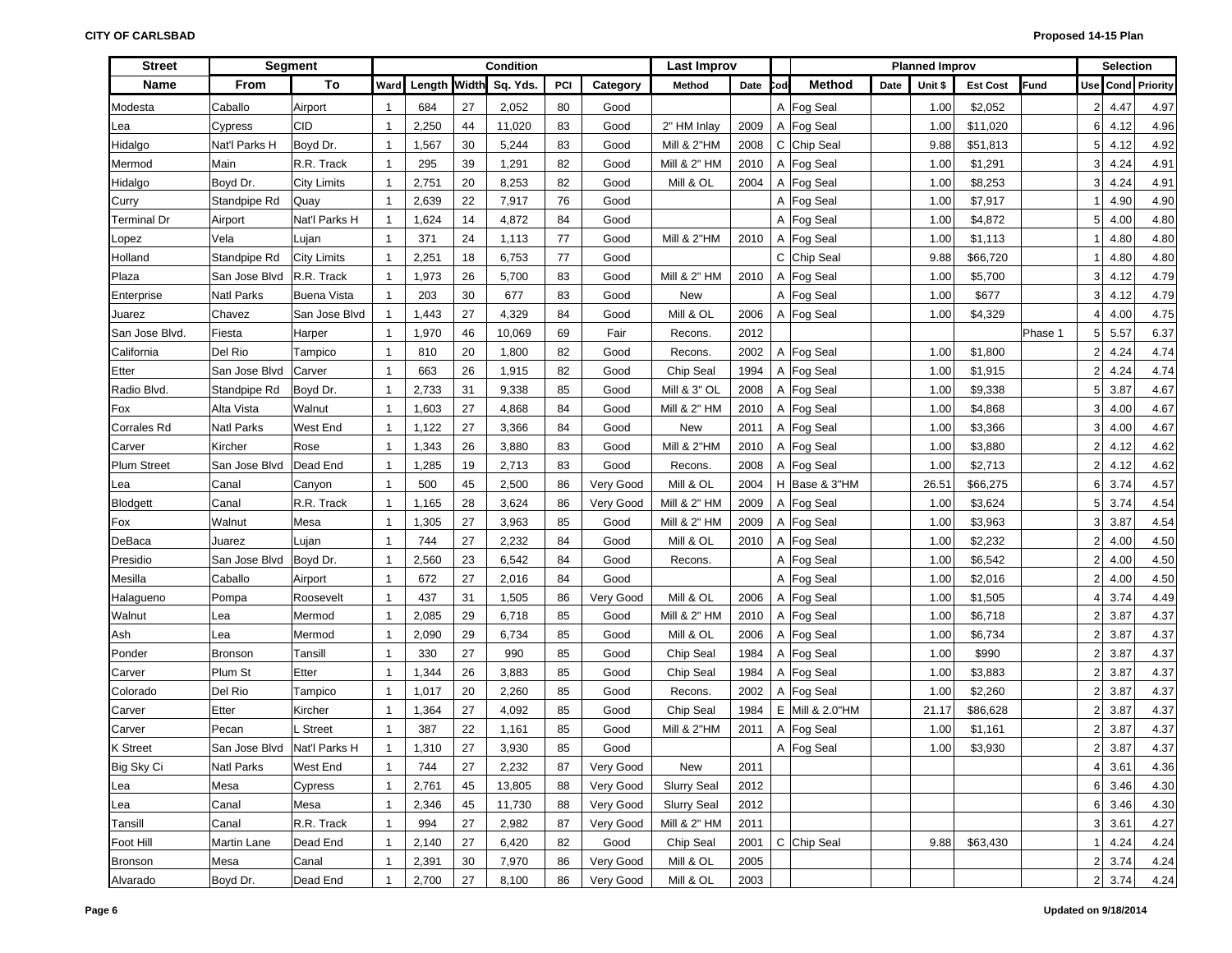| <b>Street</b>                 |                       | <b>Segment</b> |                |              |    | Condition |     |           | <b>Last Improv</b>     |      |     |               |      | <b>Planned Improv</b> |                 |             |                | <b>Selection</b> |                   |
|-------------------------------|-----------------------|----------------|----------------|--------------|----|-----------|-----|-----------|------------------------|------|-----|---------------|------|-----------------------|-----------------|-------------|----------------|------------------|-------------------|
| <b>Name</b>                   | From                  | To             | Ward           | Length Width |    | Sq. Yds.  | PCI | Category  | Method                 | Date | :od | <b>Method</b> | Date | Unit \$               | <b>Est Cost</b> | <b>Fund</b> |                |                  | Use Cond Priority |
| Alabama                       | Del Rio               | Tampico        | $\mathbf{1}$   | 1,017        | 20 | 2,260     | 86  | Very Good | Recons.                | 2002 |     |               |      |                       |                 |             |                | 2 3.74           | 4.24              |
| Oklahoma                      | Del Rio               | Dead End       | $\mathbf 1$    | 950          | 20 | 2,111     | 86  | Very Good | Recons.                | 2002 |     |               |      |                       |                 |             | 2 <sup>1</sup> | 3.74             | 4.24              |
| Greene                        | Cypress               | Canyon         | $\mathbf 1$    | 5,747        | 28 | 17,880    | 88  | Very Good | <b>Slurry Seal</b>     | 2013 |     |               |      |                       |                 |             | 4              | 3.46             | 4.21              |
| Fox                           | Mesa                  | Halagueno      | $\mathbf{1}$   | 1,997        | 26 | 5,769     | 88  | Very Good | <b>Slurry Seal</b>     | 2013 |     |               |      |                       |                 |             | 4              | 3.46             | 4.21              |
| Plaza                         | Chavez                | San Jose Blvd  | $\overline{1}$ | 1,331        | 26 | 3,845     | 88  | Very Good | Recons.                | 2013 |     |               |      |                       |                 |             | 31             | 3.46             | 4.13              |
| Tansill                       | Mesa                  | Alta Vista     | $\mathbf{1}$   | 2,910        | 28 | 9,053     | 87  | Very Good | <b>Slurry Seal</b>     | 2011 |     |               |      |                       |                 |             | 2 <sub>1</sub> | 3.61             | 4.11              |
| DeBaca                        | Juarez                | Roosevelt      | $\mathbf{1}$   | 1,517        | 19 | 3,203     | 87  | Very Good | Mill & OL              | 2006 |     |               |      |                       |                 |             | 2 <sub>1</sub> | 3.61             | 4.11              |
| Hueco                         | Boyd Dr.              | Mesquite       | $\mathbf{1}$   | 985          | 29 | 3,174     | 87  | Very Good | $1"$ OL                | 1997 |     |               |      |                       |                 |             | 2 <sub>1</sub> | 3.61             | 4.11              |
| Irvin (w/cul-de-sac) Boyd Dr. |                       | Elm            | $\overline{1}$ | 917          | 28 | 2,853     | 87  | Very Good | Mill & OL              | 2003 |     |               |      |                       |                 |             | 2 <sub>1</sub> | 3.61             | 4.11              |
| Prospect                      | Etter                 | Kircher        | $\mathbf{1}$   | 1,325        | 22 | 3,975     | 87  | Very Good | Mill & 2" HM           | 2010 |     |               |      |                       |                 |             | 2 <sub>1</sub> | 3.61             | 4.11              |
| <b>Evening Star</b>           | Southern Sky          | South End      | $\mathbf{1}$   | 271          | 26 | 783       | 87  | Very Good | Mill & 2" HM           | 2010 |     |               |      |                       |                 |             | $\overline{2}$ | 3.61             | 4.11              |
| Peach Tree                    | San Jose Blvd         | Dead End       | $\mathbf{1}$   | 1,285        | 31 | 4,426     | 87  | Very Good | Recons.                | 2008 |     |               |      |                       |                 |             | 2 <sub>1</sub> | 3.61             | 4.11              |
| Boyd Ct.                      | Lea                   | Dead End       | $\mathbf{1}$   | 290          | 29 | 934       | 84  | Good      |                        |      |     | A Fog Seal    |      | 1.00                  | \$934           |             |                | 4.00             | 4.00              |
| Lujan                         | Lopez                 | DeBaca         | $\mathbf{1}$   | 238          | 24 | 714       | 84  | Good      | <b>Mill &amp; 2"HM</b> | 2010 |     | A Fog Seal    |      | 1.00                  | \$714           |             |                | 4.00             | 4.00              |
| Halagueno                     | Lea                   | Roosevelt      | $\mathbf{1}$   | 893          | 31 | 3,076     | 89  | Very Good | Mill & OL              | 2006 |     |               |      |                       |                 |             | 3 <sup>1</sup> | 3.32             | 3.98              |
| Chavez                        | Juarez                | Lopez          | $\mathbf{1}$   | 259          | 27 | 777       | 88  | Very Good | Mill & 2"HM            | 2010 |     |               |      |                       |                 |             | 21             | 3.46             | 3.96              |
| Irvin                         | Olive                 | Dead End       | $\mathbf{1}$   | 1,090        | 27 | 3,270     | 88  | Very Good | Mill & OL              | 2003 |     |               |      |                       |                 |             | 21             | 3.46             | 3.96              |
| Street                        | San Jose Blvd         | Nat'l Parks H  | $\mathbf{1}$   | 1,045        | 21 | 2,438     | 88  | Very Good |                        |      |     |               |      |                       |                 |             | 21             | 3.46             | 3.96              |
| Tampico                       | San Jose Blvd         | Dead End       | $\mathbf{1}$   | 1,950        | 20 | 4,333     | 88  | Very Good | Recons.                | 2001 |     |               |      |                       |                 |             | 21             | 3.46             | 3.96              |
| Mimosa                        | Meadow                | Dead End       | $\mathbf{1}$   | 1,025        | 24 | 3,075     | 88  | Very Good | Mill & 2" HM           | 2011 |     |               |      |                       |                 |             | 21             | 3.46             | 3.96              |
| Owens                         | Redbud                | Mescalero      | $\mathbf{1}$   | 2,000        | 24 | 6,000     | 88  | Very Good | Mill & 2" HM           | 2011 |     |               |      |                       |                 |             | 2 <sub>1</sub> | 3.46             | 3.96              |
| <b>Airport Road</b>           | Nat'l Parks H         | Concho         | $\overline{1}$ | 1,510        | 27 | 4,530     | 90  | Excellent | Base & 3"HM            | 2013 |     |               |      |                       |                 |             | 3 <sup>1</sup> | 3.16             | 3.83              |
| Guadalupe                     | Mermod                | Lea            | $\overline{1}$ | 2,090        | 33 | 7,663     | 90  | Excellent | Mill & OL              | 2006 |     |               |      |                       |                 |             | 3 <sup>1</sup> | 3.16             | 3.83              |
| Lake                          | Lea                   | Fox            | $\mathbf{1}$   | 1,668        | 33 | 6,116     | 90  | Excellent | Mill & OL              | 2005 |     |               |      |                       |                 |             | 3 <sup>1</sup> | 3.16             | 3.83              |
| Tansill                       | Halagueno             | Canal          | $\mathbf{1}$   | 345          | 36 | 1,380     | 90  | Excellent | Mill & 2" HM           | 2009 |     |               |      |                       |                 |             | 3 <sup>1</sup> | 3.16             | 3.83              |
| Normandy                      | Elm                   | Cypress        | $\mathbf{1}$   | 1,555        | 27 | 4,665     | 89  | Very Good | Mill & OL              | 2005 |     |               |      |                       |                 |             | $\overline{2}$ | 3.32             | 3.82              |
| Irvin                         | Elm                   | Olive          | $\overline{1}$ | 898          | 28 | 2,794     | 89  | Very Good | Mill & OL              | 2003 |     |               |      |                       |                 |             | 2 <sub>1</sub> | 3.32             | 3.82              |
| Bindel                        | Fiesta                | Wood Ave       | $\mathbf{1}$   | 1,291        | 28 | 4,016     | 89  | Very Good | Mill & OL              | 2006 |     |               |      |                       |                 |             | 2 <sub>1</sub> | 3.32             | 3.82              |
| Colorado                      | Tampico               | Laredo         | $\mathbf{1}$   | 334          | 27 | 1,002     | 89  | Very Good | Recons                 | 2003 |     |               |      |                       |                 |             | 2 <sub>1</sub> | 3.32             | 3.82              |
| Arizona                       | Del Rio               | Tampico        | $\mathbf{1}$   | 1,015        | 20 | 2,256     | 89  | Very Good | Recons                 | 2002 |     |               |      |                       |                 |             | 2 <sub>1</sub> | 3.32             | 3.82              |
| <b>Dallas Drive</b>           | Lea                   | Leavell        | $\mathbf{1}$   | 860          | 27 | 2,580     | 90  | Excellent | Mill & 2" HM           | 2010 |     |               |      |                       |                 |             | 2 <sub>1</sub> | 3.16             | 3.66              |
| Alvarado                      | Boyd Dr.              | Alameda        | $\mathbf{1}$   | 1,730        | 29 | 5,574     | 90  | Excellent | Mill & OL              | 2003 |     |               |      |                       |                 |             |                | $2 \mid 3.16$    | 3.66              |
| Alabama                       | Tampico               | N End          | $\mathbf{1}$   | 512          | 27 | 1,536     | 90  | Excellent | Recons.                | 2003 |     |               |      |                       |                 |             |                | $2 \mid 3.16$    | 3.66              |
| Arizona                       | Tampico               | Laredo         | $\overline{1}$ | 328          | 27 | 984       | 90  | Excellent | Recons.                | 2003 |     |               |      |                       |                 |             | 2 <sub>1</sub> | 3.16             | 3.66              |
| Southern Sky                  | Dead End              | San Jose Blvd  | $\mathbf{1}$   | 1,445        | 28 | 4,496     | 90  | Excellent | Mill & 2" HM           | 2010 |     |               |      |                       |                 |             |                | $2 \mid 3.16$    | 3.66              |
| Laredo                        | San Jose Blvd Arizona |                | $\mathbf{1}$   | 1,245        | 27 | 3,735     | 90  | Excellent | Recons.                | 2003 |     |               |      |                       |                 |             |                | $2 \mid 3.16$    | 3.66              |
| Del Rio                       | Boyd Dr.              | San Jose Blvd  | $\overline{1}$ | 2,565        | 27 | 7,695     | 90  | Excellent | Recons.                | 2002 |     |               |      |                       |                 |             |                | $2 \mid 3.16$    | 3.66              |
| Leavell                       | Lea                   | Tansill        | $\mathbf{1}$   | 830          | 28 | 2,582     | 91  | Excellent | <b>Mill &amp; 2"HM</b> | 2010 |     |               |      |                       |                 |             |                | 2 3.00           | 3.50              |
| Tansill                       | Alta Vista            | Leavell        | $\mathbf{1}$   | 1,253        | 28 | 3,898     | 91  | Excellent | Mill & 2"HM            | 2010 |     |               |      |                       |                 |             |                | $2 \mid 3.00$    | 3.50              |
| Industrial                    | Lomas                 | Petroleum      | $\mathbf{1}$   | 1,095        | 44 | 5,353     | 92  | Excellent | Chip Seal              | 2013 |     |               |      |                       |                 |             |                | $3 \mid 2.83$    | 3.50              |
| Rotary                        | Airway                | Commerce       | $\mathbf{1}$   | 2,450        | 44 | 11,978    | 92  | Excellent | Chip Seal              | 2013 |     |               |      |                       |                 |             |                | $3 \mid 2.83$    | 3.50              |
| Petroleum                     | Airway                | Commerce       | -1             | 2,080        | 44 | 10,169    | 92  | Excellent | Chip Seal              | 2013 |     |               |      |                       |                 |             |                | $3 \quad 2.83$   | 3.50              |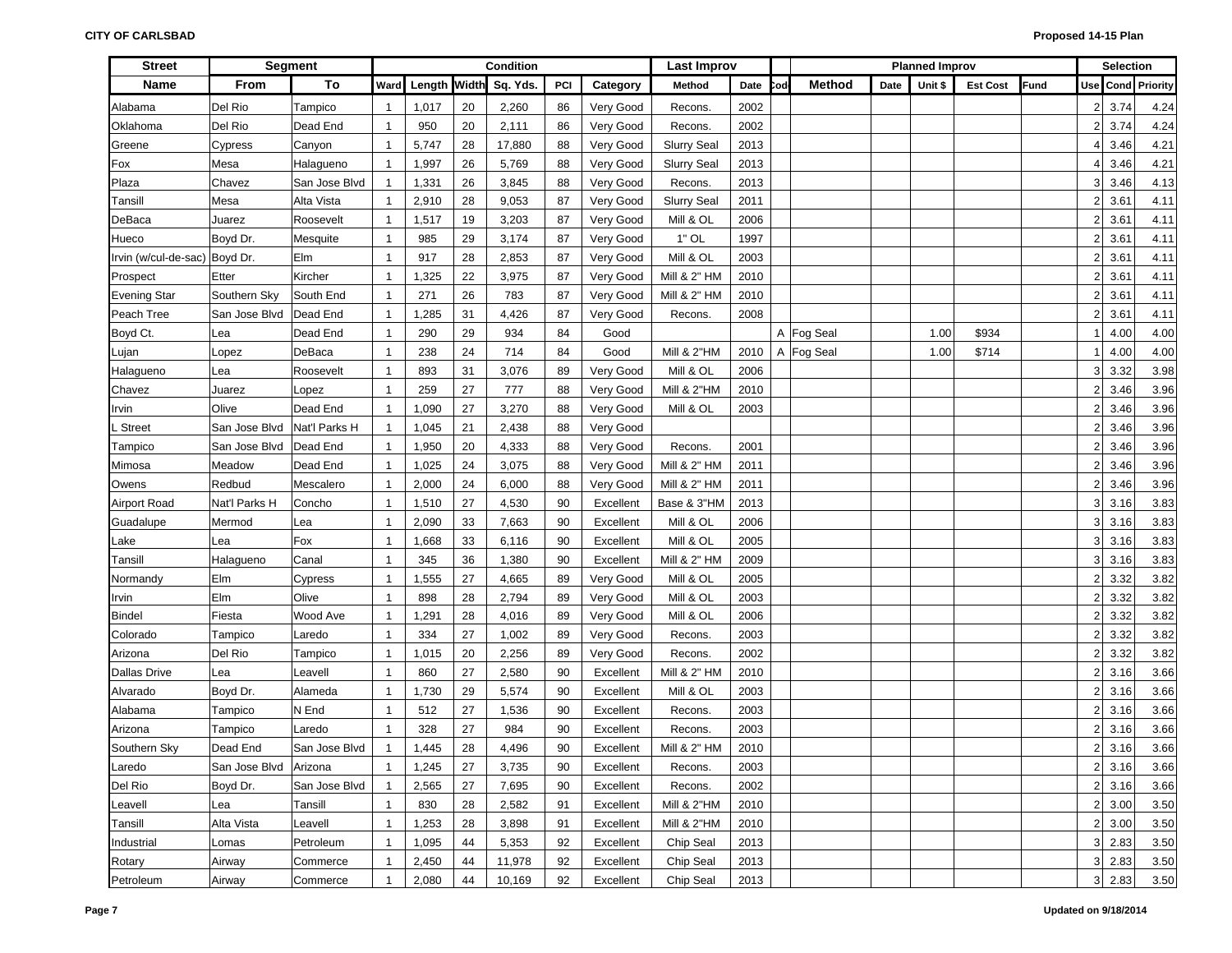| <b>Street</b>              |              | <b>Segment</b>     |                |              |    | Condition |     |           | <b>Last Improv</b>     |      |            |                      |      | <b>Planned Improv</b> |                 |             |                | Selection     |                      |
|----------------------------|--------------|--------------------|----------------|--------------|----|-----------|-----|-----------|------------------------|------|------------|----------------------|------|-----------------------|-----------------|-------------|----------------|---------------|----------------------|
| <b>Name</b>                | From         | To                 | Ward           | Length Width |    | Sq. Yds.  | PCI | Category  | Method                 | Date | <b>Cod</b> | <b>Method</b>        | Date | Unit \$               | <b>Est Cost</b> | <b>Fund</b> | Use            |               | <b>Cond</b> Priority |
| Airway                     | Lomas        | Petroleum          | -1             | 1,319        | 44 | 6,448     | 92  | Excellent | Chip Seal              | 2013 |            |                      |      |                       |                 |             |                | 2.83          | 3.50                 |
| Willow                     | Meadow       | Dead End           | $\mathbf{1}$   | 995          | 24 | 2,985     | 88  | Very Good | <b>Mill &amp; 2"HM</b> | 2011 |            |                      |      |                       |                 |             |                | 3.46          | 3.46                 |
| Canal, North               | Mermod       | Lea                | $\mathbf{1}$   | 2,149        | 64 | 15,282    | 88  | Very Good | Recons.                | 2010 |            | J Hwy                |      |                       |                 |             |                | 3.46          |                      |
| Greene                     | Canal        | R.R. Track         | $\mathbf{1}$   | 1,175        | 60 | 7,833     | 88  | Very Good | Recons.                | 2012 |            | J Hwy                |      |                       |                 |             |                | 3.46          |                      |
| National Parks Hwy South Y |              | Haston Rd          | $\mathbf{1}$   | 28,043       | 64 | 199,417   | 82  | Good      |                        |      |            | J Hwy                |      |                       |                 |             |                | 4.24          |                      |
| Canal, North               | Lea          | Pompa              | $\mathbf{1}$   | 624          | 65 | 4,507     | 88  | Very Good | Recons.                | 2010 |            | J Hwy                |      |                       |                 |             |                | 3.46          |                      |
| Twelfth                    | Texas        | Church             | $\overline{2}$ | 2,530        | 28 | 7,871     | 66  | Fair      | Chip Seal              | 1983 |            | E   Mill & 2.0"HM    |      | 21.17                 | \$166,631       |             | 3              | 5.83          | 6.50                 |
| Garden                     | Paisano      | Eighth             | $\overline{2}$ | 1,550        | 33 | 5,683     | 67  | Fair      | <b>Slurry Seal</b>     | 1982 |            | E Mill & 2.0"HM      |      | 21.17                 | \$120,316       |             |                | 5.74          | 6.49                 |
| Texas                      | Eighth       | <b>CID</b>         | $\overline{2}$ | 3,300        | 44 | 16,133    | 68  | Fair      |                        |      |            | H Base & 3"HM        |      | 26.51                 | \$427,695       |             | 5              | 5.66          | 6.46                 |
| Dennis Way                 | Fountain Dr. | Dead End           | $\overline{2}$ | 545          | 27 | 1,635     | 69  | Fair      |                        |      |            | E   Mill & 2.0"HM    |      | 21.17                 | \$34,613        |             |                | 5.57          | 6.07                 |
| Washington                 | Fourteenth   | W End              | $\overline{2}$ | 290          | 23 | 741       | 70  | Fair      | Chip Seal              | 1999 |            | <b>B</b> Slurry Seal |      | 2.74                  | \$2,031         |             |                | 5.48          | 5.98                 |
| Piedras                    | Ocotillo     | Paisano            | $\overline{2}$ | 1,060        | 32 | 3,769     | 72  | Fair      |                        |      |            | E   Mill & 2.0"HM    |      | 21.17                 | \$79,787        |             |                | 5.29          | 5.96                 |
| Fifth                      | Georgia      | Texas              | $\overline{2}$ | 1,100        | 22 | 3,300     | 72  | Fair      | $1"$ OL                | 1996 |            | E   Mill & 2.0"HM    |      | 21.17                 | \$69,861        |             |                | 5.29          | 5.96                 |
| Welshire                   | Lea          | Dead End           | $\overline{2}$ | 650          | 27 | 1,950     | 65  | Fair      |                        |      |            | <b>B</b> Slurry Seal |      | 2.74                  | \$5,343         |             |                | 5.92          | 5.92                 |
| Oregon                     | Sixth        | Eighth             | 2              | 804          | 28 | 2,501     | 72  | Fair      |                        |      |            | <b>B</b> Slurry Seal |      | 2.74                  | \$6,854         |             | 2              | 5.29          | 5.79                 |
| Lea                        | Standpipe Rd | <b>Truck Route</b> | $\overline{2}$ | 4,513        | 25 | 12,536    | 77  | Good      | Recons.                | 2009 |            | A Fog Seal           |      | 1.00                  | \$12,536        |             | 6              | 4.80          | 5.63                 |
| Avenue A                   | Eighth       | Sixth              | $\overline{2}$ | 1,180        | 26 | 3,409     | 74  | Good      | $1"$ OL                | 1996 |            | A Fog Seal           |      | 1.00                  | \$3,409         |             | 2              | 5.10          | 5.60                 |
| Monte Vista                | Dead End     | Eighth             | $\overline{2}$ | 1,305        | 30 | 4,350     | 74  | Good      | $1"$ OL                | 1997 |            | A Fog Seal           |      | 1.00                  | \$4,350         |             | $\overline{2}$ | 5.10          | 5.60                 |
| <b>Fountain Drive</b>      | Church       | Miehls             | $\overline{2}$ | 1,950        | 29 | 6,197     | 76  | Good      | $1"$ OL                | 1999 |            | A Fog Seal           |      | 1.00                  | \$6,197         |             | 3              | 4.90          | 5.57                 |
| Eleventh                   | Texas        | Church             | $\overline{2}$ | 2,533        | 24 | 7,599     | 77  | Good      | $1"$ OL                | 2003 |            | A Fog Seal           |      | 1.00                  | \$7,599         |             | 3              | 4.80          | 5.46                 |
| Fifth                      | Church       | Georgia            | $\overline{2}$ | 1,428        | 27 | 4,284     | 77  | Good      | $1"$ OL                | 1996 |            | A Fog Seal           |      | 1.00                  | \$4,284         |             |                | 4.80          | 5.46                 |
| Lea                        | <b>CID</b>   | Standpipe Rd       | $\overline{2}$ | 866          | 45 | 4,330     | 79  | Good      | Mill & 3" OL           | 2003 |            | A Fog Seal           |      | 1.00                  | \$4,330         |             | 6              | 4.58          | 5.42                 |
| Western Way                | Dead End     | Eighth             | $\overline{2}$ | 1,255        | 29 | 4,044     | 76  | Good      |                        |      |            | A Fog Seal           |      | 1.00                  | \$4,044         |             |                | 4.90          | 5.40                 |
| Center St                  | Second       | N.E. First         | 2              | 600          | 21 | 1,800     | 71  | Fair      |                        |      |            | E   Mill & 2.0"HM    |      | 21.17                 | \$38,106        |             |                | 5.39          | 5.39                 |
| Amber                      | Leanne       | Ligon              | $\overline{2}$ | 1,129        | 27 | 3,387     | 79  | Good      | New                    | 2010 |            | A Fog Seal           |      | 1.00                  | \$3,387         |             |                | 4.58          | 5.33                 |
| Hays                       | Callaway     | Ligon              | $\overline{2}$ | 1,204        | 27 | 3,612     | 79  | Good      | New                    | 2010 |            | A Fog Seal           |      | 1.00                  | \$3,612         |             |                | 4.58          | 5.33                 |
| Church                     | Fountain Dr. | <b>Truck Route</b> | $\overline{2}$ | 4,159        | 24 | 12,477    | 80  | Good      | <b>Mill &amp; 2"HM</b> | 2008 |            | A Fog Seal           |      | 1.00                  | \$12,477        |             | 6              | 4.47          | 5.31                 |
| Legion                     | Eighth       | Osborn             | $\overline{2}$ | 1,085        | 27 | 3,255     | 77  | Good      | $1"$ OL                | 1999 |            | A Fog Seal           |      | 1.00                  | \$3,255         |             | 2              | 4.80          | 5.30                 |
| Tenth                      | Texas        | Church             | $\overline{2}$ | 2,534        | 27 | 7,602     | 77  | Good      | $1"$ OL                | 2003 |            | A Fog Seal           |      | 1.00                  | \$7,602         |             | 2              | 4.80          | 5.30                 |
| Fourth                     | Texas        | Iona               | $\overline{2}$ | 1,940        | 24 | 5,173     | 77  | Good      | $1"$ OL                | 2002 |            | A Fog Seal           |      | 1.00                  | \$5,173         |             | 2              | 4.80          | 5.30                 |
| Chama                      | Ocotillo     | Dead End           | $\overline{2}$ | 125          | 27 | 375       | 72  | Fair      |                        |      |            | <b>B</b> Slurry Seal |      | 2.74                  | \$1,028         |             |                | 5.29          | 5.29                 |
| University Dr              | Pierce       | S End              | $\overline{2}$ | 1,810        | 44 | 8,849     | 80  | Good      |                        |      |            | A   Fog Seal         |      | 1.00                  | \$8,849         |             | 5 <sup>1</sup> | 4.47          | 5.27                 |
| Montana                    | Eighth       | Twelfth            | $\overline{2}$ | 1,589        | 27 | 4,767     | 79  | Good      | Mill & 2" HM           | 2009 |            | A Fog Seal           |      | 1.00                  | \$4,767         |             | 3 <sup>1</sup> | 4.58          | 5.25                 |
| Sena                       | Blodgett     | Manzana            | $\overline{2}$ | 360          | 27 | 1,080     | 78  | Good      | Chip Seal              | 1998 |            | A Fog Seal           |      | 1.00                  | \$1,080         |             |                | 4.69          | 5.19                 |
| <b>Bonita</b>              | Eighth       | Sixth              | $\sqrt{2}$     | 1,150        | 27 | 3,450     | 78  | Good      | $1"$ OL                | 1996 |            | A Fog Seal           |      | 1.00                  | \$3,450         |             | 2              | 4.69          | 5.19                 |
| Avenue C                   | Eighth       | Sixth              | $\sqrt{2}$     | 1,230        | 27 | 3,690     | 78  | Good      | $1"$ OL                | 1995 |            | A Fog Seal           |      | 1.00                  | \$3,690         |             |                | $2 \mid 4.69$ | 5.19                 |
| Avenue B                   | Eighth       | Sixth              | $\overline{c}$ | 1,210        | 27 | 3,630     | 79  | Good      | $1"$ OL                | 1995 |            | A Fog Seal           |      | 1.00                  | \$3,630         |             |                | $2 \mid 4.58$ | 5.08                 |
| Eleventh                   | Lea          | Texas              | $\overline{2}$ | 2,530        | 27 | 7,590     | 82  | Good      | $2"$ OL $\,$           | 2009 |            | A Fog Seal           |      | 1.00                  | \$7,590         |             |                | $5 \mid 4.24$ | 5.04                 |
| Tierra Del Sol             | Church       | Dead End           | $\sqrt{2}$     | 500          | 27 | 1,500     | 75  | Good      |                        |      |            | A Fog Seal           |      | 1.00                  | \$1,500         |             |                | 1 5.00        | 5.00                 |
| Legion                     | Dead End     | Eighth             | $\overline{2}$ | 1,280        | 28 | 3,982     | 80  | Good      |                        |      |            | A Fog Seal           |      | 1.00                  | \$3,982         |             |                | 2 4.47        | 4.97                 |
| Missouri                   | Eighth       | Twelfth            | $\sqrt{2}$     | 1,589        | 27 | 4,767     | 80  | Good      | Mill & 2" HM           | 2009 |            | A Fog Seal           |      | 1.00                  | \$4,767         |             |                | 2 4.47        | 4.97                 |
| Mountain View              | Eighth       | Solana             | $\overline{c}$ | 1,565        | 32 | 5,564     | 82  | Good      | $1"$ OL                | 2002 |            | A Fog Seal           |      | 1.00                  | \$5,564         |             |                | $3 \mid 4.24$ | 4.91                 |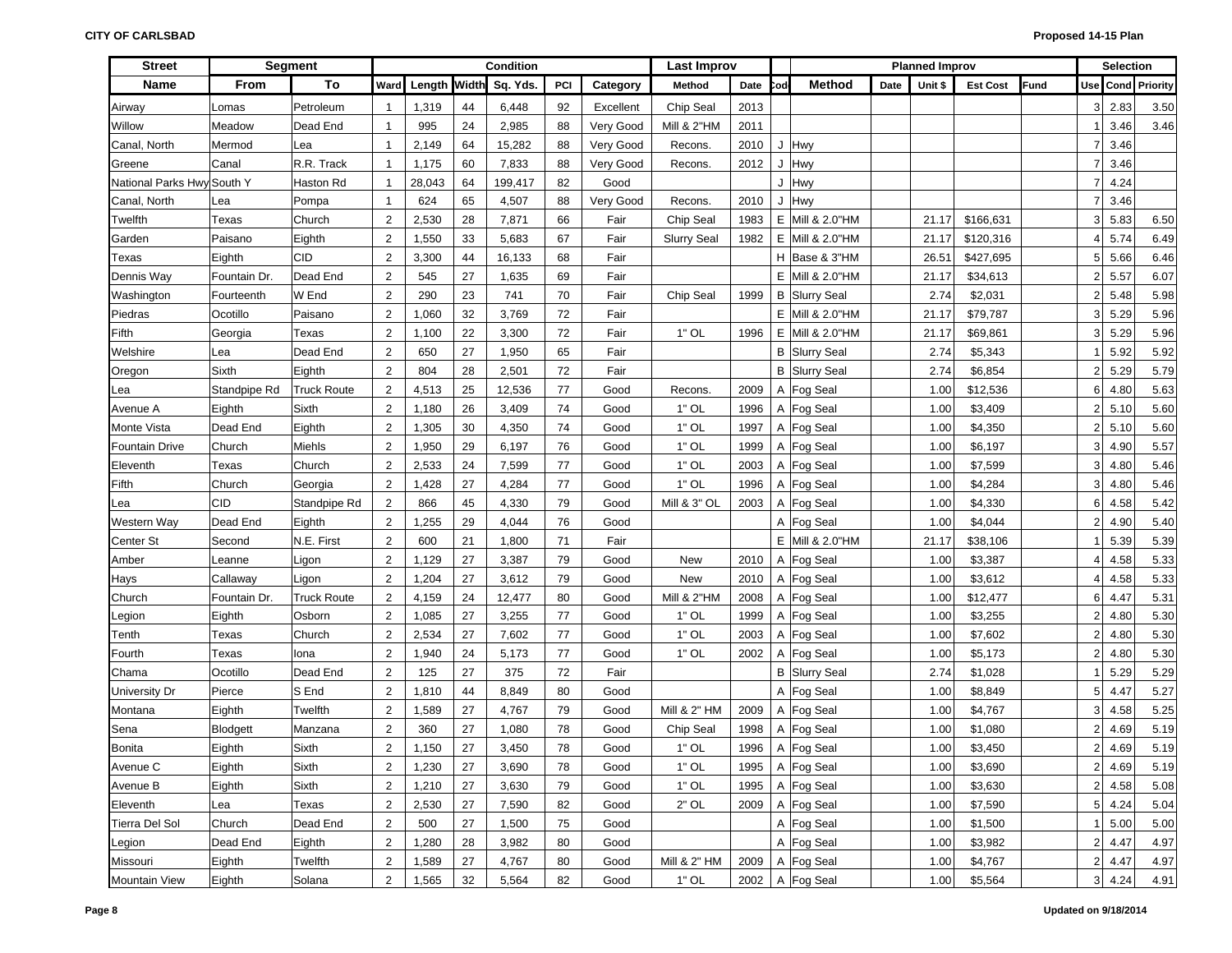| <b>Street</b>        |                     | <b>Segment</b> |                |        |    | Condition             |     |           | <b>Last Improv</b>     |      |     |               |      | <b>Planned Improv</b> |                 |      |                | <b>Selection</b>                   |                          |
|----------------------|---------------------|----------------|----------------|--------|----|-----------------------|-----|-----------|------------------------|------|-----|---------------|------|-----------------------|-----------------|------|----------------|------------------------------------|--------------------------|
| Name                 | From                | To             | Ward           |        |    | Length Width Sq. Yds. | PCI | Category  | Method                 | Date | Cod | <b>Method</b> | Date | Unit \$               | <b>Est Cost</b> | Fund |                |                                    | <b>Use Cond Priority</b> |
| Los Arboles          | Church              | Dead End       | $\overline{2}$ | 260    | 27 | 780                   | 76  | Good      |                        |      |     | A Fog Seal    |      | 1.00                  | \$780           |      |                | 4.90                               | 4.90                     |
| Eunice               | Eighth              | Twelfth        | $\overline{2}$ | 1,575  | 21 | 4,725                 | 81  | Good      | $1"$ OL                | 2003 |     | A Fog Seal    |      | 1.00                  | \$4,725         |      | $\overline{2}$ | 4.36                               | 4.86                     |
| _igon                | Amber               | Cherry Ln      | $\overline{2}$ | 2,711  | 25 | 8,133                 | 83  | Good      |                        |      |     | A Fog Seal    |      | 1.00                  | \$8,133         |      | 3              | 4.12                               | 4.79                     |
| eanne.               | Hays                | West End       | $\mathbf{2}$   | 390    | 27 | 1,170                 | 83  | Good      | New                    | 2010 |     | A Fog Seal    |      | 1.00                  | \$1,170         |      | 3              | 4.12                               | 4.79                     |
| Sandia               | Church              | Blodgett       | $\overline{2}$ | 1,238  | 27 | 3,714                 | 82  | Good      | Chip Seal              | 1983 |     | A Fog Seal    |      | 1.00                  | \$3,714         |      | $\overline{2}$ | 4.24                               | 4.74                     |
| lowa                 | Eighth              | Tenth          | $\overline{2}$ | 1,090  | 26 | 3,149                 | 82  | Good      | Chip Seal              | 1986 |     | A Fog Seal    |      | 1.00                  | \$3,149         |      | $\overline{2}$ | 4.24                               | 4.74                     |
| Camp                 | Dead End            | Eighth         | $\overline{2}$ | 1,235  | 28 | 3,842                 | 78  | Good      |                        |      |     | A Fog Seal    |      | 1.00                  | \$3,842         |      |                | 4.69                               | 4.69                     |
| Calle De Cordorniz   | <b>Quail Hollow</b> | Dead End       | $\overline{2}$ | 498    | 27 | 1,494                 | 83  | Good      |                        |      |     | A Fog Seal    |      | 1.00                  | \$1,494         |      | $\overline{2}$ | 4.12                               | 4.62                     |
| Western Way          | Eighth              | Osborn         | $\overline{2}$ | 600    | 31 | 2,067                 | 83  | Good      | $1"$ OL                | 1999 |     | A Fog Seal    |      | 1.00                  | \$2,067         |      | $\overline{2}$ | 4.12                               | 4.62                     |
| Fourth               | Texas               | Dead End       | $\overline{2}$ | 838    | 27 | 2,514                 | 83  | Good      | $1"$ OL                | 2002 |     | A Fog Seal    |      | 1.00                  | \$2,514         |      | $\overline{2}$ | 4.12                               | 4.62                     |
| Georgia              | Sixth               | N.E. First     | $\overline{2}$ | 2,590  | 27 | 7,770                 | 83  | Good      | $1"$ OL                | 2002 |     | A Fog Seal    |      | 1.00                  | \$7,770         |      | $\overline{2}$ | 4.12                               | 4.62                     |
| Jackson              | Eighth              | N. Sixth       | $\overline{2}$ | 970    | 28 | 3,018                 | 83  | Good      | Chip Seal              | 1977 |     | A Fog Seal    |      | 1.00                  | \$3,018         |      | $\overline{2}$ | 4.12                               | 4.62                     |
| Miehls               | Church              | Fountain Dr.   | $\overline{2}$ | 1,983  | 24 | 5,949                 | 86  | Very Good | 1.5" OL                | 2008 |     | A Fog Seal    |      | 1.00                  | \$5,949         |      | 5 <sup>1</sup> | 3.74                               | 4.54                     |
| Skyline Dr           | Fountain Dr.        | Pierce         | $\overline{2}$ | 10,263 | 24 | 30,789                | 86  | Very Good | 1.5" OL                | 2008 |     | A Fog Seal    |      | 1.00                  | \$30,789        |      | 5 <sup>1</sup> | 3.74                               | 4.54                     |
| Monte Vista          | Eighth              | Sixth          | $\overline{2}$ | 1,403  | 27 | 4,209                 | 85  | Good      | Mill & OL              | 2003 |     | A Fog Seal    |      | 1.00                  | \$4,209         |      | 3 <sup>1</sup> | 3.87                               | 4.54                     |
| Idaho                | Eighth              | Twelfth        | $\overline{2}$ | 1,570  | 28 | 4,841                 | 84  | Good      | Mill & 2" HM           | 2010 |     | A Fog Seal    |      | 1.00                  | \$4,841         |      | $\overline{2}$ | 4.00                               | 4.50                     |
| Jackson              | Eighth              | End            | $\overline{2}$ | 290    | 27 | 870                   | 84  | Good      | Mill & 2" HM           | 2009 |     | A Fog Seal    |      | 1.00                  | \$870           |      | $\overline{2}$ | 4.00                               | 4.50                     |
| Utah                 | Eighth              | Tenth          | $\overline{2}$ | 1,090  | 26 | 3,149                 | 84  | Good      |                        |      |     | A Fog Seal    |      | 1.00                  | \$3,149         |      | $\overline{2}$ | 4.00                               | 4.50                     |
| Washington           | Ninth               | W End          | $\overline{2}$ | 444    | 31 | 1,529                 | 84  | Good      | Recons.                | 1999 |     | A Fog Seal    |      | 1.00                  | \$1,529         |      | $\overline{2}$ | 4.00                               | 4.50                     |
| Pate                 | Mt. View            | Pierce         | $\overline{2}$ | 871    | 39 | 3,774                 | 86  | Very Good | Base & 3"HM            | 2012 |     | A Fog Seal    |      | 1.00                  | \$3,774         |      | 4              | 3.74                               | 4.49                     |
| Osborn               | Camp                | Pate           | $\overline{2}$ | 1,790  | 31 | 6,166                 | 85  | Good      | Mill & OL              | 2003 |     | A Fog Seal    |      | 1.00                  | \$6,166         |      | $\overline{2}$ | 3.87                               | 4.37                     |
| Florida              | Eighth              | Dead End       | $\overline{2}$ | 920    | 26 | 2,658                 | 85  | Good      | Recons.                | 1991 |     | A Fog Seal    |      | 1.00                  | \$2,658         |      | $\overline{2}$ | 3.87                               | 4.37                     |
| Ohio                 | Eighth              | Tenth          | $\overline{2}$ | 1,090  | 27 | 3,270                 | 85  | Good      |                        |      |     | A Fog Seal    |      | 1.00                  | \$3,270         |      | 2              | 3.87                               | 4.37                     |
| Tenth                | Lea                 | Texas          | $\overline{2}$ | 2,530  | 24 | 7,590                 | 87  | Very Good | Recons.                | 2011 |     |               |      |                       |                 |      | 4              | 3.61                               | 4.36                     |
| Solana               | Church              | Valverde       | $\overline{2}$ | 2,947  | 27 | 8,841                 | 87  | Very Good | Mill & OL              | 2006 |     |               |      |                       |                 |      | 3              | 3.61                               | 4.27                     |
| Solana               | Valverde            | Pate           | $\overline{2}$ | 1,415  | 27 | 4,245                 | 87  | Very Good | Mill & OL              | 2003 |     |               |      |                       |                 |      | 3              | 3.61                               | 4.27                     |
| <b>Mountain View</b> | Ocotillo            | Eighth         | $\overline{2}$ | 2,440  | 31 | 8,404                 | 87  | Very Good | Mill & 2"HM            | 2010 |     |               |      |                       |                 |      | 3              | 3.61                               | 4.27                     |
| Eighth               | Texas               | Church         | $\overline{2}$ | 2,530  | 41 | 11,526                | 88  | Very Good | Mill & 2" HM           | 2012 |     |               |      |                       |                 |      | 5              | 3.46                               | 4.26                     |
| Texas                | Eighth              | Twelfth        | $\overline{2}$ | 1,535  | 30 | 5,117                 | 88  | Very Good | Mill & 2"HM            | 2008 |     |               |      |                       |                 |      | 5              | 3.46                               | 4.26                     |
| Seventh              | Oregon              | Florida        | $\mathbf{2}$   | 300    | 27 | 900                   | 86  | Very Good | Recons.                | 1996 |     |               |      |                       |                 |      | $\overline{2}$ | 3.74                               | 4.24                     |
| Sixth                | Mt. View            | Osborn         | $\mathbf{2}$   | 558    | 28 | 1,742                 | 88  | Very Good | Mill & 2" HM           | 2012 |     |               |      |                       |                 |      | 4              | 3.46                               | 4.21                     |
| Quail Hollow Run     | Calloway Dr.        | Dead End       | $\overline{2}$ | 1,221  | 27 | 3,663                 | 88  | Very Good | Recons.                | 1998 |     |               |      |                       |                 |      | 3              | 3.46                               | 4.13                     |
| Third                | Texas               | S End          | $\overline{c}$ | 289    | 27 | 867                   | 88  | Very Good | <b>Mill &amp; 2"HM</b> | 2010 |     |               |      |                       |                 |      | 3              | 3.46                               | 4.13                     |
| <b>Blue Quail Qt</b> | <b>Quail Hollow</b> | North End      | $\overline{c}$ | 541    | 27 | 1,623                 | 87  | Very Good | <b>New</b>             |      |     |               |      |                       |                 |      | $\overline{2}$ | 3.61                               | 4.11                     |
| <b>Quail Court</b>   | <b>Quail Hollow</b> | Dead End       | $\overline{2}$ | 105    | 27 | 315                   | 87  | Very Good | <b>New</b>             |      |     |               |      |                       |                 |      | $\overline{2}$ | 3.61                               | 4.11                     |
| Ross                 | S. Fifth            | Dead End       | 2              | 270    | 27 | 810                   | 87  | Very Good | Mill & 2" HM           | 2010 |     |               |      |                       |                 |      |                | $2 \overline{3.61}$                | 4.11                     |
| Idaho                | Sixth               | Eighth         | $\overline{c}$ | 980    | 23 | 2,504                 | 87  | Very Good | Mill & OL              | 2003 |     |               |      |                       |                 |      |                | $2 \overline{)}3.61$               | 4.11                     |
| Wyoming              | Eighth              | Dead End       | $\overline{c}$ | 920    | 27 | 2,760                 | 87  | Very Good | Crack Seal             | 1986 |     |               |      |                       |                 |      |                | $2 \quad 3.61$                     | 4.11                     |
| Sixth                | Avenue C            | Mt. View       | $\overline{2}$ | 1,000  | 27 | 3,000                 | 89  | Very Good | Mill & OL              | 2006 |     |               |      |                       |                 |      |                | 4 3.32                             | 4.07                     |
| Sentry               | <b>Quail Hollow</b> | Dead End       | $\overline{2}$ | 582    | 27 | 1,740                 | 88  | Very Good |                        |      |     |               |      |                       |                 |      |                | $2 \overline{\smash{\big)} } 3.46$ | 3.96                     |
| <b>Birch Lane</b>    | Avenue C            | Monte Vista    | $\overline{c}$ | 1,310  | 27 | 3,930                 | 88  | Very Good | Mill & OL              | 2006 |     |               |      |                       |                 |      |                | $2 \mid 3.46$                      | 3.96                     |
| Third                | Georgia             | Church         | $\overline{2}$ | 1,315  | 28 | 4,091                 | 88  | Very Good | Mill & 2"HM            | 2012 |     |               |      |                       |                 |      |                | 2 3.46                             | 3.96                     |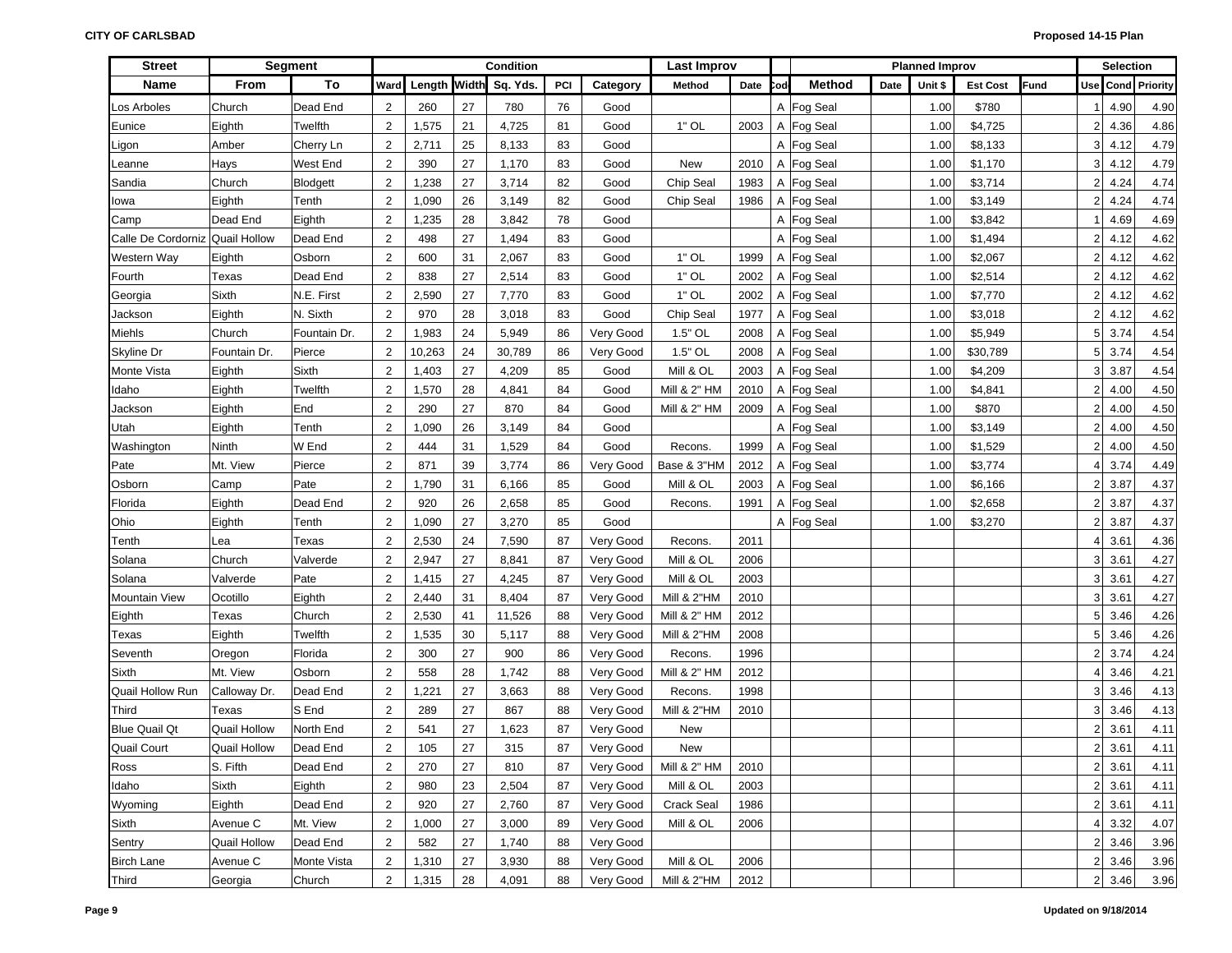| <b>Street</b>  |              | <b>Segment</b>     |                |        |    | Condition             |     |           | Last Improv            |      |     |                      |      | <b>Planned Improv</b> |                 |             |                | <b>Selection</b> |                   |
|----------------|--------------|--------------------|----------------|--------|----|-----------------------|-----|-----------|------------------------|------|-----|----------------------|------|-----------------------|-----------------|-------------|----------------|------------------|-------------------|
| Name           | From         | To                 | Ward           |        |    | Length Width Sq. Yds. | PCI | Category  | Method                 | Date | Cod | Method               | Date | Unit \$               | <b>Est Cost</b> | <b>Fund</b> |                |                  | Use Cond Priority |
| Ninth          | Lea          | Oregon             | $\overline{2}$ | 530    | 33 | 1,943                 | 88  | Very Good | Recons.                | 1999 |     |                      |      |                       |                 |             |                | 2 3.46           | 3.96              |
| Utah           | Sixth        | Eighth             | $\overline{2}$ | 970    | 27 | 2,910                 | 88  | Very Good | Mill & 2" HM           | 2010 |     |                      |      |                       |                 |             | 2 <sup>1</sup> | 3.46             | 3.96              |
| Washington     | Eighth       | E End              | $\overline{2}$ | 400    | 31 | 1,378                 | 88  | Very Good | Recons.                | 1999 |     |                      |      |                       |                 |             | 2 <sub>1</sub> | 3.46             | 3.96              |
| Oregon         | Eighth       | Dead End           | $\overline{2}$ | 920    | 28 | 2,862                 | 88  | Very Good | Recons.                | 1999 |     |                      |      |                       |                 |             | 2 <sub>1</sub> | 3.46             | 3.96              |
| Valverde       | Church       | Solana             | $\overline{2}$ | 1,050  | 27 | 3,150                 | 90  | Excellent | Mill & 2" HM           | 2009 |     |                      |      |                       |                 |             | 3 <sup>1</sup> | 3.16             | 3.83              |
| Paisano        | Piedras      | Dead End           | $\overline{2}$ | 1,135  | 27 | 3,405                 | 89  | Very Good | Mill & OL              | 2006 |     |                      |      |                       |                 |             | 2 <sub>1</sub> | 3.32             | 3.82              |
| Dogwood Lane   | Avenue C     | Mt. View           | $\overline{2}$ | 655    | 27 | 1,965                 | 89  | Very Good | Mill & OL              | 2003 |     |                      |      |                       |                 |             | 2 <sub>1</sub> | 3.32             | 3.82              |
| Rincon         | Valverde     | Solana             | $\overline{2}$ | 610    | 27 | 1,830                 | 89  | Very Good | Mill & OL              | 2003 |     |                      |      |                       |                 |             | 2 <sub>1</sub> | 3.32             | 3.82              |
| Sprull         | Garden       | Eighth             | $\overline{2}$ | 670    | 27 | 2,010                 | 89  | Very Good | Mill & OL              | 2006 |     |                      |      |                       |                 |             | $\overline{2}$ | 3.32             | 3.82              |
| Amber          | Leanne       | Ligon              | $\overline{2}$ | 984    | 27 | 2,952                 | 91  | Excellent | New                    | 2010 |     |                      |      |                       |                 |             | 3 <sup>1</sup> | 3.00             | 3.67              |
| Ocotillo       | Dead End     | Paisano            | $\overline{2}$ | 1,955  | 32 | 6,951                 | 90  | Excellent | Mill & OL              | 2006 |     |                      |      |                       |                 |             | 2 <sub>1</sub> | 3.16             | 3.66              |
| Pinon Lane     | Avenue C     | Eighth             | $\overline{2}$ | 1,445  | 27 | 4,335                 | 90  | Excellent | Mill & OL              | 2006 |     |                      |      |                       |                 |             | $\overline{2}$ | 3.16             | 3.66              |
| Palo Alto      | Ocotillo     | Paisano            | $\overline{2}$ | 895    | 27 | 2,685                 | 90  | Excellent | Mill & OL              | 2006 |     |                      |      |                       |                 |             | 2 <sub>1</sub> | 3.16             | 3.66              |
| First          | Texas        | Church             | $\overline{2}$ | 2,590  | 28 | 8,058                 | 90  | Excellent | Mill & OL              | 2006 |     |                      |      |                       |                 |             | $\overline{2}$ | 3.16             | 3.66              |
| Second         | Texas        | Church             | $\overline{2}$ | 2,590  | 28 | 8,058                 | 90  | Excellent | Mill & OL              | 2006 |     |                      |      |                       |                 |             | $\overline{2}$ | 3.16             | 3.66              |
| Seventh        | Jackson      | N End              | $\overline{2}$ | 910    | 18 | 2,730                 | 90  | Excellent | Recons.                | 2004 |     |                      |      |                       |                 |             | $\overline{2}$ | 3.16             | 3.66              |
| Missouri       | Sixth        | Eighth             | $\overline{2}$ | 980    | 23 | 2,504                 | 90  | Excellent | Mill & OL              | 2003 |     |                      |      |                       |                 |             | 21             | 3.16             | 3.66              |
| Hudson         | Eighth       | Seventh            | $\overline{2}$ | 480    | 20 | 1,440                 | 90  | Excellent | Recons.                | 2004 |     |                      |      |                       |                 |             | 21             | 3.16             | 3.66              |
| Third          | Texas        | Georgia            | $\overline{2}$ | 1,305  | 28 | 4,060                 | 91  | Excellent | <b>Mill &amp; 2"HM</b> | 2010 |     |                      |      |                       |                 |             | 21             | 3.00             | 3.50              |
| Hillcrest      | Fifth        | Eighth             | $\overline{2}$ | 1,710  | 24 | 5,130                 | 91  | Excellent | Recons.                | 2004 |     |                      |      |                       |                 |             | 21             | 3.00             | 3.50              |
| Eunice         | Eighth       | N. Seventh         | $\overline{2}$ | 525    | 27 | 1,575                 | 91  | Excellent | <b>Recons</b>          | 2004 |     |                      |      |                       |                 |             | 21             | 3.00             | 3.50              |
| Pierce         | Callaway Dr. | <b>City Limits</b> | $\overline{2}$ | 10,869 | 59 | 71,252                | 88  | Very Good | 2.5" Inlay             | 2008 |     | J Hwy                |      |                       |                 |             | 7              | 3.46             |                   |
| Church         | Mesa         | <b>CID</b>         | 3              | 3,320  | 52 | 19,182                | 67  | Fair      | <b>Slurry Seal</b>     | 2005 |     | H Base & 3"HM        |      | 26.51                 | \$508,521       |             | 6              | 5.74             | 6.58              |
| <b>Stevens</b> | Canal        | Canyon             | 3              | 396    | 27 | 1,188                 | 67  | Fair      | $1"$ OL                | 1997 |     | G Grind              |      | 12.10                 | \$14,375        |             | 3 <sup>1</sup> | 5.74             | 6.41              |
| Dearborn       | Walnut       | Ash                | 3              | 720    | 28 | 2,240                 | 61  | Fair      | <b>Slurry Seal</b>     | 1980 |     | E Mill & 2.0"HM      |      | 21.17                 | \$47,421        |             |                | 6.24             | 6.24              |
| Alameda        | Mermod       | Church             | 3              | 2,955  | 32 | 10,507                | 69  | Fair      | <b>Slurry Seal</b>     | 2000 | Е.  | Mill & 2.0"HM        |      | 21.17                 | \$222,426       |             | 3 <sup>1</sup> | 5.57             | 6.23              |
| Richard        | Church       | Pierce             | 3              | 2,435  | 28 | 7,576                 | 70  | Fair      | Chip Seal              | 1986 |     | E   Mill & 2.0"HM    |      | 21.17                 | \$160,375       |             | 4              | 5.48             | 6.23              |
| Church         | Canal        | Mesa               | 3              | 2,396  | 52 | 13,844                | 71  | Fair      | Chip Seal              | 1981 |     | H Base & 3"HM        |      | 26.51                 | \$366,993       |             | 6              | 5.39             | 6.22              |
| Hagerman       | Canal        | Main               | 3              | 741    | 27 | 2,223                 | 70  | Fair      | $1"$ OL                | 1999 |     | E   Mill & 2.0"HM    |      | 21.17                 | \$47,061        |             | 3 <sup>1</sup> | 5.48             | 6.14              |
| Riverside Dr.  | Dead End     | Mesa               | 3              | 3,890  | 37 | 15,992                | 71  | Fair      | $1"$ OL                | 1985 |     | E Mill & 2.0"HM      |      | 21.17                 | \$338,555       |             | 3 <sup>1</sup> | 5.39             | 6.05              |
| Elma Drive     | Mesa         | Spring             | 3              | 535    | 27 | 1,605                 | 71  | Fair      | $1"$ OL                | 1995 | Е.  | Mill & 2.0"HM        |      | 21.17                 | \$33,978        |             | 2 <sub>1</sub> | 5.39             | 5.89              |
| McKay          | Maple        | Mesa               | 3              | 2,070  | 27 | 6,210                 | 71  | Fair      | $1"$ OL                | 1995 |     | <b>B</b> Slurry Seal |      | 2.74                  | \$17,015        |             |                | 2 5.39           | 5.89              |
| Elm            | McKay        | Church             | 3              | 860    | 33 | 3,153                 | 75  | Good      | $1"$ OL                | 1998 |     | A Fog Seal           |      | 1.00                  | \$3,153         |             | 3 <sup>1</sup> | 5.00             | 5.67              |
| <b>Stevens</b> | Mesa         | Canal              | 3              | 2,395  | 27 | 7,185                 | 75  | Good      | <b>Mill &amp; 2"HM</b> | 2007 |     | A Fog Seal           |      | 1.00                  | \$7,185         |             | 31             | 5.00             | 5.67              |
| Bonbright      | CID          | Mesa               | 3              | 2,620  | 31 | 9,024                 | 74  | Good      | Chip Seal              | 1994 |     | A Fog Seal           |      | 1.00                  | \$9,024         |             | 2              | 5.10             | 5.60              |
| Walter         | Church       | Blodgett           | 3              | 1,298  | 34 | 4,904                 | 76  | Good      | Chip Seal              | 1986 |     | A Fog Seal           |      | 1.00                  | \$4,904         |             |                | 3 4.90           | 5.57              |
| Olive          | Mermod       | McKay              | 3              | 1,500  | 28 | 4,583                 | 77  | Good      | <b>Mill &amp; 2"HM</b> | 2009 |     | A Fog Seal           |      | 1.00                  | \$4,583         |             |                | 3 4.80           | 5.46              |
| Stevens        | Canyon       | R.R. Track         | 3              | 693    | 27 | 2,079                 | 77  | Good      | $1"$ OL                | 1997 |     | A Fog Seal           |      | 1.00                  | \$2,079         |             |                | 3 4.80           | 5.46              |
| Richard        | Pierce       | Riverside Dr.      | 3              | 1,000  | 28 | 3,111                 | 78  | Good      | Chip Seal              | 1985 |     | A Fog Seal           |      | 1.00                  | \$3,111         |             |                | $4 \mid 4.69$    | 5.44              |
| Mesa           | Mermod       | Church             | 3              | 2,970  | 45 | 14,850                | 79  | Good      | Mill & 2" HM           | 2000 |     | A Fog Seal           |      | 1.00                  | \$14,850        |             |                | 5 4.58           | 5.38              |
| Pecos Acres    | Pierce       | Riverside Dr.      | 3              | 1,540  | 33 | 5,647                 | 78  | Good      |                        |      |     | A Fog Seal           |      | 1.00                  | \$5,647         |             |                | 3 4.69           | 5.36              |
| Oak            | Bonbright    | Church             | 3              | 785    | 27 | 2,355                 | 77  | Good      | Slurry Seal            |      |     | 2002   A Fog Seal    |      | 1.00                  | \$2,355         |             |                | 2 4.80           | 5.30              |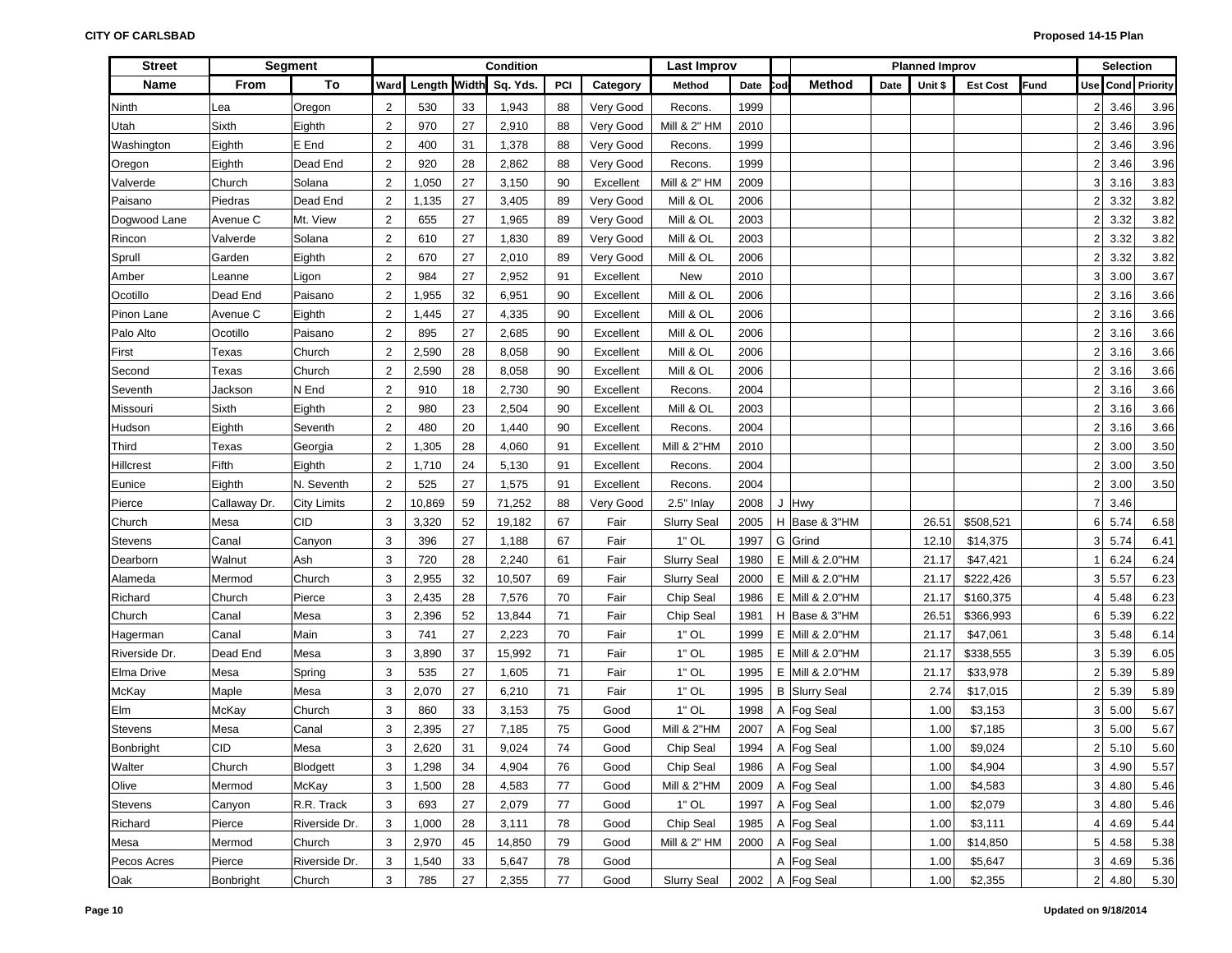| <b>Street</b>           |                 | <b>Segment</b> |      |       |    | Condition             |     |           | <b>Last Improv</b>     |      |     |                 |      | <b>Planned Improv</b> |                 |      |                | <b>Selection</b>    |                          |
|-------------------------|-----------------|----------------|------|-------|----|-----------------------|-----|-----------|------------------------|------|-----|-----------------|------|-----------------------|-----------------|------|----------------|---------------------|--------------------------|
| Name                    | From            | To             | Ward |       |    | Length Width Sq. Yds. | PCI | Category  | Method                 | Date | `od | <b>Method</b>   | Date | Unit \$               | <b>Est Cost</b> | Fund |                |                     | <b>Use Cond Priority</b> |
| Dearborn Circle         | Dearborn        | Dead End       | 3    | 157   | 28 | 488                   | 72  | Fair      |                        |      |     | E Mill & 2.0"HM |      | 21.17                 | \$10,340        |      |                | 5.29                | 5.29                     |
| Spring                  | <b>Blodgett</b> | Pierce         | 3    | 1,175 | 28 | 3,656                 | 79  | Good      | Chip Seal              | 1984 |     | A Fog Seal      |      | 1.00                  | \$3,656         |      | 3 <sup>1</sup> | 4.58                | 5.25                     |
| Ash                     | Bonbright       | Church         | 3    | 790   | 27 | 2,370                 | 78  | Good      | <b>Slurry Seal</b>     | 2002 |     | A Fog Seal      |      | 1.00                  | \$2,370         |      | $\overline{2}$ | 4.69                | 5.19                     |
| Mermod                  | Mesa            | <b>CID</b>     | 3    | 2,880 | 60 | 19,200                | 81  | Good      | $1"$ OL                | 2000 |     | A Fog Seal      |      | 1.00                  | \$19,200        |      | 5              | 4.36                | 5.16                     |
| <b>Culpepper Circle</b> | Spring          | Dead End       | 3    | 385   | 27 | 1,155                 | 79  | Good      | Mill & OL              | 2002 |     | A Fog Seal      |      | 1.00                  | \$1,155         |      | $\overline{2}$ | 4.58                | 5.08                     |
| Hagerman                | CID             | Olive          | 3    | 650   | 21 | 1,517                 | 79  | Good      | <b>Slurry Seal</b>     | 1980 |     | A Fog Seal      |      | 1.00                  | \$1,517         |      | 2              | 4.58                | 5.08                     |
| Mermod                  | Mesa            | Canal          | 3    | 2,396 | 59 | 15,707                | 82  | Good      | $1"$ OL                | 1998 |     | A Fog Seal      |      | 1.00                  | \$15,707        |      | 5              | 4.24                | 5.04                     |
| McKay                   | Canal           | Main           | 3    | 741   | 26 | 2,141                 | 80  | Good      | $1"$ OL                | 1999 |     | A Fog Seal      |      | 1.00                  | \$2,141         |      | $\overline{2}$ | 4.47                | 4.97                     |
| Guadalupe               | Pierce          | Church         | 3    | 2,480 | 33 | 9,093                 | 81  | Good      | $1"$ OL                | 2002 |     | A Fog Seal      |      | 1.00                  | \$9,093         |      | $\overline{2}$ | 4.36                | 4.86                     |
| Guadalupe               | Church          | Mermod         | 3    | 2,960 | 33 | 10,853                | 81  | Good      | $1"$ OL                | 1998 |     | A Fog Seal      |      | 1.00                  | \$10,853        |      | $\overline{2}$ | 4.36                | 4.86                     |
| Main                    | Greene          | Church         | 3    | 3,795 | 44 | 18,536                | 84  | Good      | Mill & 3" OL           | 2008 |     | A Fog Seal      |      | 1.00                  | \$18,536        |      | $6 \mid$       | 4.00                | 4.83                     |
| Westridge Road          | Landsun         | Callaway Dr.   | 3    | 3,085 | 28 | 9,714                 | 84  | Good      | <b>Mill &amp; 2"HM</b> | 2008 |     | A Fog Seal      |      | 1.00                  | \$9,714         |      | 5 <sup>1</sup> | 4.00                | 4.80                     |
| <b>Blodgett</b>         | Lamont          | Mesa           | 3    | 2,664 | 30 | 8,930                 | 84  | Good      | <b>Mill &amp; 2"HM</b> | 2008 |     | A Fog Seal      |      | 1.00                  | \$8,930         |      | 5 <sup>1</sup> | 4.00                | 4.80                     |
| Riverside Dr.           | Canal           | R.R. Track     | 3    | 1,287 | 32 | 4,619                 | 84  | Good      | Mill & 3" OL           | 2010 |     | A Fog Seal      |      | 1.00                  | \$4,619         |      | 4              | 4.00                | 4.75                     |
| George                  | Pierce          | Riverside Dr.  | 3    | 1,275 | 33 | 4,675                 | 84  | Good      | Mill & 2" HM           | 2010 |     | A Fog Seal      |      | 1.00                  | \$4,675         |      | 4              | 4.00                | 4.75                     |
| _uckey                  | Alameda         | Main           | 3    | 1,557 | 27 | 4,671                 | 82  | Good      |                        |      |     | A Fog Seal      |      | 1.00                  | \$4,671         |      | $\overline{2}$ | 4.24                | 4.74                     |
| Landsun Circle          | Westridge       | N End          | 3    | 763   | 28 | 2,374                 | 78  | Good      |                        |      |     | A Fog Seal      |      | 1.00                  | \$2,374         |      |                | 4.69                | 4.69                     |
| Olive                   | McKay           | Church         | 3    | 1,500 | 27 | 4,500                 | 83  | Good      | Mill & OL              | 2006 |     | A Fog Seal      |      | 1.00                  | \$4,500         |      | $\overline{2}$ | 4.12                | 4.62                     |
| Blodgett                | Guadalupe       | Canal          | 3    | 1,174 | 28 | 3,652                 | 86  | Very Good | Mill & 2" HM           | 2009 |     | A Fog Seal      |      | 1.00                  | \$3,652         |      | 5              | 3.74                | 4.54                     |
| Blodgett                | Mesa            | Guadalupe      | 3    | 1,200 | 28 | 3,733                 | 86  | Very Good | Mill & 2" HM           | 2011 |     | A Fog Seal      |      | 1.00                  | \$3,733         |      | 5              | 3.74                | 4.54                     |
| Bonbright               | Canal           | R.R. Track     | 3    | 990   | 26 | 2,860                 | 86  | Very Good | <b>Mill &amp; 2"HM</b> | 2010 |     | A Fog Seal      |      | 1.00                  | \$2,860         |      | 3 <sup>1</sup> | 3.74                | 4.41                     |
| Cedar Drive             | Westridge       | Riverside      | 3    | 1,460 | 33 | 5,353                 | 85  | Good      | Mill & OL              | 2003 |     | A Fog Seal      |      | 1.00                  | \$5,353         |      | $\overline{2}$ | 3.87                | 4.37                     |
| Landsun Drive           | Westridge       | Riverside Dr.  | 3    | 1,113 | 32 | 3,957                 | 85  | Good      | Mill & OL              | 2004 |     | A Fog Seal      |      | 1.00                  | \$3,957         |      | 2              | 3.87                | 4.37                     |
| Maple                   | Shaw            | Mermod         | 3    | 845   | 32 | 2,997                 | 87  | Very Good | Mill & 2"HM            | 2008 |     |                 |      |                       |                 |      | 4              | 3.61                | 4.36                     |
| Walnut                  | Mermod          | Dearborn       | 3    | 917   | 28 | 2,802                 | 87  | Very Good | Mill & 2" HM           | 2009 |     |                 |      |                       |                 |      | 3              | 3.61                | 4.27                     |
| Canyon                  | Mermod          | Church         | 3    | 2,955 | 51 | 16,745                | 88  | Very Good | $1"$ OL                | 2013 |     |                 |      |                       |                 |      | 5 <sup>1</sup> | 3.46                | 4.26                     |
| Thomas, West            | Pierce          | Westridge      | 3    | 4,060 | 33 | 14,887                | 86  | Very Good | Mill & OL              | 2004 |     |                 |      |                       |                 |      | $\overline{2}$ | 3.74                | 4.24                     |
| <b>Tracy Place</b>      | Pierce          | North Y        | 3    | 1,415 | 23 | 3,616                 | 86  | Very Good | Mill & OL              | 2003 |     |                 |      |                       |                 |      | $\overline{2}$ | 3.74                | 4.24                     |
| Mesquite                | Church          | Blodgett       | 3    | 1,235 | 33 | 4,528                 | 86  | Very Good | $1"$ OL                | 1999 |     |                 |      |                       |                 |      | $\overline{2}$ | 3.74                | 4.24                     |
| Shepherd                | Halagueno       | Canal          | 3    | 330   | 27 | 990                   | 86  | Very Good | Mill & OL              | 2003 |     |                 |      |                       |                 |      | $\overline{2}$ | 3.74                | 4.24                     |
| Luckey                  | Mesquite        | Alameda        | 3    | 768   | 27 | 2,304                 | 86  | Very Good | Mill & OL              | 2005 |     |                 |      |                       |                 |      | $\overline{2}$ | 3.74                | 4.24                     |
| Elm                     | Mermod          | McKay          | 3    | 1,297 | 32 | 4,623                 | 88  | Very Good | Mill & 2" HM           | 2009 |     |                 |      |                       |                 |      | 3              | 3.46                | 4.13                     |
| Spring Farm Pl          | Westridge       | S End          | 3    | 282   | 28 | 877                   | 83  | Good      |                        |      |     | A Fog Seal      |      | 1.00                  | \$877           |      |                | 4.12                | 4.12                     |
| Lakeside Drive          | Dead End        | Guadalupe      | 3    | 850   | 27 | 2,550                 | 87  | Very Good | Mill & OL              | 2003 |     |                 |      |                       |                 |      | $\overline{2}$ | 3.61                | 4.11                     |
| School                  | Guadalupe       | Halagueno      | 3    | 730   | 27 | 2,190                 | 87  | Very Good | Mill & 2" HM           | 2011 |     |                 |      |                       |                 |      | $\overline{2}$ | 3.61                | 4.11                     |
| Ash                     | Mermod          | Elm            | 3    | 2,190 | 27 | 6,570                 | 87  | Very Good | Mill & OL              | 2006 |     |                 |      |                       |                 |      |                | $2 \overline{3.61}$ | 4.11                     |
| Ash Circle              | N. Ash          | Dead End       | 3    | 148   | 27 | 444                   | 87  | Very Good | Mill & OL              | 2006 |     |                 |      |                       |                 |      |                | $2 \overline{3.61}$ | 4.11                     |
| McKay                   | Mesa            | Canal          | 3    | 2,394 | 26 | 6,916                 | 87  | Very Good | Mill & OL              | 2006 |     |                 |      |                       |                 |      |                | $2 \overline{3.61}$ | 4.11                     |
| Shaw                    | Mesquite        | Canal          | 3    | 1,599 | 26 | 4,619                 | 87  | Very Good | Mill & OL              | 2005 |     |                 |      |                       |                 |      |                | 2 3.61              | 4.11                     |
| Luckey                  | Main            | R.R. Track     | 3    | 175   | 25 | 486                   | 87  | Very Good | Mill & 2"HM            | 2010 |     |                 |      |                       |                 |      |                | $2 \overline{3.61}$ | 4.11                     |
| <b>Westridge Road</b>   | Landsun         | Pecos Acres    | 3    | 2,022 | 27 | 6,066                 | 89  | Very Good | Mill & OL              | 2003 |     |                 |      |                       |                 |      |                | 4 3.32              | 4.07                     |
| Walter                  | Blodgett        | Howard         | 3    | 788   | 32 | 2,811                 | 89  | Very Good | Mill & 2"HM            | 2010 |     |                 |      |                       |                 |      |                | 3 3.32              | 3.98                     |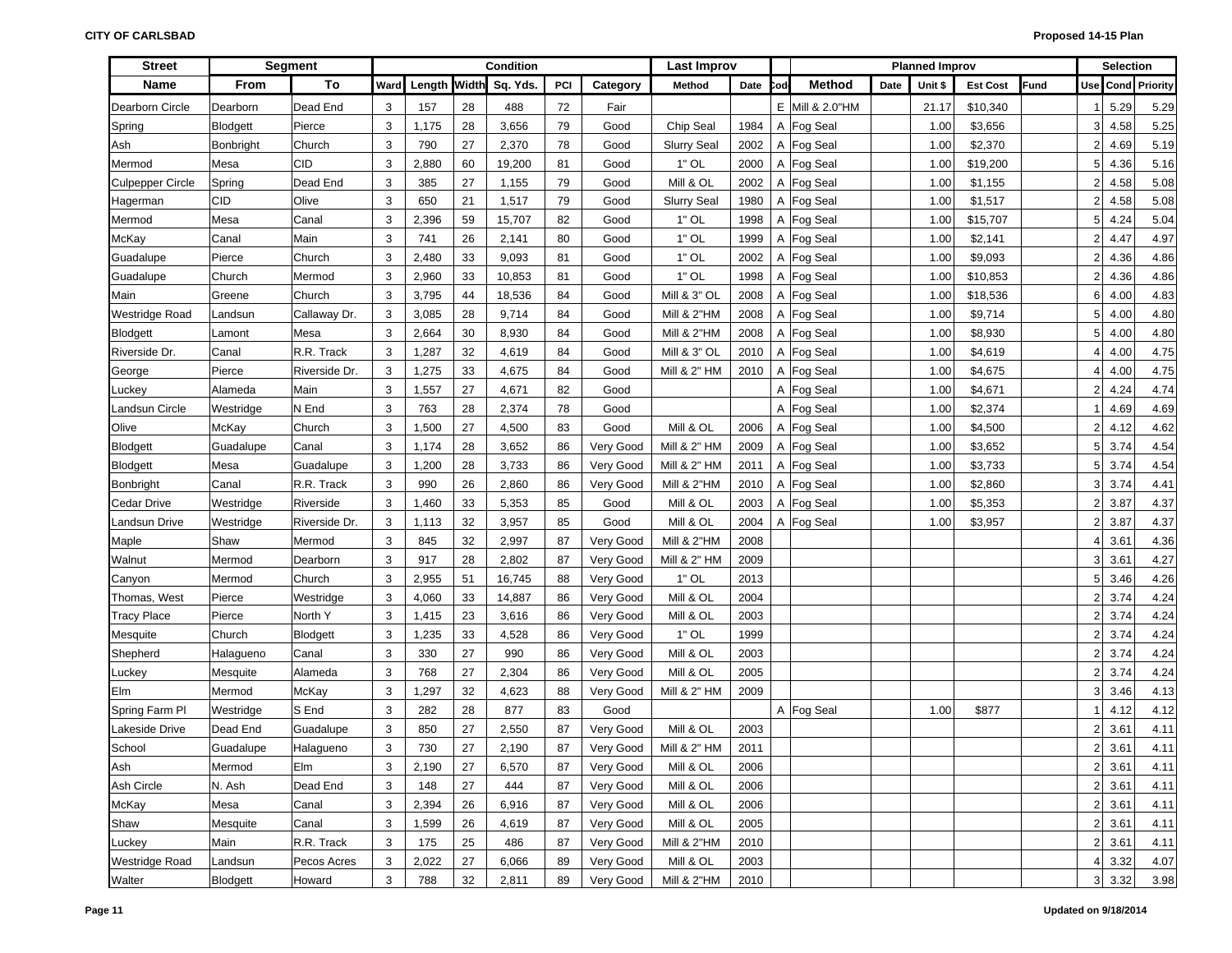| <b>Street</b>               |                | <b>Segment</b>     |                |       |    | Condition             |     |           | Last Improv            |      |     |                      |      | <b>Planned Improv</b> |                 |      |                | <b>Selection</b> |                      |
|-----------------------------|----------------|--------------------|----------------|-------|----|-----------------------|-----|-----------|------------------------|------|-----|----------------------|------|-----------------------|-----------------|------|----------------|------------------|----------------------|
| Name                        | From           | To                 | Ward           |       |    | Length Width Sq. Yds. | PCI | Category  | Method                 | Date | Cod | Method               | Date | Unit \$               | <b>Est Cost</b> | Fund | <b>Use</b>     |                  | <b>Cond</b> Priority |
| Guadalupe                   | Riverside Dr.  | Pierce             | 3              | 1,225 | 32 | 4,356                 | 88  | Very Good | Mill & OL              | 2003 |     |                      |      |                       |                 |      | 2 <sup>1</sup> | 3.46             | 3.96                 |
| Chico Dr.                   | Riverside Dr.  | George             | 3              | 1,630 | 33 | 5,977                 | 88  | Very Good | Mill & OL              | 2004 |     |                      |      |                       |                 |      |                | 3.46             | 3.96                 |
| Thomas                      | Edward         | Pierce             | 3              | 1,944 | 33 | 7,128                 | 88  | Very Good | Mill & OL              | 2004 |     |                      |      |                       |                 |      |                | 3.46             | 3.96                 |
| Julian                      | Walter         | Richard            | 3              | 930   | 28 | 2,893                 | 88  | Very Good | Mill & 2"HM            | 2011 |     |                      |      |                       |                 |      |                | 3.46             | 3.96                 |
| Luckey                      | CID            | Olive              | 3              | 1,075 | 27 | 3,273                 | 88  | Very Good | <b>Mill &amp; 2"HM</b> | 2010 |     |                      |      |                       |                 |      | 2              | 3.46             | 3.96                 |
| Bonbright                   | Mesa           | Canal              | 3              | 2,396 | 26 | 6,922                 | 88  | Very Good | Mill & OL              | 2006 |     |                      |      |                       |                 |      | 2              | 3.46             | 3.96                 |
| Hagerman                    | Mesquite       | Canal              | 3              | 1,595 | 27 | 4,785                 | 88  | Very Good | Mill & OL              | 2006 |     |                      |      |                       |                 |      | 2              | 3.46             | 3.96                 |
| Ural                        | Westridge      | Riverside Dr.      | 3              | 4,210 | 33 | 15,437                | 90  | Excellent | <b>Mill &amp; 2"HM</b> | 2010 |     |                      |      |                       |                 |      | 3              | 3.16             | 3.83                 |
| Lake                        | Fox            | Church             | 3              | 3,382 | 33 | 12,401                | 90  | Excellent | Mill & OL              | 2005 |     |                      |      |                       |                 |      | 3              | 3.16             | 3.83                 |
| Spring                      | Pierce         | Riverside Dr.      | 3              | 850   | 27 | 2,550                 | 89  | Very Good | Mill & OL              | 2004 |     |                      |      |                       |                 |      |                | 3.32             | 3.82                 |
| Alameda                     | School         | Pierce             | 3              | 2,110 | 27 | 6,330                 | 89  | Very Good | Mill & OL              | 2003 |     |                      |      |                       |                 |      |                | 3.32             | 3.82                 |
| Stevens                     | CID            | Mesa               | 3              | 2,850 | 27 | 8,550                 | 89  | Very Good | Mill & OL              | 2006 |     |                      |      |                       |                 |      |                | 3.32             | 3.82                 |
| Thomas                      | Church         | Edward             | 3              | 356   | 34 | 1,345                 | 90  | Excellent | Mill & OL              | 2003 |     |                      |      |                       |                 |      |                | 3.16             | 3.66                 |
| Rex                         | Julian         | Blodgett           | 3              | 535   | 29 | 1,694                 | 90  | Excellent | Mill & 2" HM           | 2010 |     |                      |      |                       |                 |      |                | 3.16             | 3.66                 |
| Ash, West                   | Bend           | Elm                | 3              | 525   | 27 | 1,575                 | 90  | Excellent | <b>Mill &amp; 2"HM</b> | 2010 |     |                      |      |                       |                 |      |                | 3.16             | 3.66                 |
| Albert                      | Julian         | Howard             | 3              | 1,335 | 29 | 4,265                 | 91  | Excellent | <b>Mill &amp; 2"HM</b> | 2010 |     |                      |      |                       |                 |      |                | 3.00             | 3.50                 |
| Pierce                      | Halagueno      | Mesa               | 3              | 2,030 | 59 | 13,308                | 88  | Very Good | 2.5" Inlay             | 2008 |     | J Hwy                |      |                       |                 |      |                | 3.46             |                      |
| Pierce                      | Canal          | Halagueno          | 3              | 410   | 29 | 1,321                 | 88  | Very Good | Recons.                | 2010 |     | J Hwy                |      |                       |                 |      |                | 3.46             |                      |
| Pierce                      | Mesa           | Pate               | 3              | 4,440 | 59 | 29,107                | 88  | Very Good | 2.5" Inlay             | 2008 |     | J Hwy                |      |                       |                 |      |                | 3.46             |                      |
| Pierce                      | Pate           | Callaway Dr.       | 3              | 2,449 | 59 | 16,055                | 88  | Very Good | 2.5" Inlay             | 2008 |     | J Hwy                |      |                       |                 |      |                | 3.46             |                      |
| Canal, North                | Mermod         | Church             | 3              | 3,005 | 60 | 20,033                | 88  | Very Good | Recons.                | 2010 |     | J Hwy                |      |                       |                 |      |                | 3.46             |                      |
| <b>Blodgett</b>             | Riverside Dr.  | R.R. Track         | $\overline{4}$ | 1,050 | 32 | 3,733                 | 68  | Fair      | Chip Seal              | 1984 |     | E Mill & 2.0"HM      |      | 21.17                 | \$79,035        |      | 5              | 5.66             | 6.46                 |
| Winged Foot Dr.             | <b>Masters</b> | Dead End           | $\overline{4}$ | 910   | 26 | 2,629                 | 68  | Fair      |                        |      |     | E Mill & 2.0"HM      |      | 21.17                 | \$55,654        |      |                | 5.66             | 6.16                 |
| Parker                      | Bray           | Old Cavern H       | 4              | 1,275 | 27 | 3,825                 | 68  | Fair      | Chip Seal              | 1984 |     | E Mill & 2.0"HM      |      | 21.17                 | \$80,975        |      |                | 5.66             | 6.16                 |
| Orchard Lane                | Verdel         | Greene             | $\overline{4}$ | 6,995 | 25 | 20,985                | 72  | Fair      |                        |      |     | F Base & 2"HM        |      | 19.01                 | \$398,925       |      |                | 5.29             | 6.09                 |
| Adams                       | S.C.C.C.       | N.C.C.C.           | $\overline{4}$ | 660   | 22 | 1,980                 | 69  | Fair      | Chip Seal              | 1978 |     | F Base & 2"HM        |      | 19.01                 | \$37,640        |      |                | 5.57             | 6.07                 |
| Wood, East                  | Canal          | <b>City Limits</b> | $\overline{4}$ | 145   | 24 | 392                   | 72  | Fair      | <b>Mill &amp; 2"HM</b> | 2008 |     | E   Mill & 2.0"HM    |      | 21.17                 | \$8,288         |      |                | 5.29             | 6.04                 |
| <b>Colonial Court</b>       | Masters        | Dead End           | $\overline{4}$ | 315   | 22 | 770                   | 70  | Fair      |                        |      |     | <b>B</b> Slurry Seal |      | 2.74                  | \$2,110         |      |                | 5.48             | 5.98                 |
| Lincoln Drive               | Orchard Ln.    | N.C.C.C.           | $\overline{4}$ | 1,585 | 27 | 4,755                 | 72  | Fair      | $1"$ OL                | 1996 |     | E   Mill & 2.0"HM    |      | 21.17                 | \$100,663       |      | 3              | 5.29             | 5.96                 |
| Johnson                     | N.C.C.C.       | Callaway Dr.       | 4              | 850   | 27 | 2,550                 | 72  | Fair      | $1"$ OL                | 1997 |     | E Mill & 2.0"HM      |      | 21.17                 | \$53,984        |      | 3              | 5.29             | 5.96                 |
| Country Club Place S.C.C.C. |                | Dead End           | 4              | 120   | 27 | 360                   | 65  | Fair      |                        |      |     | E Mill & 2.0"HM      |      | 21.17                 | \$7,621         |      |                | 5.92             | 5.92                 |
| <b>Hamilton Place</b>       | N. Hamilton    | Dead End           | 4              | 385   | 27 | 1,155                 | 71  | Fair      | Mill & OL              | 2003 |     | <b>B</b> Slurry Seal |      | 2.74                  | \$3,165         |      | 2              | 5.39             | 5.89                 |
| Cass Drive                  | Hamilton       | Russell            | $\overline{4}$ | 585   | 27 | 1,755                 | 71  | Fair      |                        |      |     | E Mill & 2.0"HM      |      | 21.17                 | \$37,153        |      |                | 5.39             | 5.89                 |
| Pavilion Ln                 | Mission        | W End              | $\overline{4}$ | 1,206 | 31 | 4,154                 | 72  | Fair      | Chip Seal              | 2001 |     | E Mill & 2.0"HM      |      | 21.17                 | \$87,940        |      |                | 5.29             | 5.79                 |
| Lera Circle                 | Orchard Ln.    | Orchard Ln.        | 4              | 1,010 | 27 | 3,030                 | 72  | Fair      |                        |      |     | <b>B</b> Slurry Seal |      | 2.74                  | \$8,302         |      |                | 5.29             | 5.79                 |
| Mountain Shadow LJohnson    |                | Mt.Shadow          | 4              | 2,115 | 37 | 8,695                 | 72  | Fair      |                        |      |     | <b>B</b> Slurry Seal |      | 2.74                  | \$23,824        |      |                | 2 5.29           | 5.79                 |
| Rose                        | Old Cavern H   | Dead End           | 4              | 1,275 | 25 | 3,825                 | 72  | Fair      | $1"$ OL                | 2003 |     | <b>B</b> Slurry Seal |      | 2.74                  | \$10,481        |      |                | 2 5.29           | 5.79                 |
| Linda Court                 | Chapman        | Dead End           | 4              | 540   | 26 | 1,620                 | 72  | Fair      |                        |      |     | C Chip Seal          |      | 9.88                  | \$16,006        |      | 2              | 5.29             | 5.79                 |
| San Jose Blvd.              | Natl Parks H   | South End          | 4              | 1,415 | 24 | 3,773                 | 75  | Good      | Mill & 2" HM           | 2010 |     | A Fog Seal           |      | 1.00                  | \$3,773         |      | 3 <sup>1</sup> | 5.00             | 5.67                 |
| Plum Lane                   | Canal          | Mission            | 4              | 2,698 | 21 | 8,094                 | 74  | Good      | <b>Slurry Seal</b>     | 1986 |     | A Fog Seal           |      | 1.00                  | \$8,094         |      |                | 2 5.10           | 5.60                 |
| Guadalupe                   | Orchard Ln.    | Elora Dr.          | 4              | 1,740 | 24 | 5,220                 | 74  | Good      | Chip Seal              | 1984 |     | A Fog Seal           |      | 1.00                  | \$5,220         |      |                | $2 \quad 5.10$   | 5.60                 |
| Eagle                       | Orchard Ln.    | Elizondo           | 4              | 1,937 | 24 | 5,811                 | 74  | Good      |                        |      |     | C Chip Seal          |      | 9.88                  | \$57,413        |      |                | 2 5.10           | 5.60                 |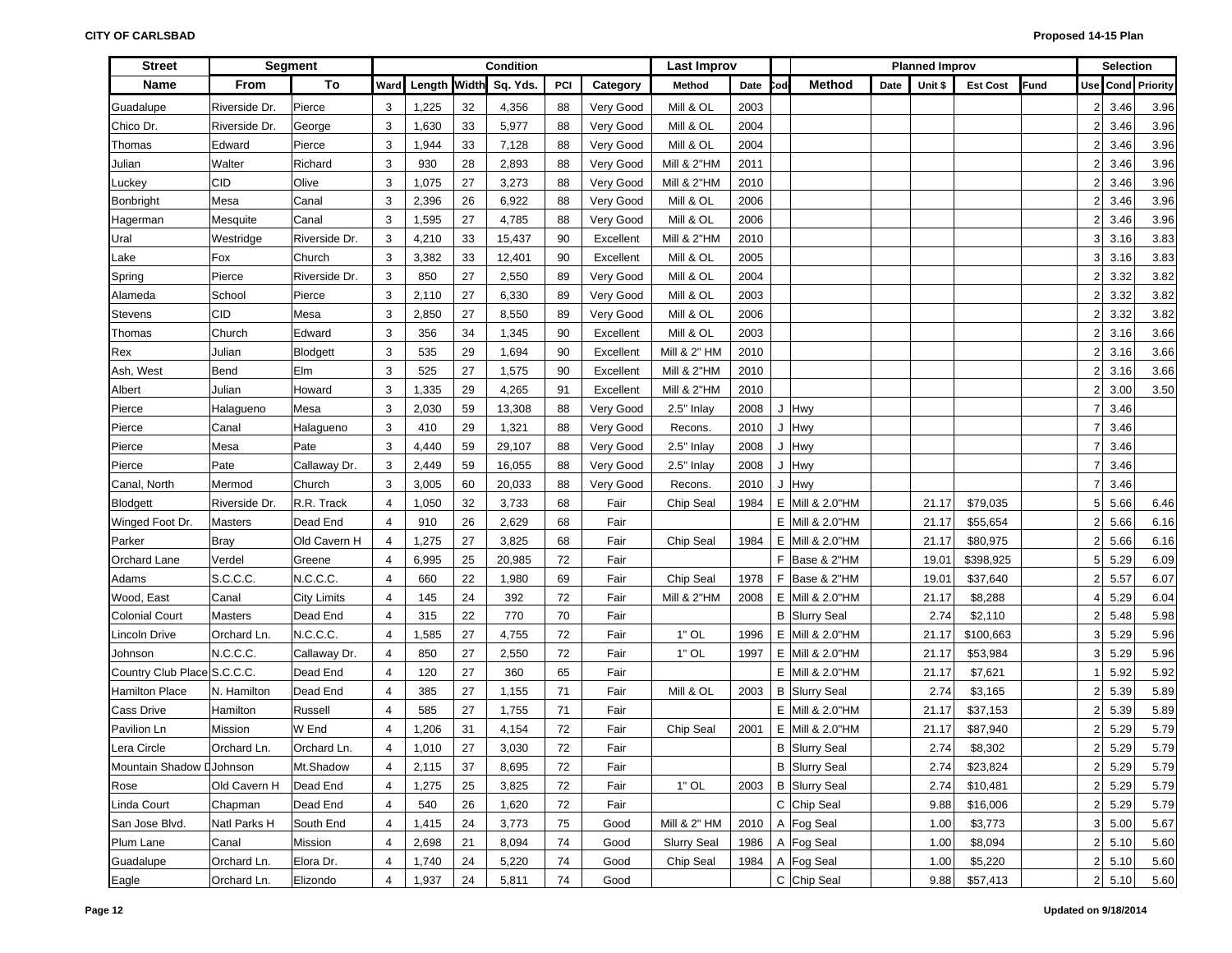| <b>Street</b>                   |               | Segment            | Condition      |              |    |          |     | <b>Last Improv</b> |                   |      |     |                   | <b>Planned Improv</b> |         |                 |      | <b>Selection</b>  |        |                   |
|---------------------------------|---------------|--------------------|----------------|--------------|----|----------|-----|--------------------|-------------------|------|-----|-------------------|-----------------------|---------|-----------------|------|-------------------|--------|-------------------|
| Name                            | From          | To                 | Ward           | Length Width |    | Sq. Yds. | PCI | Category           | Method            | Date | `od | Method            | Date                  | Unit \$ | <b>Est Cost</b> | Fund |                   |        | Use Cond Priority |
| Violet                          | South         | Jason              | $\overline{4}$ | 525          | 27 | 1,575    | 74  | Good               |                   |      |     | A Fog Seal        |                       | 1.00    | \$1,575         |      | 2 <sub>1</sub>    | 5.10   | 5.60              |
| Russell                         | Nat'l Parks H | Old Cavern H       | $\overline{4}$ | 1,575        | 27 | 4,725    | 74  | Good               | $1"$ OL           | 2003 |     | A Fog Seal        |                       | 1.00    | \$4,725         |      | $\overline{2}$    | 5.10   | 5.60              |
| Greene St Frontage US Hy 62/180 |               | <b>City Limits</b> | 4              | 2,000        | 27 | 6,000    | 69  | Fair               |                   |      |     | C Chip Seal       |                       | 9.88    | \$59,280        |      |                   | 5.57   | 5.57              |
| Crenshaw                        | Callaway      | Dead End           | 4              | 355          | 30 | 1,183    | 75  | Good               |                   |      |     | A Fog Seal        |                       | 1.00    | \$1,183         |      | $\overline{2}$    | 5.00   | 5.50              |
| Watson Ct                       | Callaway      | Dead End           | 4              | 350          | 30 | 1,167    | 75  | Good               |                   |      |     | A Fog Seal        |                       | 1.00    | \$1,167         |      | $\overline{2}$    | 5.00   | 5.50              |
| Parkview                        | Church        | Riverside Dr.      | $\overline{4}$ | 2,335        | 29 | 7,524    | 75  | Good               | $1"$ OL           | 1999 |     | A Fog Seal        |                       | 1.00    | \$7,524         |      | $\overline{2}$    | 5.00   | 5.50              |
| Elizondo Road                   | Eagle         | Dead End           | 4              | 1,252        | 24 | 3,756    | 75  | Good               |                   |      |     | C Chip Seal       |                       | 9.88    | \$37,109        |      | $\overline{2}$    | 5.00   | 5.50              |
| Preston Trail                   | Masters       | Dead End           | $\overline{4}$ | 305          | 22 | 746      | 75  | Good               |                   |      |     | A Fog Seal        |                       | 1.00    | \$746           |      | $\overline{2}$    | 5.00   | 5.50              |
| Buena Vida                      | Chapman       | Dead End           | 4              | 540          | 26 | 1,620    | 75  | Good               |                   |      |     | A Fog Seal        |                       | 1.00    | \$1,620         |      | $\overline{2}$    | 5.00   | 5.50              |
| Old Cavern Highwa Farris        |               | Chapman            | $\overline{4}$ | 5,143        | 27 | 15,429   | 78  | Good               | Mill & 3" HM      | 2011 |     | A Fog Seal        |                       | 1.00    | \$15,429        |      | 5 <sup>1</sup>    | 4.69   | 5.49              |
| Primrose                        | South         | Patrick            | 4              | 1,050        | 27 | 3,150    | 70  | Fair               |                   |      |     | E   Mill & 2.0"HM |                       | 21.17   | \$66,686        |      |                   | 5.48   | 5.48              |
| North Shore Drive               | Delta Ave.    | Alpha Ave.         | $\overline{4}$ | 1,560        | 40 | 6,933    | 76  | Good               | $1"$ OL           | 2002 |     | A Fog Seal        |                       | 1.00    | \$6,933         |      | $\overline{2}$    | 4.90   | 5.40              |
| Elmdale                         | Riverside Dr. | R.R. Track         | 4              | 1,050        | 27 | 3,103    | 76  | Good               | $1"$ OL           | 2002 |     | A Fog Seal        |                       | 1.00    | \$3,103         |      | $\overline{2}$    | 4.90   | 5.40              |
| Jeffrey                         | Patrick       | Primrose           | $\overline{4}$ | 320          | 27 | 960      | 76  | Good               |                   |      |     | A Fog Seal        |                       | 1.00    | \$960           |      | $\overline{2}$    | 4.90   | 5.40              |
| Hamilton                        | Natl Parks H  | Old Cavern H       | 4              | 1,295        | 19 | 3,885    | 76  | Good               | Chip Seal         | 1984 |     | A Fog Seal        |                       | 1.00    | \$3,885         |      | $\overline{2}$    | 4.90   | 5.40              |
| Marshall                        | S.C.C.C.      | Bryan Cir.         | 4              | 255          | 27 | 765      | 78  | Good               | $1"$ OL           | 1999 |     | A Fog Seal        |                       | 1.00    | \$765           |      | 3 <sup>1</sup>    | 4.69   | 5.36              |
| Samoa Court                     | Dead End      | Orchard Ln.        | $\overline{4}$ | 240          | 27 | 720      | 77  | Good               |                   |      |     | A Fog Seal        |                       | 1.00    | \$720           |      | $\overline{2}$    | 4.80   | 5.30              |
| Elora Dr.                       | Dead End      | Guadalupe          | $\overline{4}$ | 430          | 27 | 1,290    | 77  | Good               | $1"$ OL           | 1996 |     | A Fog Seal        |                       | 1.00    | \$1,290         |      | $\overline{2}$    | 4.80   | 5.30              |
| Center Ave                      | Canal         | <b>City Limits</b> | $\overline{4}$ | 2,710        | 32 | 9,636    | 77  | Good               |                   |      |     | A Fog Seal        |                       | 1.00    | \$9,636         |      | $\overline{2}$    | 4.80   | 5.30              |
| Jason                           | Patrick       | Tulip              | $\overline{4}$ | 1,340        | 27 | 4,020    | 77  | Good               |                   |      |     | A Fog Seal        |                       | 1.00    | \$4,020         |      | $\overline{2}$    | 4.80   | 5.30              |
| Briarwood                       | Carlgo        | Ironwood           | $\overline{4}$ | 105          | 27 | 315      | 77  | Good               |                   |      |     | A Fog Seal        |                       | 1.00    | \$315           |      | $\overline{2}$    | 4.80   | 5.30              |
| Jesse James                     | Elgin Rd      | End                | $\overline{4}$ | 1,056        | 27 | 3,168    | 77  | Good               | New               | 2011 |     | A Fog Seal        |                       | 1.00    | \$3,168         |      | $\overline{2}$    | 4.80   | 5.30              |
| Pierce                          | Riverside Dr. | R.R. Track         | $\overline{4}$ | 280          | 19 | 591      | 72  | Fair               | Chip Seal         | 1986 |     | E Mill & 2.0"HM   |                       | 21.17   | \$12,514        |      |                   | 5.29   | 5.29              |
| Grant                           | Bryan Cir.    | Bryan Cir.         | $\overline{4}$ | 580          | 27 | 1,740    | 79  | Good               |                   |      |     | A Fog Seal        |                       | 1.00    | \$1,740         |      | 3 <sup>1</sup>    | 4.58   | 5.25              |
| Thomason                        | Chapman       | <b>City Limits</b> | $\overline{4}$ | 1,210        | 27 | 3,630    | 80  | Good               |                   |      |     | C Chip Seal       |                       | 9.88    | \$35,864        |      | 4                 | 4.47   | 5.22              |
| <b>Trevino Court</b>            | Callaway      | Dead End           | $\overline{4}$ | 360          | 30 | 1,200    | 78  | Good               |                   |      |     | A Fog Seal        |                       | 1.00    | \$1,200         |      | $\overline{2}$    | 4.69   | 5.19              |
| Country Club C. No Johnson      |               | S.C.C.C.           | $\overline{4}$ | 3,450        | 27 | 10,350   | 78  | Good               | $1"$ OL           | 1997 |     | A Fog Seal        |                       | 1.00    | \$10,350        |      | $\overline{2}$    | 4.69   | 5.19              |
| Vine                            | Riverside Dr. | R.R. Track         | $\overline{4}$ | 785          | 26 | 2,268    | 78  | Good               | $1"$ OL           | 2002 |     | A Fog Seal        |                       | 1.00    | \$2,268         |      | $\overline{2}$    | 4.69   | 5.19              |
| Juanita                         | S. James      | Nelson             | $\overline{4}$ | 500          | 26 | 1,444    | 78  | Good               | Mill & OL         | 2003 |     | A Fog Seal        |                       | 1.00    | \$1,444         |      | $\overline{2}$    | 4.69   | 5.19              |
| <b>Firestone Trail</b>          | Masters       | Dead End           | $\overline{4}$ | 315          | 22 | 770      | 78  | Good               |                   |      |     | A   Fog Seal      |                       | 1.00    | \$770           |      | $\overline{2}$    | 4.69   | 5.19              |
| Tanoan Court                    | Masters       | Dead End           | $\overline{4}$ | 315          | 22 | 770      | 78  | Good               |                   |      |     | A Fog Seal        |                       | 1.00    | \$770           |      | $\overline{2}$    | 4.69   | 5.19              |
| <b>Taylor Circle</b>            | Lewis         | Dead End           | $\overline{4}$ | 800          | 27 | 2,400    | 78  | Good               | Mill & OL         | 2003 |     | A   Fog Seal      |                       | 1.00    | \$2,400         |      | $\overline{2}$    | 4.69   | 5.19              |
| <b>Burgett</b>                  | Hamilton      | Pecan              | $\overline{4}$ | 1,385        | 27 | 4,155    | 78  | Good               | $1"$ OL           | 2003 |     | A Fog Seal        |                       | 1.00    | \$4,155         |      | $\overline{2}$    | 4.69   | 5.19              |
| Kuykendall                      | Russell       | Hamilton           | $\overline{4}$ | 633          | 27 | 1,899    | 78  | Good               | Mill & OL         | 2006 |     | A Fog Seal        |                       | 1.00    | \$1,899         |      | $\overline{2}$    | 4.69   | 5.19              |
| Farris                          | Old Cavern H  | San Jose Blvd      | 4              | 2,723        | 26 | 7,866    | 78  | Good               | Chip Seal         | 1983 |     | A Fog Seal        |                       | 1.00    | \$7,866         |      | $\mathsf{2}\vert$ | 4.69   | 5.19              |
| Pierce                          | Canal         | Frances            | 4              | 888          | 23 | 2,279    | 80  | Good               | Mill & 2" HM      |      |     | 2010   A Fog Seal |                       | 1.00    | \$2,279         |      |                   | 3 4.47 | 5.14              |
| Chapman                         | Old Cavern H  | Thomason           | 4              | 5,280        | 20 | 15,840   | 80  | Good               | Base & 2"HM       | 2010 |     | A Fog Seal        |                       | 1.00    | \$15,840        |      |                   | 3 4.47 | 5.14              |
| Rosedale                        | Riverside Dr. | R.R. Track         | 4              | 1,090        | 26 | 3,149    | 79  | Good               | $1"$ OL           | 2002 |     | A Fog Seal        |                       | 1.00    | \$3,149         |      |                   | 2 4.58 | 5.08              |
| Francis                         | Eddy          | Riverside Dr.      | 4              | 1,510        | 23 | 3,859    | 79  | Good               | Chip Seal         | 1984 |     | A Fog Seal        |                       | 1.00    | \$3,859         |      |                   | 2 4.58 | 5.08              |
| Countryside                     | Primrose      | Tulip              | $\overline{4}$ | 1,310        | 27 | 3,930    | 79  | Good               |                   |      |     | A Fog Seal        |                       | 1.00    | \$3,930         |      |                   | 2 4.58 | 5.08              |
| Pike Circle                     | Dead End      | Pike Drive         | 4              | 268          | 27 | 804      | 79  | Good               |                   |      |     | A Fog Seal        |                       | 1.00    | \$804           |      |                   | 2 4.58 | 5.08              |
| Old Cavern Highwa Natl Parks H  |               | Farris             | $\overline{4}$ | 3,285        | 44 | 15,878   | 82  | Good               | Mill & 3" HM 2011 |      |     | A Fog Seal        |                       | 1.00    | \$15,878        |      |                   | 5 4.24 | 5.04              |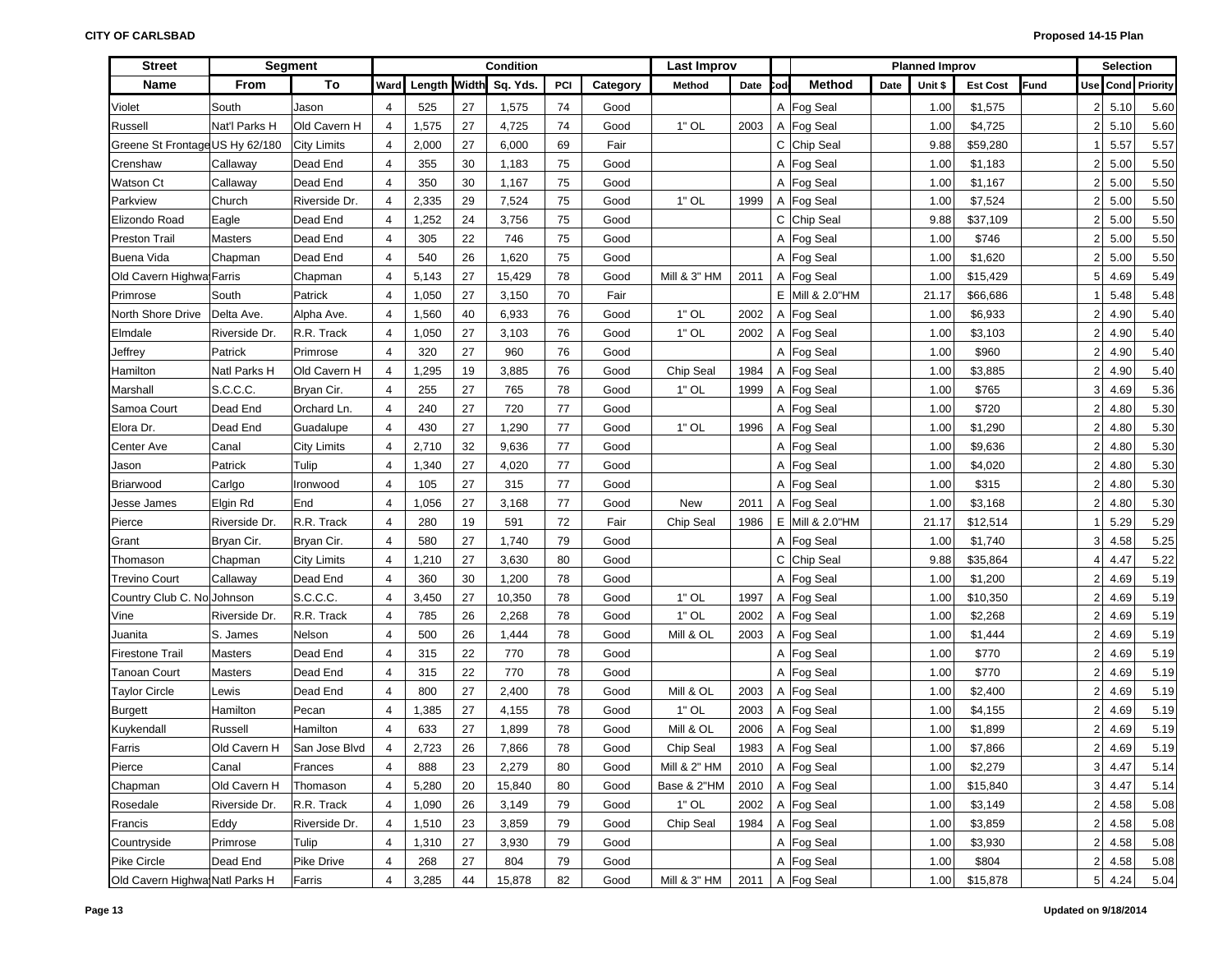| <b>Street</b>               |                 | Segment              | Condition      |       |    |                       |     | Last Improv |                        |      | <b>Planned Improv</b> |               |      |         | <b>Selection</b> |      |                |                |                   |
|-----------------------------|-----------------|----------------------|----------------|-------|----|-----------------------|-----|-------------|------------------------|------|-----------------------|---------------|------|---------|------------------|------|----------------|----------------|-------------------|
| <b>Name</b>                 | <b>From</b>     | To                   | Ward           |       |    | Length Width Sq. Yds. | PCI | Category    | Method                 | Date | Cod                   | <b>Method</b> | Date | Unit \$ | <b>Est Cost</b>  | Fund |                |                | Use Cond Priority |
| Country Club C. Sol Johnson |                 | N.C.C.C.             | $\overline{4}$ | 3,450 | 27 | 10,350                | 81  | Good        | $1"$ OL                | 1999 | A                     | Fog Seal      |      | 1.00    | \$10,350         |      | 3 <sup>1</sup> | 4.36           | 5.03              |
| Hacienda Ave                | Elizondo        | South End            | 4              | 481   | 24 | 1,443                 | 75  | Good        |                        |      |                       | C Chip Seal   |      | 9.88    | \$14,257         |      |                | 5.00           | 5.00              |
| Chapman                     | Natl Parks H    | Old Cavern H         | $\overline{4}$ | 4,725 | 18 | 14,175                | 82  | Good        | Base & 2"HM            | 2007 |                       | A Fog Seal    |      | 1.00    | \$14,175         |      | 4              | 4.24           | 4.99              |
| <b>Guadalupe Court</b>      | Dead End        | Guadalupe            | 4              | 325   | 27 | 975                   | 80  | Good        |                        |      |                       | A Fog Seal    |      | 1.00    | \$975            |      | $\overline{2}$ | 4.47           | 4.97              |
| Glendale                    | Riverside Dr.   | R.R. Track           | 4              | 1,050 | 26 | 3,033                 | 80  | Good        | $1"$ OL                | 2002 |                       | A Fog Seal    |      | 1.00    | \$3,033          |      | $\overline{2}$ | 4.47           | 4.97              |
| Latrobe Drive               | Winged Foot     | Spyglass             | $\overline{4}$ | 500   | 25 | 1,389                 | 80  | Good        |                        |      |                       | A Fog Seal    |      | 1.00    | \$1,389          |      | $\overline{2}$ | 4.47           | 4.97              |
| Margaret                    | N. James        | Anderson             | 4              | 755   | 27 | 2,265                 | 80  | Good        | Chip Seal              | 1984 |                       | A Fog Seal    |      | 1.00    | \$2,265          |      | $\overline{2}$ | 4.47           | 4.97              |
| Meadowlark                  | Russell         | Sunnyview            | 4              | 815   | 27 | 2,445                 | 80  | Good        |                        |      |                       | A Fog Seal    |      | 1.00    | \$2,445          |      | $\overline{2}$ | 4.47           | 4.97              |
| Ironwood                    | Fleetwood       | Dead End             | 4              | 830   | 27 | 2,490                 | 80  | Good        |                        |      |                       | A Fog Seal    |      | 1.00    | \$2,490          |      | $\overline{2}$ | 4.47           | 4.97              |
| <b>Callaway Drive</b>       | Westridge       | Pierce               | $\overline{4}$ | 913   | 29 | 2,925                 | 83  | Good        | <b>Mill &amp; 2"HM</b> | 2008 |                       | A Fog Seal    |      | 1.00    | \$2,925          |      | 6              | 4.12           | 4.96              |
| Main                        | <b>Blodgett</b> | Riverside Dr.        | 4              | 1,795 | 23 | 4,647                 | 83  | Good        | Mill & 3" HM           | 2010 |                       | A Fog Seal    |      | 1.00    | \$4,647          |      | 5 <sup>1</sup> | 4.12           | 4.92              |
| Park Drive                  | Greene          | Mariposa             | $\overline{4}$ | 2,016 | 28 | 6,272                 | 83  | Good        | Recons.                | 2004 |                       | A Fog Seal    |      | 1.00    | \$6,272          |      | 4              | 4.12           | 4.87              |
| Spyglass Court              | Masters         | Dead End             | 4              | 770   | 26 | 2,224                 | 81  | Good        |                        |      |                       | A Fog Seal    |      | 1.00    | \$2,224          |      | $\overline{2}$ | 4.36           | 4.86              |
| Primrose                    | Center Ave.     | North                | 4              | 525   | 27 | 1,575                 | 81  | Good        | Recons.                | 1997 |                       | A Fog Seal    |      | 1.00    | \$1,575          |      | $\overline{2}$ | 4.36           | 4.86              |
| Violet                      | North           | Center               | 4              | 800   | 27 | 2,400                 | 81  | Good        | Recons.                | 1997 |                       | A Fog Seal    |      | 1.00    | \$2,400          |      | $\overline{2}$ | 4.36           | 4.86              |
| Patrick                     | Jason           | Dead End             | 4              | 595   | 27 | 1,785                 | 81  | Good        |                        |      |                       | A Fog Seal    |      | 1.00    | \$1,785          |      | $\overline{2}$ | 4.36           | 4.86              |
| Lewis                       | Hamilton        | Russell              | $\overline{4}$ | 610   | 27 | 1,830                 | 81  | Good        | Mill & OL              | 2003 |                       | A Fog Seal    |      | 1.00    | \$1,830          |      | $\overline{2}$ | 4.36           | 4.86              |
| Carlgo                      | Fleetwood       | Dead End             | $\overline{4}$ | 970   | 27 | 2,910                 | 81  | Good        | Chip Seal              | 1984 |                       | A Fog Seal    |      | 1.00    | \$2,910          |      | $\overline{2}$ | 4.36           | 4.86              |
| Main                        | Church          | Blodgett             | $\overline{4}$ | 1,343 | 32 | 4,775                 | 84  | Good        | Mill & 3" HM           | 2010 |                       | A Fog Seal    |      | 1.00    | \$4,775          |      | 5              | 4.00           | 4.80              |
| Ferndale                    | Riverside Dr.   | R.R. Track           | $\overline{4}$ | 1,050 | 26 | 3,033                 | 82  | Good        | $1"$ OL                | 2002 |                       | A Fog Seal    |      | 1.00    | \$3,033          |      | $\overline{2}$ | 4.24           | 4.74              |
| Franklin                    | Dead End        | Blodgett             | $\overline{4}$ | 520   | 21 | 1,560                 | 82  | Good        | $1"$ OL                | 2003 |                       | A Fog Seal    |      | 1.00    | \$1,560          |      | $\overline{2}$ | 4.24           | 4.74              |
| Carlgo                      | Natl Parks H    | Fleetwood            | $\overline{4}$ | 880   | 27 | 2,640                 | 82  | Good        | Mill & OL              | 2003 |                       | A Fog Seal    |      | 1.00    | \$2,640          |      | $\overline{2}$ | 4.24           | 4.74              |
| Loretta Lane                | Callaway Dr.    | Dead End             | $\overline{4}$ | 520   | 27 | 1,560                 | 78  | Good        | Crack Seal             | 1986 |                       | A Fog Seal    |      | 1.00    | \$1,560          |      |                | 4.69           | 4.69              |
| Live Oak Place              | Johnson         | <b>Desert Willow</b> | $\overline{4}$ | 1,170 | 33 | 4,342                 | 84  | Good        | Mill & 2" HM           | 2009 |                       | A Fog Seal    |      | 1.00    | \$4,342          |      | 3              | 4.00           | 4.67              |
| Lower Tansil                | Juanita         | Lea                  | $\overline{4}$ | 3,808 | 32 | 13,738                | 84  | Good        | Mill & 2"HM            | 2008 |                       | A Fog Seal    |      | 1.00    | \$13,738         |      | 3 <sup>1</sup> | 4.00           | 4.67              |
| <b>Beta Avenue</b>          | Orchard Ln.     | North Shore          | $\overline{4}$ | 585   | 35 | 2,275                 | 83  | Good        | Mill & OL              | 2003 |                       | A Fog Seal    |      | 1.00    | \$2,275          |      | $\overline{2}$ | 4.12           | 4.62              |
| Gamma Avenue                | Orchard Ln.     | North Shore          | 4              | 495   | 35 | 1,925                 | 83  | Good        | Mill & OL              | 2003 |                       | A Fog Seal    |      | 1.00    | \$1,925          |      | $\overline{2}$ | 4.12           | 4.62              |
| <b>Arbor Court</b>          | Vineyard        | Dead End             | 4              | 213   | 27 | 642                   | 83  | Good        |                        |      |                       | A Fog Seal    |      | 1.00    | \$642            |      | $\overline{2}$ | 4.12           | 4.62              |
| <b>Rivera Court</b>         | Latrobe         | Dead End             | 4              | 255   | 20 | 567                   | 83  | Good        |                        |      |                       | A Fog Seal    |      | 1.00    | \$567            |      | $\overline{2}$ | 4.12           | 4.62              |
| Yucca                       | Old Cavern H    | Nat'l Parks H        | 4              | 615   | 23 | 1,845                 | 83  | Good        | Mill & 2" HM           | 2010 |                       | A Fog Seal    |      | 1.00    | \$1,845          |      | $\overline{2}$ | 4.12           | 4.62              |
| Sunnyview                   | Curve           | Russell              | 4              | 996   | 27 | 2,988                 | 83  | Good        |                        |      |                       | A Fog Seal    |      | 1.00    | \$2,988          |      | $\overline{2}$ | 4.12           | 4.62              |
| <b>Baltros Court</b>        | Winged Foot     | Dead End             | $\overline{4}$ | 290   | 22 | 709                   | 79  | Good        |                        |      |                       | A Fog Seal    |      | 1.00    | \$709            |      |                | 4.58           | 4.58              |
| <b>Ridgecrest Drive</b>     | Greene          | Dead End             | 4              | 291   | 28 | 905                   | 85  | Good        |                        |      |                       | A Fog Seal    |      | 1.00    | \$905            |      | 3              | 3.87           | 4.54              |
| Elgin Road                  | Thomason        | West End             | $\overline{4}$ | 774   | 27 | 2,322                 | 85  | Good        | New                    | 2011 |                       | A Fog Seal    |      | 1.00    | \$2,322          |      | 3 <sup>1</sup> | 3.87           | 4.54              |
| Alpha Avenue                | Orchard Ln.     | North Shore          | 4              | 685   | 37 | 2,816                 | 84  | Good        | Mill & OL              | 2003 |                       | A Fog Seal    |      | 1.00    | \$2,816          |      | $\overline{2}$ | 4.00           | 4.50              |
| Maui Court                  | Orchard Ln.     | Dead End             | 4              | 320   | 27 | 960                   | 84  | Good        |                        |      |                       | A Fog Seal    |      | 1.00    | \$960            |      |                | $2 \mid 4.00$  | 4.50              |
| Pratt                       | Church          | Dead End             | 4              | 530   | 24 | 1,413                 | 84  | Good        | $1"$ OL $\,$           | 2002 |                       | A Fog Seal    |      | 1.00    | \$1,413          |      |                | $2 \mid 4.00$  | 4.50              |
| Violet                      | Center          | South                | $\overline{4}$ | 642   | 27 | 1,926                 | 84  | Good        | Mill & 2" HM           | 2009 |                       | A Fog Seal    |      | 1.00    | \$1,926          |      |                | $2 \mid 4.00$  | 4.50              |
| Vineyard Court              | Vineyard        | Dead End             | 4              | 270   | 27 | 810                   | 80  | Good        |                        |      |                       | A Fog Seal    |      | 1.00    | \$810            |      |                | $1 \quad 4.47$ | 4.47              |
| <b>Sunset Circle</b>        | Main            | Dead End             | 4              | 197   | 23 | 503                   | 80  | Good        | $1"$ OL                | 1997 |                       | A Fog Seal    |      | 1.00    | \$503            |      |                | $1 \quad 4.47$ | 4.47              |
| Cimerron(RiverbendMission   |                 | San Juan             | 4              | 1,052 | 28 | 3,273                 | 85  | Good        |                        |      |                       | A Fog Seal    |      | 1.00    | \$3,273          |      |                | 2 3.87         | 4.37              |
| Pecos River(Riverb Mission  |                 | Cimerron             | $\overline{4}$ | 1,429 | 28 | 4,446                 | 85  | Good        |                        |      |                       | A Fog Seal    |      | 1.00    | \$4,446          |      |                | 2 3.87         | 4.37              |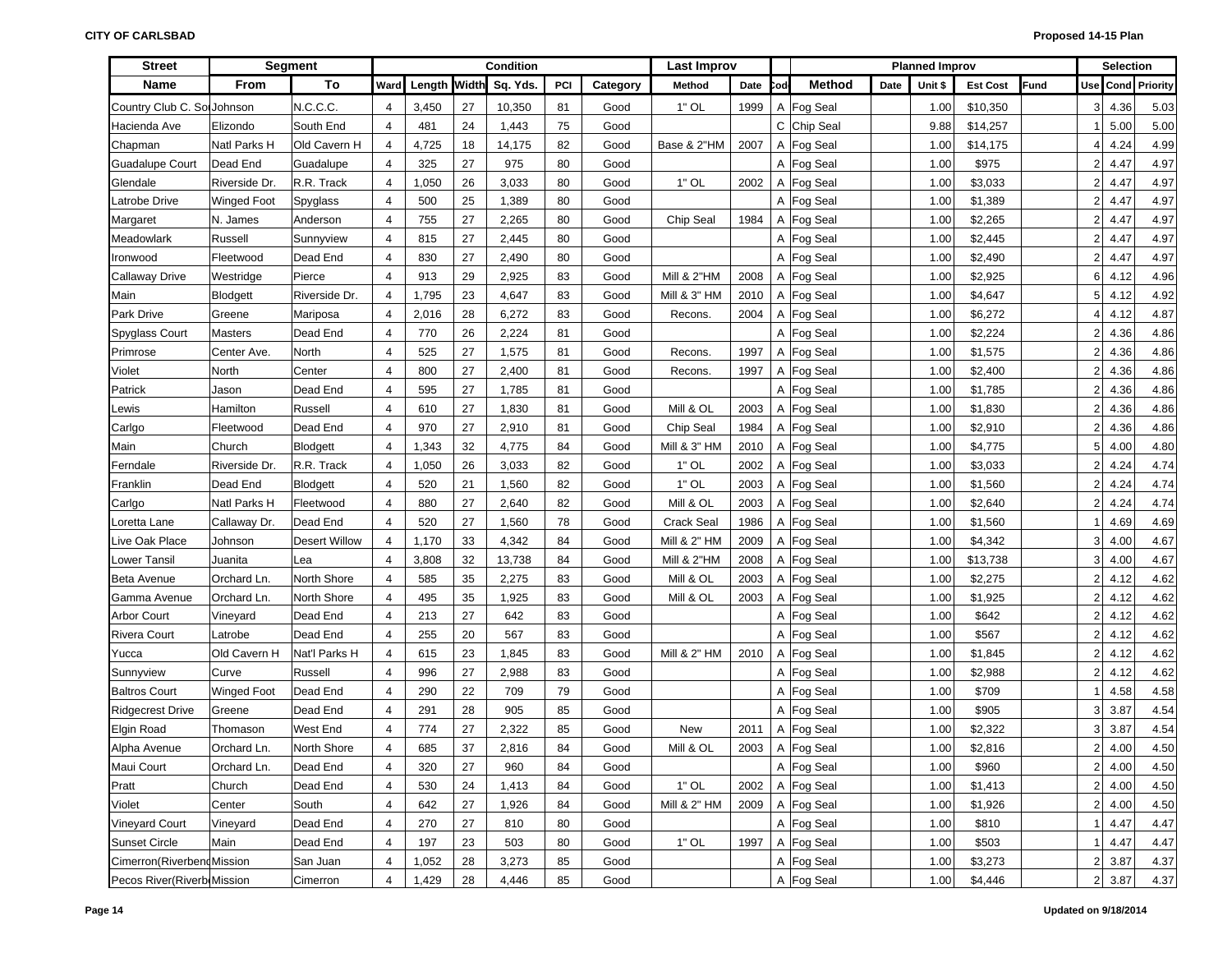| <b>Street</b>                  |               | <b>Segment</b>      |                          | Condition    |    |          |     |           | <b>Last Improv</b>     |      |     |               |      | <b>Planned Improv</b> |                 |             |                | <b>Selection</b> |          |
|--------------------------------|---------------|---------------------|--------------------------|--------------|----|----------|-----|-----------|------------------------|------|-----|---------------|------|-----------------------|-----------------|-------------|----------------|------------------|----------|
| <b>Name</b>                    | From          | To                  | Ward                     | Length Width |    | Sq. Yds. | PCI | Category  | Method                 | Date | `od | <b>Method</b> | Date | Unit \$               | <b>Est Cost</b> | <b>Fund</b> |                | Use Cond         | Priority |
| Rio Hondo(Riverber Mission     |               | San Juan            | 4                        | 639          | 28 | 1,988    | 85  | Good      |                        |      |     | A Fog Seal    |      | 1.00                  | \$1,988         |             | 2              | 3.87             | 4.37     |
| San Juan(Riverben(Mission      |               | Cimerron            | 4                        | 716          | 28 | 2,228    | 85  | Good      |                        |      |     | A Fog Seal    |      | 1.00                  | \$2,228         |             | 2              | 3.87             | 4.37     |
| <b>Mission Avenue</b>          | River         | <b>City Limits</b>  | $\overline{4}$           | 2,060        | 18 | 4,120    | 85  | Good      |                        |      |     | A Fog Seal    |      | 1.00                  | \$4,120         |             | 2              | 3.87             | 4.37     |
| Guadalupe                      | Vineyard      | Orchard Ln.         | 4                        | 595          | 20 | 1,785    | 85  | Good      | Mill & OL              | 2004 |     | A Fog Seal    |      | 1.00                  | \$1,785         |             | 2              | 3.87             | 4.37     |
| <b>Gambel Quail</b>            | Quail Hollow  | N End               | $\overline{4}$           | 143          | 28 | 445      | 85  | Good      |                        |      |     | A Fog Seal    |      | 1.00                  | \$445           |             | 2              | 3.87             | 4.37     |
| Poplar                         | Riverside Dr. | R.R. Track          | $\overline{4}$           | 305          | 26 | 881      | 85  | Good      | $1"$ OL                | 2002 |     | A Fog Seal    |      | 1.00                  | \$881           |             | 2              | 3.87             | 4.37     |
| Eddy                           | Dead End      | Riverside Dr.       | 4                        | 1,695        | 23 | 4,332    | 85  | Good      | $1"$ OL                | 1999 |     | A Fog Seal    |      | 1.00                  | \$4,332         |             | 2              | 3.87             | 4.37     |
| North                          | Iris          | Primrose            | $\overline{4}$           | 1,001        | 21 | 2,336    | 85  | Good      | Mill & OL              | 2005 |     | A Fog Seal    |      | 1.00                  | \$2,336         |             | $\overline{2}$ | 3.87             | 4.37     |
| Montgomery                     | Sage          | Dead End            | 4                        | 1,510        | 21 | 4,530    | 85  | Good      | Mill & 2"HM            | 2010 |     | A Fog Seal    |      | 1.00                  | \$4,530         |             | $\overline{2}$ | 3.87             | 4.37     |
| North                          | Primrose      | Violet              | $\overline{4}$           | 628          | 28 | 1,919    | 85  | Good      | <b>Mill &amp; 2"HM</b> | 2005 |     | A Fog Seal    |      | 1.00                  | \$1,919         |             | $\overline{2}$ | 3.87             | 4.37     |
| Iris                           | Wood          | North               | 4                        | 1,460        | 22 | 3,569    | 85  | Good      | Mill & OL              | 2005 |     | A Fog Seal    |      | 1.00                  | \$3,569         |             | $\overline{2}$ | 3.87             | 4.37     |
| Iris                           | North         | Center              | $\overline{4}$           | 660          | 22 | 1,613    | 85  | Good      | Mill & OL              | 2005 |     | A Fog Seal    |      | 1.00                  | \$1,613         |             | $\overline{2}$ | 3.87             | 4.37     |
| Riverside Dr.                  | R.R. Tracks   | Park Drive          | $\overline{4}$           | 3,925        | 36 | 15,700   | 88  | Very Good | <b>Slurry Seal</b>     | 2012 |     |               |      |                       |                 |             | 5              | 3.46             | 4.26     |
| <b>Orchard Manor</b>           | Orchard Ln.   | Dead End            | 4                        | 230          | 27 | 690      | 86  | Very Good |                        |      |     |               |      |                       |                 |             | 2              | 3.74             | 4.24     |
| Alani Court                    | Dead End      | Farrell             | $\overline{4}$           | 140          | 27 | 420      | 86  | Very Good |                        |      |     |               |      |                       |                 |             | 2              | 3.74             | 4.24     |
| <b>Pinbrook Court</b>          | Ridgecrest    | Dead End            | 4                        | 100          | 33 | 367      | 86  | Very Good |                        |      |     |               |      |                       |                 |             | 2              | 3.74             | 4.24     |
| Sage                           | North         | Center Ave.         | $\overline{4}$           | 652          | 19 | 1,376    | 86  | Very Good | Mill & OL              | 2005 |     |               |      |                       |                 |             | 2              | 3.74             | 4.24     |
| Farris                         | Old Cavern H  | <b>East End</b>     | $\overline{4}$           | 1,323        | 26 | 3,969    | 86  | Very Good | Mill & 2" HM           | 2011 |     |               |      |                       |                 |             | 2              | 3.74             | 4.24     |
| <b>Champions Drive</b>         | Masters       | Dead End            | $\overline{4}$           | 300          | 24 | 787      | 83  | Good      |                        |      |     | A Fog Seal    |      | 1.00                  | \$787           |             | 1              | 4.12             | 4.12     |
| Goin Home Ct                   | Canal         | Dead End            | 4                        | 456          | 27 | 1,368    | 87  | Very Good | New                    |      |     |               |      |                       |                 |             | 2              | 3.61             | 4.11     |
| <b>Grapevine Court</b>         | Canal         | Dead End            | $\overline{4}$           | 340          | 25 | 933      | 87  | Very Good | New                    |      |     |               |      |                       |                 |             | 2              | 3.61             | 4.11     |
| Farrell Dr.                    | Orchard Ln.   | Vineyard            | $\overline{4}$           | 1,075        | 27 | 3,225    | 87  | Very Good |                        |      |     |               |      |                       |                 |             | 2              | 3.61             | 4.11     |
| Mariposa                       | Riverside Dr. | Pratt               | $\overline{4}$           | 940          | 24 | 2,507    | 87  | Very Good | $1"$ OL                | 2002 |     |               |      |                       |                 |             | 2              | 3.61             | 4.11     |
| <b>Riverwalk Dr</b>            | Rec Center    | PRC                 | $\overline{4}$           | 1,169        | 28 | 3,637    | 87  | Very Good |                        |      |     |               |      |                       |                 |             | 2              | 3.61             | 4.11     |
| James                          | Greene        | Margaret            | $\overline{4}$           | 512          | 28 | 1,593    | 87  | Very Good | Mill & OL              | 2003 |     |               |      |                       |                 |             | 2              | 3.61             | 4.11     |
| <b>Wild Rose</b>               | Center Ave    | North Ave           | 4                        | 605          | 27 | 1,815    | 87  | Very Good | Recons.                | 1997 |     |               |      |                       |                 |             | $\overline{2}$ | 3.61             | 4.11     |
| Primrose                       | Center Ave.   | South               | $\overline{4}$           | 642          | 27 | 1,926    | 87  | Very Good | Mill & 2" HM           | 2009 |     |               |      |                       |                 |             | 2              | 3.61             | 4.11     |
| Bryan Circle, North Bryan Cir. |               | Adams               | $\overline{4}$           | 1,892        | 27 | 5,676    | 89  | Very Good | Mill & 2" HM           | 2009 |     |               |      |                       |                 |             | 4              | 3.32             | 4.07     |
| <b>Cramer Court</b>            | Dead End      | Orchard Ln.         | $\overline{4}$           | 280          | 20 | 622      | 88  | Very Good | Mill & OL              | 2004 |     |               |      |                       |                 |             | 2              | 3.46             | 3.96     |
| San Jose Blvd.                 | Diaz          | Fiesta              | $\mathbf 1$              | 2,124        | 46 | 10,856   | 93  | Excellent | Recons.                | 2014 |     |               |      |                       |                 | Phase 2     | 5 <sub>5</sub> | 2.65             | 3.45     |
| San Jose Blvd.                 | Pompa         | Diaz                | $\mathbf{1}$             | 671          | 34 | 2,535    | 93  | Excellent | Recons.                | 2013 |     |               |      |                       |                 | Phase 2     | 5 <sup>1</sup> | 2.65             | 3.45     |
| Oakwood Place                  | Ridgecrest    | Dead End            | $\overline{4}$           | 767          | 28 | 2,386    | 88  | Very Good |                        |      |     |               |      |                       |                 |             | 2              | 3.46             | 3.96     |
| Soper                          | Riverview     | Juanita             | 4                        | 945          | 26 | 2,730    | 88  | Very Good | Mill & OL              | 2003 |     |               |      |                       |                 |             | 2              | 3.46             | 3.96     |
| Sunnyview                      | Old Cavern H  | Curve               | $\overline{4}$           | 1,703        | 27 | 5,109    | 90  | Excellent | Mill & OL              | 2005 |     |               |      |                       |                 |             | 3              | 3.16             | 3.83     |
| Anderson                       | N. James      | Moore Dr.           | 4                        | 430          | 26 | 1,242    | 89  | Very Good | Mill & OL              | 2003 |     |               |      |                       |                 |             | 2              | 3.32             | 3.82     |
| <b>Riverwalk Blvd</b>          | Muscatel      | <b>Riverwalk Dr</b> | 4                        | 450          | 20 | 1,000    | 89  | Very Good | Recons.                |      |     |               |      |                       |                 |             | $2\vert$       | 3.32             | 3.82     |
| Bryan Circle, South Bryan Cir. |               | Adams               | 4                        | 2,201        | 27 | 6,603    | 91  | Excellent | Mill & 2" HM           | 2009 |     |               |      |                       |                 |             | 4              | 3.00             | 3.75     |
| James                          | Margaret      | Dead End            | 4                        | 1,083        | 28 | 3,369    | 90  | Excellent | Mill & OL              | 2006 |     |               |      |                       |                 |             | 2              | 3.16             | 3.66     |
| La Vina Cir                    | Vineyard      | N End               | 4                        | 251          | 28 | 781      | 87  | Very Good | Recons.                | 2006 |     |               |      |                       |                 |             | 1 <sup>1</sup> | 3.61             | 3.61     |
| Elgin Road                     | Old Cavern H  | Cowboy Country      | $\overline{4}$           | 2,625        | 18 | 7,875    | 91  | Excellent | Recons.                | 2014 |     |               |      |                       |                 |             | 2              | 3.00             | 3.50     |
| Nelson                         | Juanita       | Riverview           | 4                        | 945          | 26 | 2,730    | 91  | Excellent | Mill & OL              | 2003 |     |               |      |                       |                 |             | $2\vert$       | 3.00             | 3.50     |
| Riverview                      | S. James      | Nelson              | $\overline{\mathcal{A}}$ | 510          | 26 | 1,473    | 92  | Excellent | Mill & OL              | 2003 |     |               |      |                       |                 |             | 2 <sub>1</sub> | 2.83             | 3.33     |